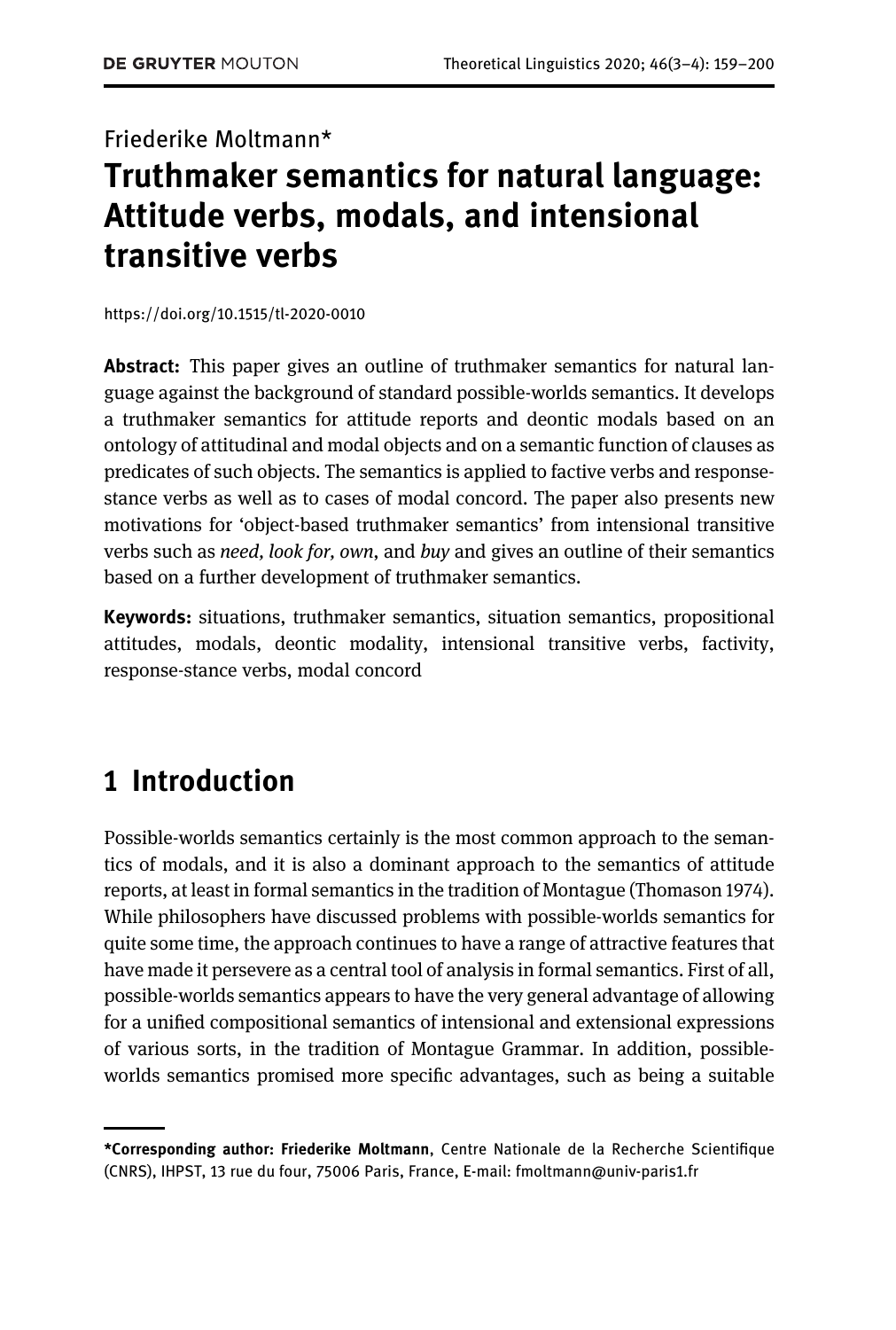basis for accounting for various sorts of connections between modals and attitude reports, and for how utterances of sentences relate to the discourse context, which is standardly construed as a set of worlds, a context set [\(Stalnaker 1978,](#page-41-1) [1984,](#page-41-2) [2002\)](#page-41-3).

The main shortcomings of possible-worlds semantics are well-known and derive from the fact that propositions construed as sets of possible worlds give too coarse-grained a notion of content. Thus, standard possible-worlds semantics does not distinguish the meanings of logically equivalent sentences and fails to account for the intuitive notions of subject matter and of partial content. The need for a more fine-grained notion of content, especially for attitude reports, was the motivation for an alternative, structured conception of content, replacing sets of worlds by structured propositions, commonly construed as n-tuples of objects or concepts ([Cresswell 1985](#page-39-0) and others). The structured-propositions view comes with its own problems, however ([Hanks 2015;](#page-40-0) [Jubien 2001](#page-40-1); [Moltmann 2003b,](#page-40-2) [2013a](#page-40-3), [2013b;](#page-40-4) [Soames 2010\)](#page-41-4). For one thing, it raises serious conceptual problems (such as the problems of the unity of the proposition and of the arbitrariness of the order of propositional constituents). Moreover, it is tailored for attitude reports of a certain sort, but not modals, and it is harder to make use of for general semantic purposes, such as the semantic composition of complex expressions of different sorts.

A third approach to the semantics of attitude reports makes use of situations rather than entire worlds, an approach that also gives a more fine-grained notion of content, though of a different sort [\(Barwise and Perry 1983;](#page-39-1) [Kratzer 2014](#page-40-5)). One recent version of a situation-based approach is truthmaker semantics, as developed by [Fine \(2012,](#page-39-2) [2014](#page-40-6), [2017a](#page-40-7), [2017b,](#page-40-8) [2017c,](#page-40-9) [2018a,](#page-40-10) [2018b\)](#page-40-11). Truthmaker semantics is based on the relation of exact truthmaking or satisfaction between a situation or action and a sentence (as well as a corresponding relation of exact falsification or violation). Exact truthmaking holds between a situation and a sentence just in case the situation is wholly relevant for the truth of the sentence. Truthmaker semantics is able to distinguish contents of logically equivalent sentences and gives an immediate account of the notions of subject matter and of partial content. Truthmaker semantics has been applied to a range of semantic and logical topics. However, it has not been applied to natural language more generally and in particular not to the various sorts of intensional predicates in natural language.

This paper gives an outline of a development of truthmaker semantics that I call object-based truthmaker semantics. Object-based truthmaker semantics carries over the truthmaker-semantic notion of content, based on situations or actions in the role of exact truthmakers or satisfiers. However, it applies the truthmaking/ satisfaction relation (and the corresponding falsification/violation relation) not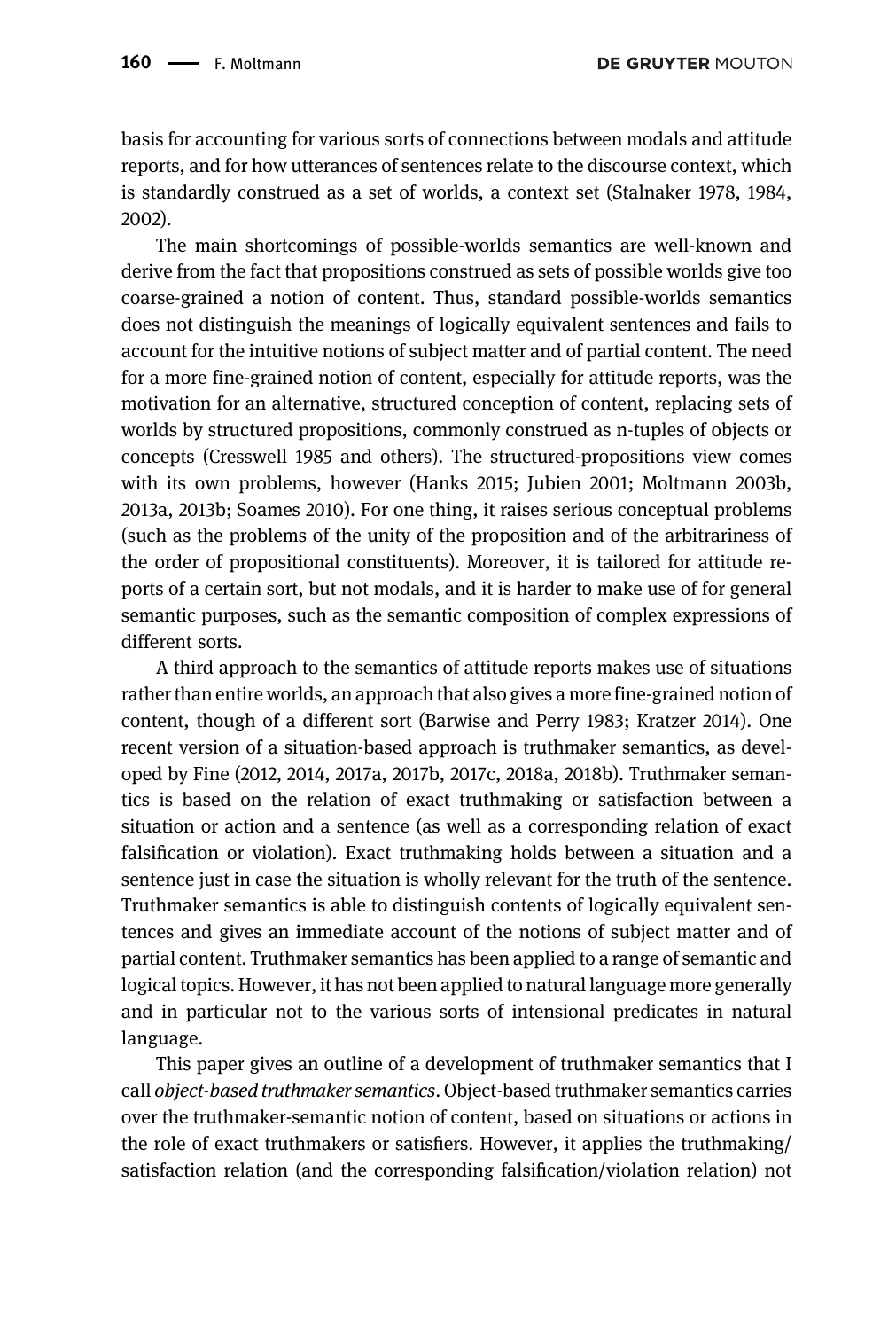just to sentences, but also to objects of a certain sort. For modal sentences and attitude reports those objects are what I call modal and attitudinal objects, entities quite distinct from propositions. Modal objects are entities like obligations, permissions, and needs; attitudinal objects are entities like claims, judgments, beliefs, requests, promises, decisions, intentions, desires, and hopes. Modal and attitudinal objects are typically (but not necessarily) the denotations of nominalizations of modal predicates or attitude verbs. They are characterized by a range of properties that jointly distinguish them from other categories of entities. Most importantly, they carry truth or satisfaction conditions, yet display properties of concreteness.

Object-based truthmaker semantics avoids the problems of possible-worlds semantics, yet aims to retain similar advantages, in particular in providing a unified semantics of modals and attitude reports. It also has specific advantages in being able to give a better account of certain sorts of modals in attitudinal contexts (harmonic modals), of the distinction between weak and strong permissions, of the semantics of response-stance verbs and factive verbs, and of the distinction between descriptive and performative modals.

Object-based truthmaker semantics can be extended to the semantics of intensional transitive verbs, such as look for and owe, and explain particular semantic phenomena involving them: the interpretation of weak quantificational NPs as complements and restrictions on the sharing of the semantic object associated with different intensional verbs. The application of object-based truthmaker semantics to intensional transitive verbs requires extending the domain of bearers of truthmaking conditions to entities such as searches, purchases, and debts. An additional motivation for object-based truthmaker semantics applied to intensional transitive verbs comes from the fact that entities like searches and purchases require a causal connection to their satisfaction situations. Overall, the semantics of intensional transitive verbs gives significant further support for object-based truthmaker semantics, as opposed to possible-worlds semantics or even sentencebased truthmaker semantics.

This paper will first give a general outline of object-based truthmaker semantics against the background of the standard semantic approaches to attitude reports and modals. Second, it will elaborate the ontology of modal and attitudinal objects and motivate their status as bearers of truthmaking or satisfaction conditions. Third, it will apply object-based truthmaker semantics to attitude reports and modal sentences of various sorts, to factive and response-stance verbs, and to intensional transitive verbs. The paper will focus on the general picture and just present the general ideas for a compositional semantic analysis of the relevant data, rather than fully elaborating such an analysis itself.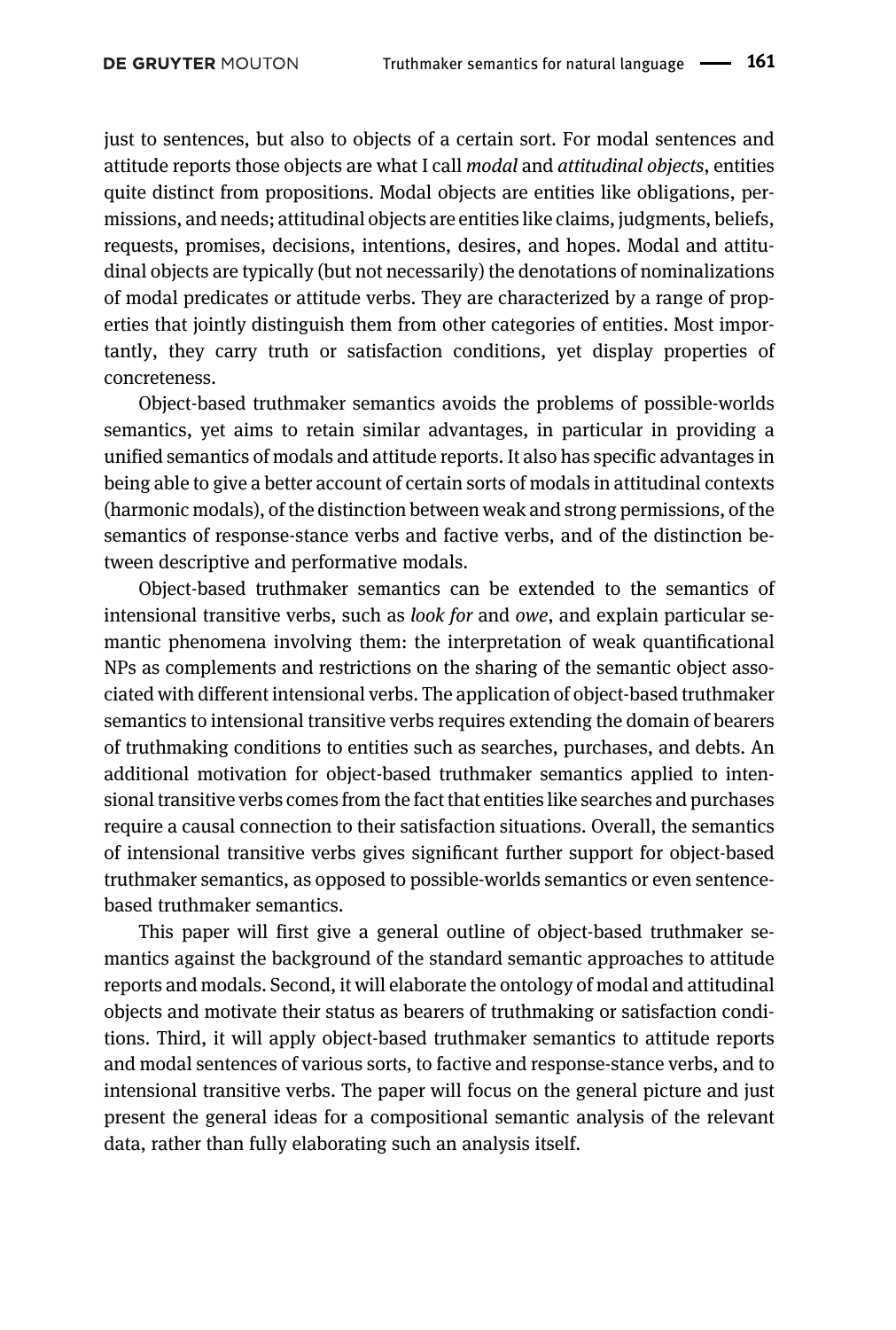# 2 Standard views of propositional attitudes and modals

### 2.1 The Relational Analysis of attitude reports and the Quantificational Analysis of modals

The standard analysis of clausal complements of attitude verbs as in (1a) takes them to be terms standing for propositions, which in turn will be arguments of the embedding attitude verb. This is what I call the Relational Analysis ([Moltmann](#page-40-2) [2003b](#page-40-2), [2013a](#page-41-5), [2013b\)](#page-40-3), given for (1a) in (1b):

- (1) a. John believes that Mary is happy.
	- b. believe(John, [that Mary is happy])

Propositions are entities that are generally taken to play three roles: to be the (primary) bearers of truth values, to be the meanings of sentences (or referents of embedded clauses), and to be the contents or 'objects' of propositional attitudes.

There are two standard views about the content of propositional attitudes: the possible-worlds view, according to which the content of propositional attitudes consists in a set of worlds, and the structured-propositions view, according to which that content consists in a structured proposition, such as, in a very simple case, a pair consisting of a property and an object.<sup>1</sup> While there are various difficulties for both views, the second view has gained more popularity among philosophers, whereas the first view is generally adopted by linguists.

The standard view of modals is that of the Quantificational Analysis, according to which a modal of necessity as in (2a) has the meaning given in (2b), and a modal of possibility as in (3a) the meaning given in (3b):

- (2) a. John needs to leave.
	- b.  $\forall w(w \in f(w_0) \rightarrow [John\ leave]^w = true)$
- (3) a. John is allowed to leave.
	- b.  $\exists w (w \in f(w_0) \& [John\ leave]^w = true)$

The contextually given function f maps the world of evaluation  $w_0$  to the relevant set of world (the worlds in which all of John's obligations are fulfilled). The quantificational account of modals was extended to verbs expressing belief and knowledge by [Hintikka \(1962\),](#page-40-12) and the Hintikka-style analysis has since become a

<sup>1</sup> [Stalnaker \(1984\)](#page-41-2) is a representative of the possible-worlds view, [Cresswell \(1985\)](#page-39-0) of the structured-propositions view.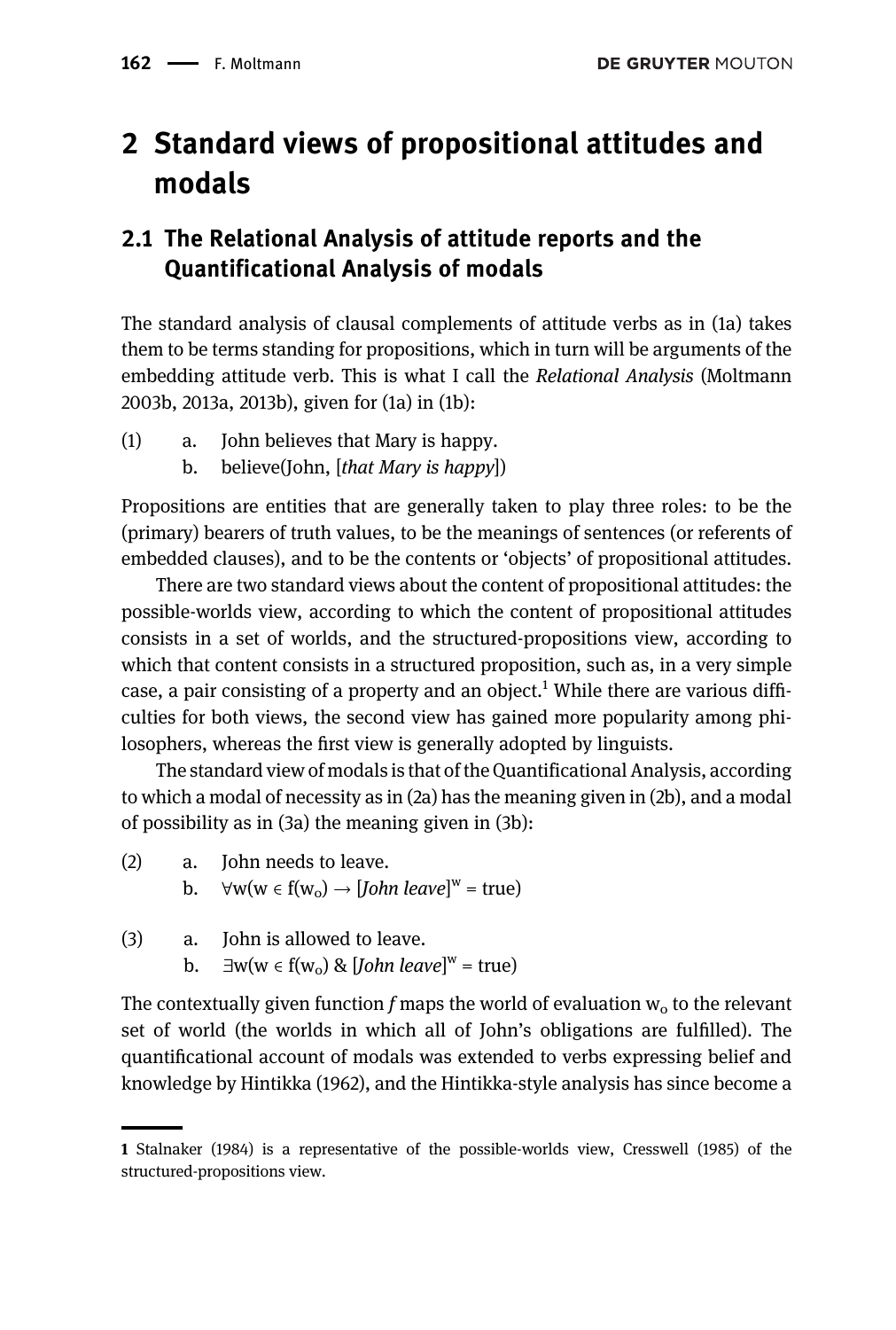common approach to the semantics of attitude verbs in natural language semantics. (4a), on that view, has the truth conditions in (4b), where bel<sub>w,j</sub> is the set of worlds compatible with what John believes in w:

(4) a. John believes that S b.  $\forall w'(w' \in \text{bel}_{w,j} \rightarrow [S]^{w'} = \text{true})$ 

(4b) can be reformulated straightforwardly in terms of the Relational Analysis as below, making use of a proposition  $p$  (the set of worlds in which the sentence  $S$  is true) as an argument of the attitude verb:

(5) believe(J, p) iff 
$$
\forall w'(w' \in bel_{w,j} \to w' \in p)
$$
.

The modal analysis of attitude verbs has generally been applied only to attitude verbs that are taken to involve universal quantification over worlds, such as belief and knowledge.<sup>2</sup> But there are also verbs expressing mental attitudes that are correlates of modals of possibility and would involve not universal, but existential quantification over worlds, for example suppose and hypothesize as well as certain uses of think (thinking in the sense of taking a possibility into consideration) and hope. This is supported by the observation that such verbs go with may or might as modals of concord (or 'harmonic modals') rather than must, as will be discussed in [Section 11.2.](#page-30-0) There are obvious examples among speech act predicates as well, those describing acts of giving permission, acts of inviting, or acts offering: permissions, invitations, and offers are attitudinal objects associated with possibility, not necessity.

# 3 The attraction of the possible-worlds view of modals and propositional attitudes

The possible-worlds account of content is most plausible for implicit attitudes, such as implicit beliefs, including those of animals and small children, which can hardly involve any form of structured mental representation. In fact, it has been argued that such attitudes are ascribed on the basis of how an agent would act in counterfactual circumstances (possible worlds) ([Stalnaker 1984](#page-41-2)). For implicit attitudes only the agent's dispositions regarding particular circumstances matter, not the structure of a mental representation. The possible-worlds account of content is much less plausible for other attitudes, though, such as occurrent

<sup>2</sup> Some attitude verbs have been considered imposing an ordering of preference along worlds such as want, wish, be happy [\(Heim 1992](#page-40-13)).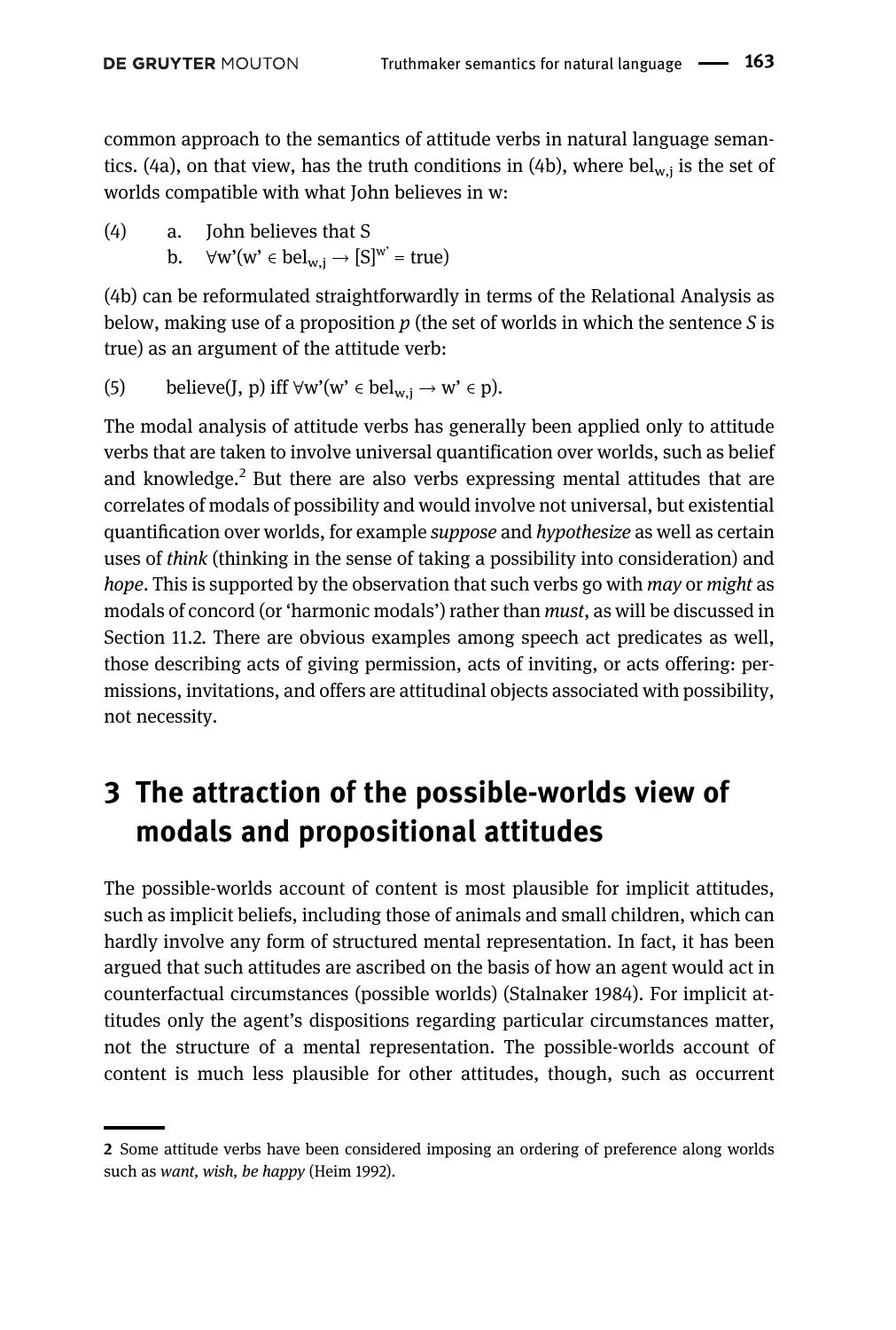**DE GRUYTER MOUTON** 

thought, or generally mental or illocutionary acts, which involve a more finely grained content [\(Cresswell 1985](#page-39-0)).

Possible-worlds semantics, however, has been attractive to formal semanticists for other reasons. First, possible-worlds semantics, it appears, allows for a unified compositional semantics of the sentential units (clausal complements or subjects or prejacents) associated with both attitudinal and modal predicates. Sentential units on that view always stand for sets of possible worlds, which are obtained compositionally from possible-world-based meanings of subsentential expressions.

Possible worlds have also played an important role for representing the common ground. The common ground is generally conceived as an unstructured content of what the interlocutors take for granted, as a set of worlds or context set. The common ground plays a central role in theories of presuppositions, in the socalled Satisfaction Theory of presupposition projection [\(Heim 1983](#page-40-14)). On the Satisfaction Theory, the presuppositions of a sentence S need to be true in the worlds of the common ground C (a set of worlds) in order for C to be updated with the proposition p expressed by S (a set of worlds) (which means intersecting p with C). Complex sentences such as conjunctions (and conditionals) involve complex conditions on updating. Updating a context set C with the utterance of a conjunction S & S' consists in first intersecting C with the proposition expressed by S and then intersecting the result with the proposition expressed by S'.

In addition to the primary context set representing what is shared by the interlocutors, the common ground, various secondary context sets need to be distinguished, representing what the interlocutors take the content of a particular type of attitude of a particular agent to be. Thus, in a sequence *John believes that it* is raining. He believes that it will stop soon, the presupposition of it will stop soon needs to be true not in the worlds in the primary context set, but in the worlds compatible with what the interlocutors take to be John's beliefs. The latter make up just one secondary context. Another secondary context may represent John's fears, and yet another Bill's beliefs. Further additions to the context set (or the context sets) are needed to account for updating with questions as well as with imperatives and performatively used deontic modals, that is, modals that put a requirement in place, rather than describing it, as on one reading of  $(6)$  below:<sup>3</sup>

(6) You must leave.

<sup>3</sup> [Portner \(2004\)](#page-41-6) proposes to augment the common ground with a set of issues (sets of propositions) for updating with questions, as well as a to do-list (a set of properties or action types) for updating with imperatives and performatively used deontic modals (or several such lists, cf. Portner 2007).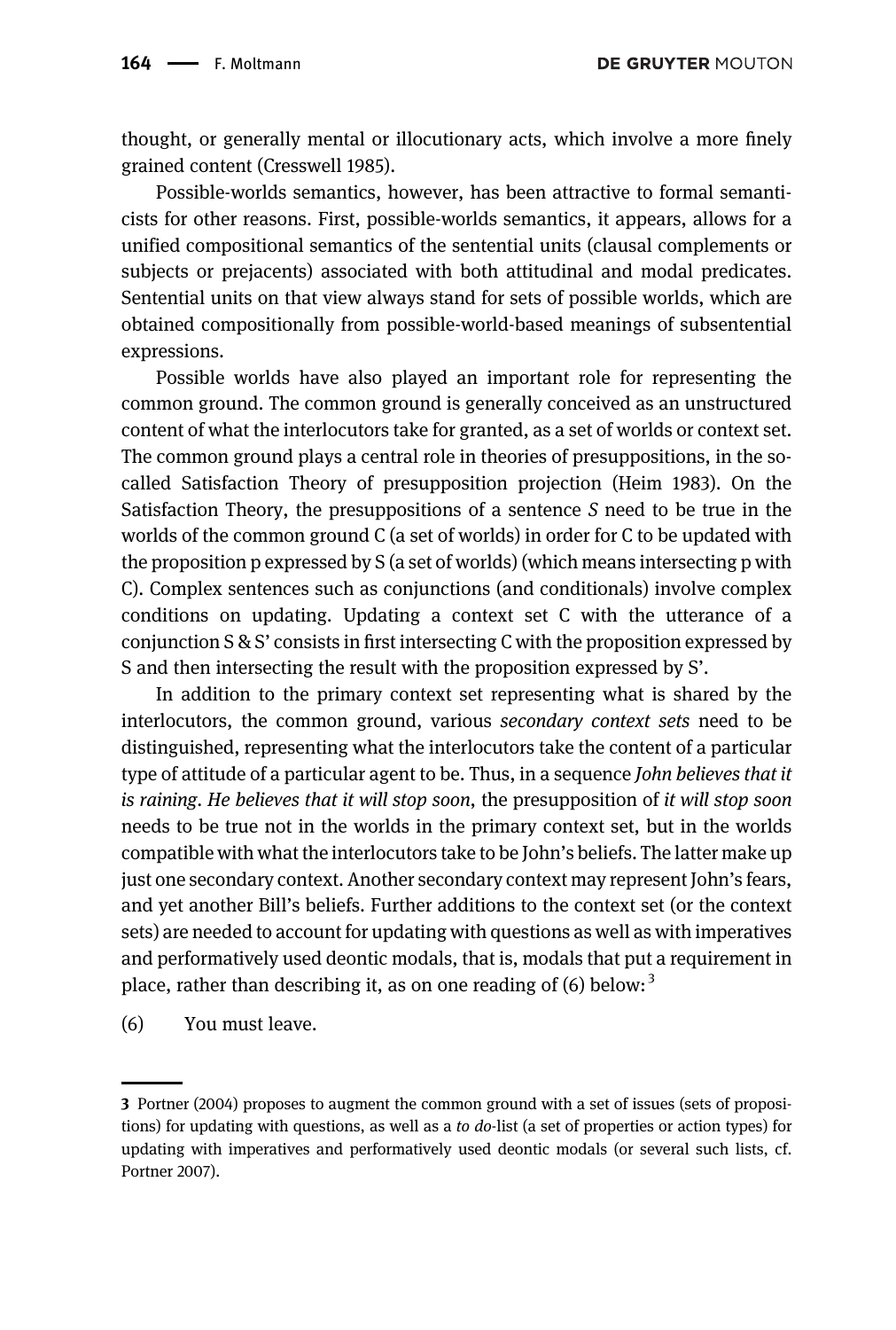There are also particular connections among propositional attitudes and modals. I will focus on just two. One of them consists in that attitude or illocutionary act reports may permit particular inferences to modal sentences such as the inferences below:

- (7) a. John asked Mary to leave. Mary must leave.
	- b. John offered Mary to use the house. Mary may use the house.

For (7a) to be felicitous, though, John must have the right authority to set up an obligation by issuing a request.

Another connection between attitude reports and modals is certain occurrences of modals in embedded clauses exhibiting modal concord, 'harmonic modals', as [Kratzer \(2016\)](#page-40-15) calls them. Harmonic modals are occurrences of modals in the complement clause of an attitude verb that appear to resume the modal force associated with the reported attitude, rather than contributing to a modal content of that attitude:

(8) John insisted that Mary should leave.

The harmonic use of the modal should in (8) matches the subjunctive mood in (9a) and contrasts with the non-harmonic use of must in (9b):

- (9) a. John insisted that Mary leave.
	- b. John reported that Mary must leave.

Again, possible-worlds semantics appears to be suited to capture this sort of connection between modals and propositional attitudes given that attitude verbs are basically treated as modal operators ranging over worlds and may range over the same worlds as a modal (Section  $5.2$ ).<sup>4</sup>

# <span id="page-6-0"></span>4 The structured-propositions view and verbs of saying

Structured propositions have been proposed as an alternative to the conception of propositions as sets of worlds, giving a more fine-grained notion of content. A structured proposition is generally conceived of as an n-tuple consisting of the

<sup>4</sup> There are other sorts of connections between attitude reports and modals that have been discussed in the literature, for example the interpretation of epistemic modals in complement clauses of attitude reports [\(Anand and Hacquard 2013](#page-39-3)).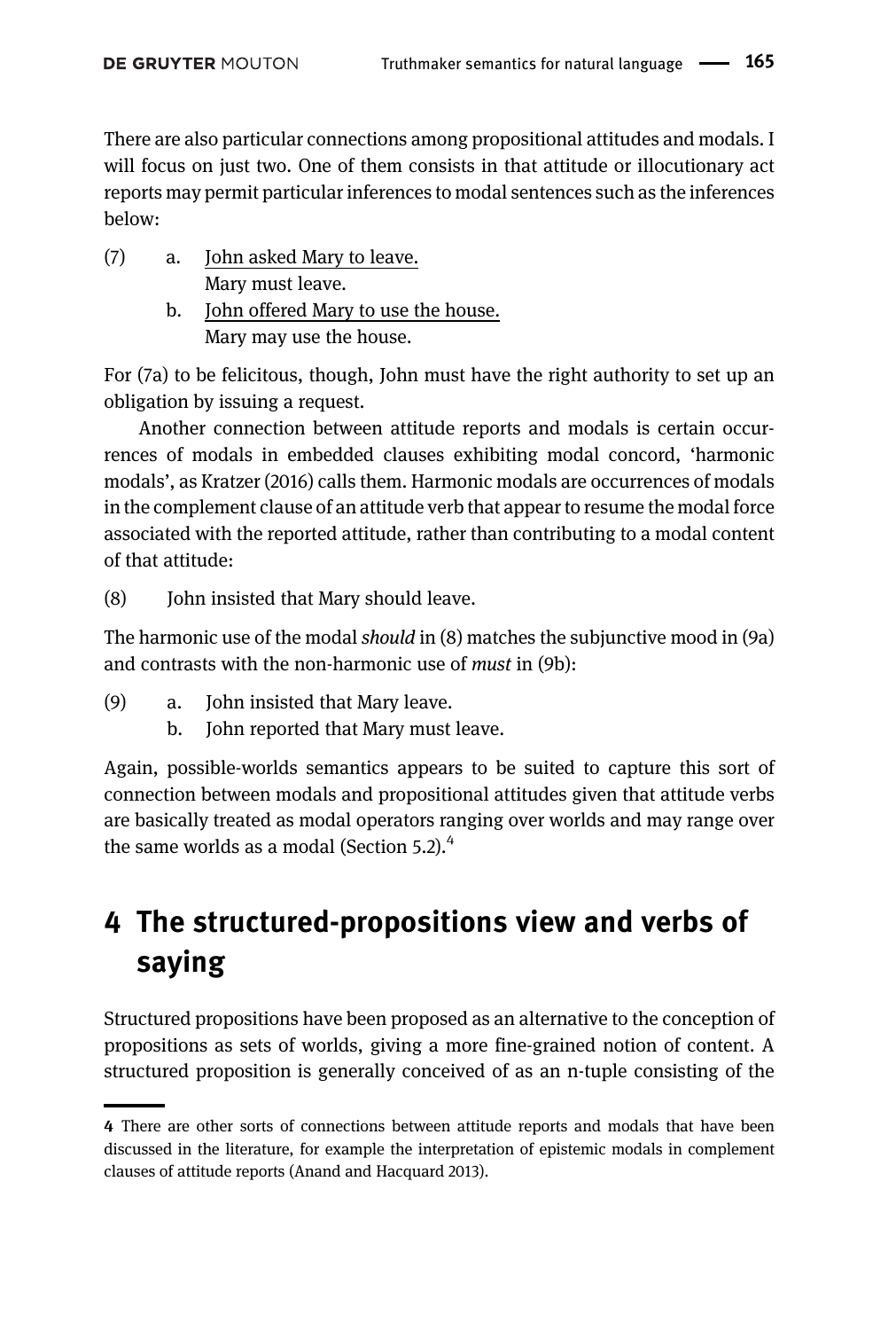meanings of the elementary constituents. Thus, a simple type of structured proposition, as the meaning of the subject-predicate sentence  $Many$  is happy, would be a pair consisting of a property (the property of being happy) and an object (Mary). With structured propositions as their meanings, two sentences that are logically equivalent, but involve significantly different syntactic structures, are distinguished, as are sentences that are about different objects or involve different properties. Though structured proposition appear more suited than sets of worlds for representing the content of propositional attitudes, structured propositions come with conceptual problems of their own, especially the problem of the unity of the proposition: truth conditions for structured propositions need to be stipulated and do not pertain to the nature of structured propositions as such [\(Hanks 2015;](#page-40-0) [Jubien 2001;](#page-40-1) [Moltmann 2013b,](#page-40-4) [2020;](#page-41-5) [Soames 2010\)](#page-41-4). Moreover, the structuredpropositions view imposes a fineness of grain that is not generally considered needed for the semantics of modals and the semantics of various sorts of implicit attitudes, and sometimes even for explicit attitudes. For example, the order of disjuncts or of complements should not generally lead to a difference in the content of the reported attitude (John's belief that Mary gave Joe a book is not necessarily distinct from John's belief that Mary gave a book to Joe). Furthermore, if the objects of attitudes are construed as structured propositions, attitudes would lose their similarity to modals, which means that connections between attitudes and modals would be harder to account for.

Yet, it appears that for certain sorts of attitude reports a highly fine-grained, structured notion of content is unavoidable, namely those with verbs of saying.<sup>5</sup> The sensitivity of verbs of saying to the syntactic structure and perhaps even choice of words in their complement can be enforced by the use of literally:

(10) John literally said that Sue was greeted by Mary.

However, if for verbs of saying, the particular choice of words as well as the syntactic structure of the complement clause may matter, this may not so much motivate a particular conception of sentence meaning as such (structured propositions as opposed to sets of worlds). Rather it may motivate a view according to which the complement of verbs of saying contributes differently to the characterization of the reported attitude than the complement of other attitude verbs, namely by specifying the structure of the product of a locutionary act, rather than just providing a propositional content (or the truth or satisfaction conditions of the reported attitudinal object) ([Moltmann 2017b\)](#page-40-16). In what follows, therefore, I will set aside verbs of saying, as they arguably involve a rather different overall semantics than other attitude verbs.

<sup>5</sup> Verbs of saying arguably include think when describing occurrent thought ([Moltmann 2017b](#page-40-16)).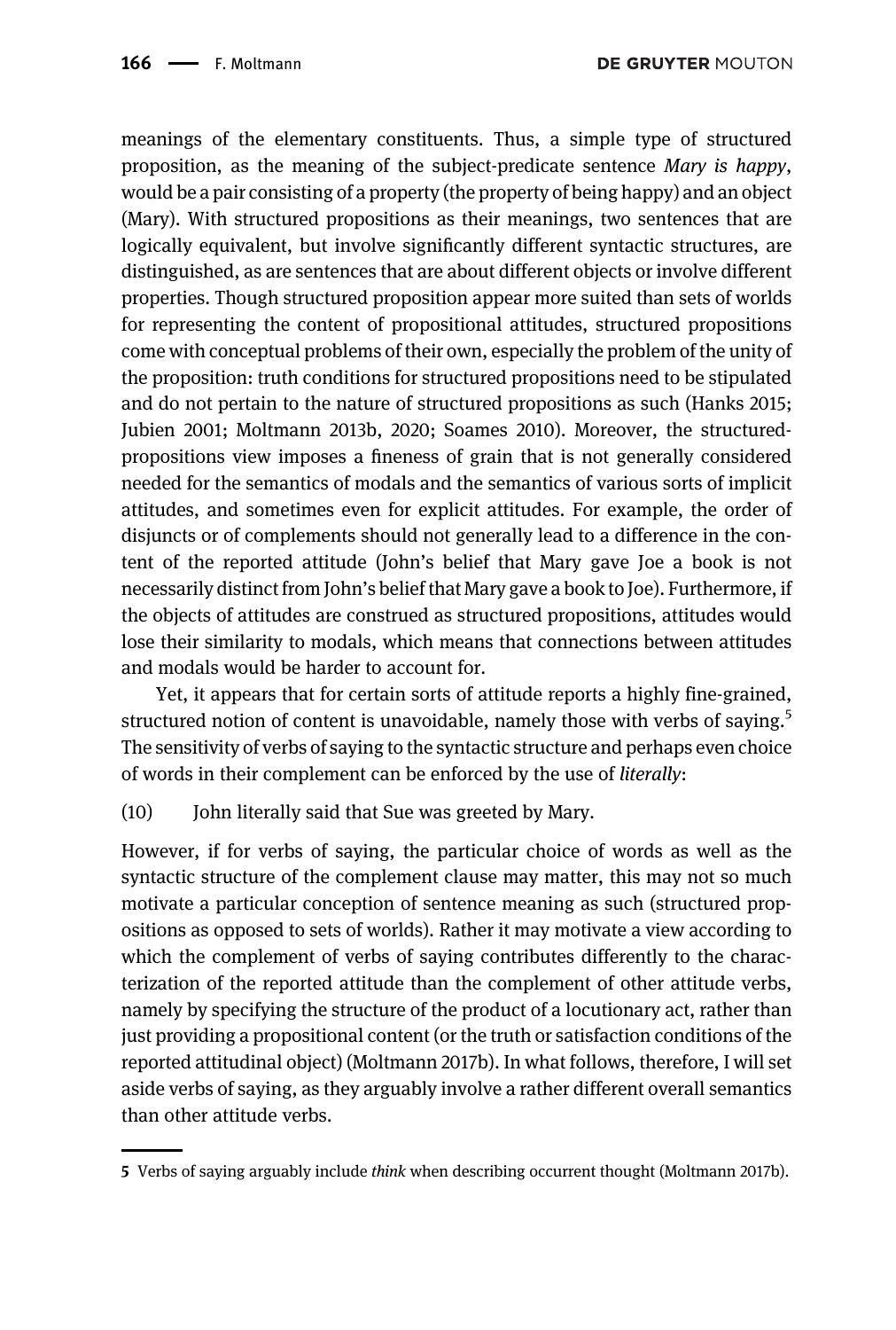### 5 Truthmaker semantics

Truthmaker semantics, as recently developed by [Fine \(2012](#page-39-2), [2014,](#page-40-6) [2017a](#page-40-7), [2017b](#page-40-8), [2017c](#page-40-9), [2018a,](#page-40-10) [2018b\),](#page-40-11) gives a notion of content that is more fine-grained than that of possible-worlds semantics, but yet not as fine-grained as that of the structuredpropositions view. In particular, the content of a sentence is not taken to reflect syntactic structure in the way a structured proposition does. The following is a very brief outline of Fine's sentence-based truthmaker semantics, which should suffice for the present purposes.

Truthmaker semantics is based on situations (and actions) rather than entire worlds, as well as on the relation of exact truthmaking (or satisfaction) holding between situations (or actions) and sentences. A situation (or action) s stands in the relation  $\mathbf{r}$  of exact truthmaking (or exact satisfaction) to a sentence S just in case s is wholly relevant for the truth (or satisfaction) of S. This means that s should not include anything that fails to bear on the truth (or satisfaction) of S. A situation (or action) s is a falsifier (or violator) of a sentence S just in case s is wholly relevant for the falsity (or violation) of S.

The use of the notion of exact truthmaking distinguishes truthmaker semantics from older situation-based semantic theories such as that of [Barwise and Perry](#page-39-1) [\(1983\)](#page-39-1) and [Kratzer \(2014\)](#page-40-5), which are based on the relation inexact truthmaking or verification between situations and sentences. The notion of an exact truthmaker of a sentence is distinct from that of a minimal situation supporting a sentence, a notion defined in terms of inexact truthmaking in [Kratzer \(2002,](#page-40-17) [2014\)](#page-40-5). There are two important reasons for using the notion of an exact truthmaker rather than that of a minimal truthmaker [\(Fine 2017a\)](#page-40-7). First, there are sentences that have exact verifiers, but lack minimal verifiers, for example there are infinitely many natural numbers.<sup>6</sup> Second, a sentence such as it is windy or it is rainy and windy has two exact verifiers, a situation in which it is (just) windy and a situation in which it is (just) windy and rainy, but it would have only one minimal verifier (a situation in which it is windy) [\(Fine 2017a](#page-40-7)).

Situations are taken to be parts of worlds, and no further assumptions are made regarding their ontology beyond the roles they play within truthmaker semantics. Actions are a specific kind of situation, those that may comply with or violate imperative sentences, rather than making them true. The domain of situations divides into actual, possible, as well as impossible situations. Actual situations are part of the actual world; impossible situations are part of impossible worlds and would be truthmakers of contradictory sentences. The domain of

<sup>6</sup> See also [Kratzer \(2002,](#page-40-17) [2014\)](#page-40-5) for discussion.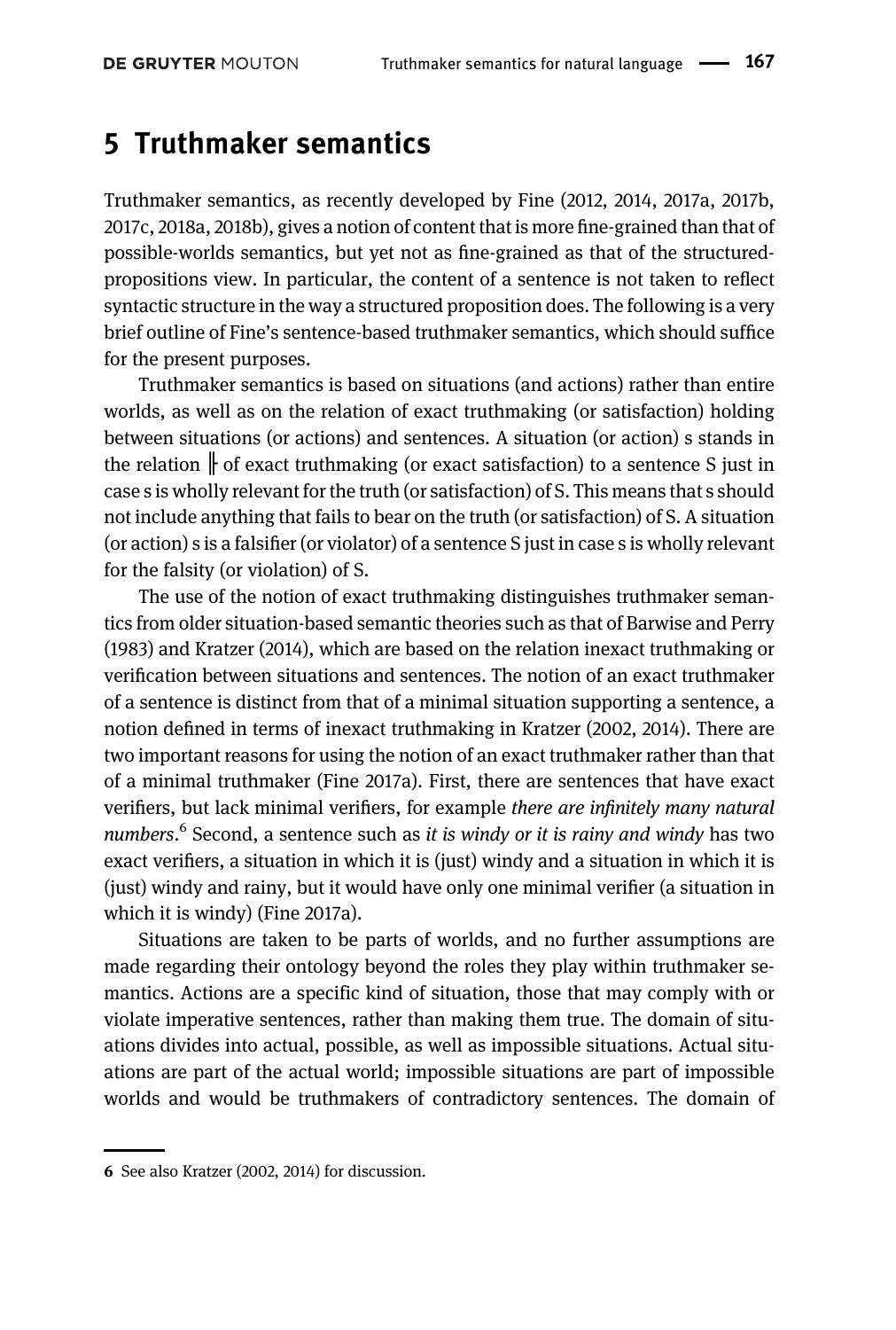**DE GRUYTER MOUTON** 

situations is ordered by a part-whole relation < (a partial order) and is closed under fusion. Formally it forms a complete lattice.

The truthmaking/satisfaction relation  $\|$  applies to both declarative and imperative sentences: declarative sentences are made true by situations that are their exact truthmakers, imperatives are complied with by actions that are their exact satisfiers. The following standard conditions on the truthmaking of sentences with conjunctions, disjunctions, and existential quantification then hold, where  $\oplus$  is the operation of fusion:<sup>7</sup>

- (11) a. s  $\parallel$  S *and* S' iff for some s' and s", s = s'  $\oplus$  s" and s'  $\parallel$  S and s"  $\parallel$  S'. b.  $s \parallel S$  or S' iff s  $\parallel S$  or  $s \parallel S'$ .
	- c. For a sentence S, s  $\parallel \exists x S$  iff s  $\parallel S[x/d]$  for some individual d.

Truthmaker semantics assigns to sentences not only truthmakers or satisfiers, but also falsifiers or violators. Making use of the relation of (exact) falsification or violation allows a straightforward formulation of the truthmaking conditions of negative sentences: a truthmaker of  $\neg$  S is a falsifier of S. With  $\parallel$  as the relation of (exact) falsification or violation, the condition on negation is given below:<sup>8</sup>

 $(12)$  s  $\parallel$  not S iff s  $\parallel$  S.

Also complex sentences are assigned both verification and falsification conditions. For conjunctions and disjunctions, the falsification conditions are those below:

(13) a. s  $\parallel$  S and S' iff s  $\parallel$  S or s  $\parallel$  S'. b.  $s \parallel S$  or S' iff for some s' and s",  $s = s' \oplus s''$  and s'  $\parallel S$  and s"  $\parallel S'$ .

A sentence S then has as its meaning a pair <pos(S), neg(S)> consisting of a *positive* denotation, the set  $pos(S)$  of verifiers of S, and a negative denotation, the set neg(S) of falsifiers of S.

In truthmaker semantics, logically equivalent sentences will have different semantic values whenever they are about different things. Truthmaker semantics provides a straightforward account of the notion of subject matter of a sentence, namely as the fusion of its truthmakers or satisfiers. In truthmaker semantics, the contents of sentences thus are considerably more fine-grained than in possibleworlds semantics, which does not provide a reasonable notion of subject matter if sentence meanings are just taken to be sets of worlds ([Yablo 2015\)](#page-41-7). Truthmaker

<sup>7</sup> The truthmaking condition for sentences with universal quantification and conditionals are less obvious and would require a lot more exposition.

<sup>8 (12)</sup> also applies to imperatives that are prohibitions: *Do not smoke!* is satisfied by actions that violate the imperative Do smoke!, thus actions incompatible with the addressee smoking.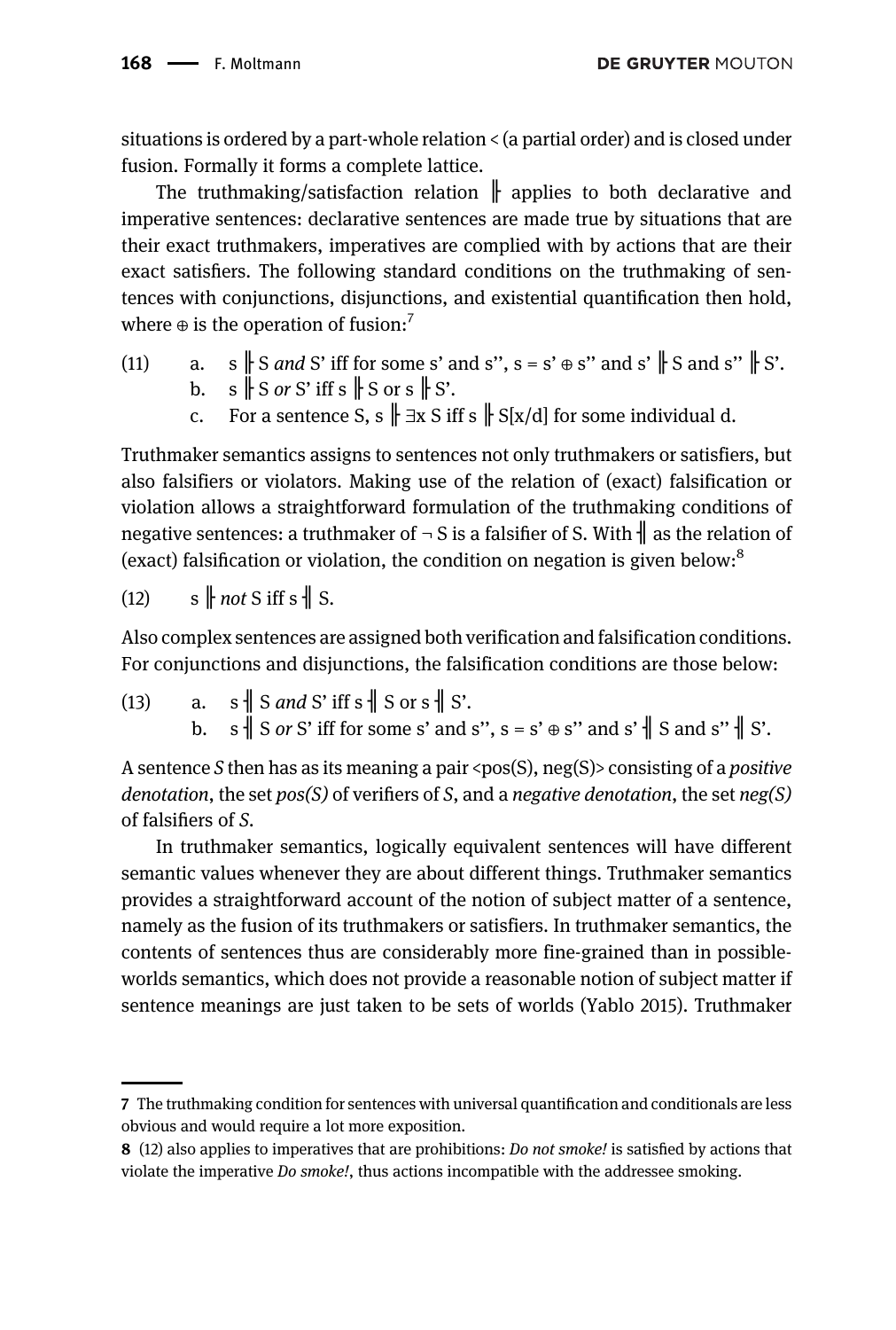semantics, moreover, provides a straightforward account of the notion of partial content [\(Fine 2017a](#page-40-7); [Yablo 2015](#page-41-7)):

 $(14)$  For sets of situations (or actions) A and B, B is a *partial content* of A iff every exact truthmaker (or satisfier) of A contains an exact truthmaker (or satisfier) of B and every exact truthmaker (or satisfier) of B is contained in an exact truthmaker (or satisfier) of A.

The notion of partial content is extremely well-reflected in the way we talk about content, including the contents of modal and attitudinal objects: part of the content of this sentence, part of John's belief, part of John's obligation all stand for a partial content (of a belief, a sentence, and a modal object). It is also reflected in the adverb partly when modifying attitude verbs [\(Section 9\)](#page-21-0). Given the notion of partial content, that it is cold is part of John's belief that it is raining and it is cold (since every situation in which it is just cold is part of a situation in which it is raining and it is cold, and every situation in which it is cold and it is raining has a situation as part in which it is just cold). However, that two is greater than one is not a part of that belief, unlike on a possible-worlds account of inference. Moreover, unlike on a possible-worlds account, that two is greater than one or it is cold need not be part John's belief that it is cold given (14). For [Fine \(2018a\)](#page-40-10), partial content also plays a central role for the validity of inferences. For example, it explains the invalidy of the inference with imperatives in (15), which is a problem for possible-worlds semantics (Ross' paradox):

(15) Mail the letter!

Mail the letter or burn the house down!

For Fine, p! implies q! only if q is a partial content of p, which is not the case in (15).

Truthmaker semantics as developed by Fine assigns content only to sentences and has not been developed so as to allow for an application to attitude reports and modals in general. $9$  An obvious way in which one might try to apply truthmaker semantics to attitude reports would be to take the truth-maker-based meaning of the embedded sentence to be the argument of the attitudinal relation. Thus, (16a) would have the logical form in (16b):

- (16) a. John believes that S.
	- b. believe(John,  $<$ pos(S), neg(S)>)

However, there are reasons why such an analysis would be unsatisfactory. One reason is that it could hardly be used to account for the connections between

<sup>9</sup> Fine (2018 [a,](#page-40-10) [b\)](#page-40-11) applies truthmaker semantics to deontic modality, focusing on logical, rather than linguistic aspects.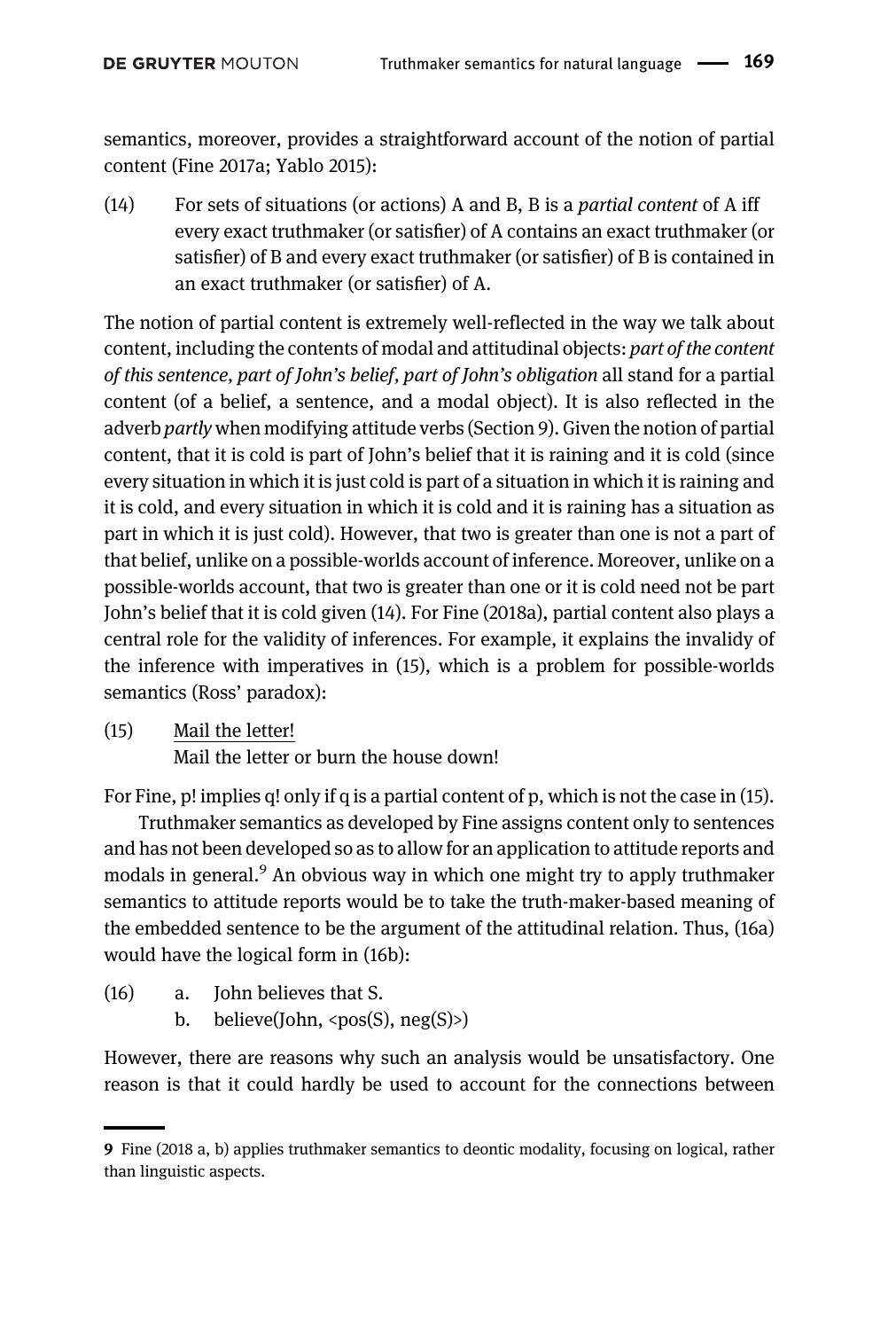modals and attitude reports that this paper will discuss. Another reason is that (16b) would fall under the Relational Analysis of attitude reports, which is associated with a range of philosophical and linguistic difficulties, as will be discussed in the next section.

# 6 Problems for the Relational Analysis of attitude reports and the importance of modal and attitudinal objects

The Relational Analysis, on which attitude verbs take propositions as arguments, is compatible with more or less fine-grained notions of content: a proposition may be construed as a set of worlds or as a structured proposition of some sort. There are a range of philosophical and linguistic difficulties, however, for the Relational Analysis.<sup>10</sup> I will just mention them briefly, since they are elaborated elsewhere in the literature and my own previous work.

- [1] The Relational Analysis fails to make a distinction (going back to Brentano) between the content and the object of an attitude, treating propositions as things agents have attitudes to, rather than as the contents of attitudes that agents engage in.
- [2] Abstract propositions raise a number of conceptual problems, which have been a major topic of debate in contemporary philosophy of language. They include the problem of the graspability of propositions, the problem of the unity of the proposition, and the problem of how propositions as abstract objects can be true or false ([Hanks 2015;](#page-40-0) [Jublien 2001;](#page-40-1) Moltmann [2013b,](#page-40-4) [2017a](#page-40-18), [2020](#page-41-5); [Soames](#page-41-4) [2010](#page-41-4)).
- [3] The Relational Analysis has difficulty accounting for the Substitution Problem, the problem of the unacceptability of (17b) as an inference from (17a), and the Objectivization Effect, the semantic difference between (18a) and (18b) ([Moltmann](#page-41-5) [2013a, 2020\)](#page-40-3):
- (17) a. John assumed that S.
	- b. ?? John assumed the proposition that S.
- (18) a. John fears that S.
	- b. John fears the proposition that S.

<sup>10</sup> See Moltmann [\(2013a](#page-40-3) chap. 4, [2013b,](#page-40-4) [2020](#page-41-5)) and reference therein.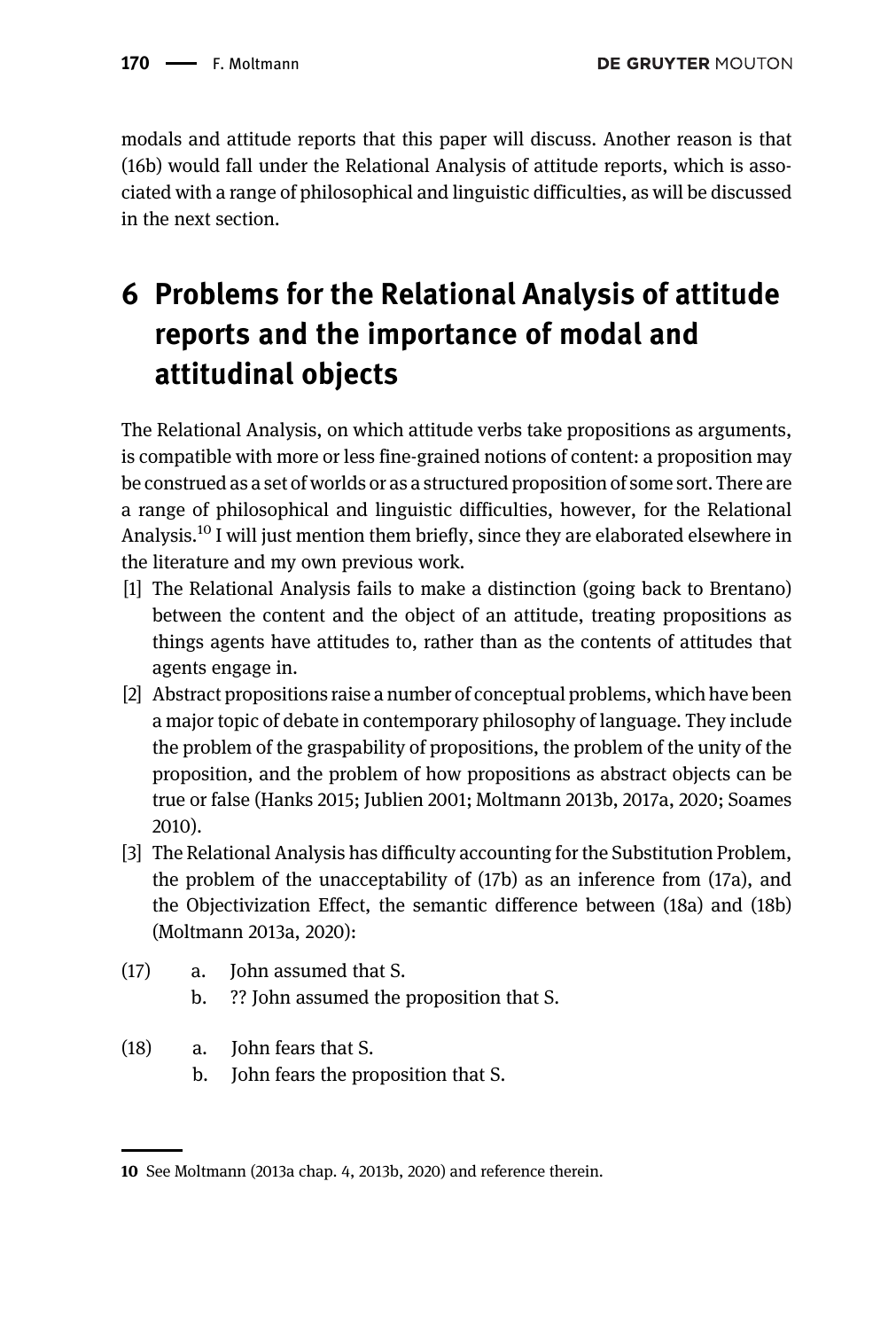- [4] The Relational Analysis has difficulties accounting for the semantics of nominal constructions, where the that-clause does not syntactically or semantically appear to act as an argument [\(Moulton 2015\)](#page-41-8):
- (19) John's request that S

Semantically, the that-clause in (19) seems to stand for what the entire NP stands for (a request), rather than providing an object entering into a thematic relation to the noun *request*. Yet, the clausal complement would stand for a proposition and a proposition is not the same thing as a request. For example, a request can be complied with or ignored, but a proposition cannot (at least not in the same sense) (See Section  $5.3$ ).<sup>11</sup>

[5] The Relational Analysis does not get the semantics of what I call special quantifiers right (Moltmann [2013a,](#page-40-3) [2020](#page-41-5), [to appear\)](#page-41-9). Special quantifiers (and pronouns), which include something, everything, that, and what, can take the position of clausal complements of attitude verbs. In that position, given the Relational Analysis, they should stand for propositions, but in fact they can only stand for attitudinal objects or kinds of them ([Moltmann 2003a](#page-41-9), [2003b](#page-41-5), [2013a,](#page-40-3) [2013b](#page-40-4), [2017a](#page-40-18), [to appear\)](#page-41-9).

## 7 The ontology of modal and attitudinal objects

Object-based truthmaker semantics pursues an alternative to the propositionsbased Relational Analysis of attitude reports and to the Quantificational Analysis of modal sentences.<sup>12</sup> Object-based truthmaker semantics assigns very different logical forms to attitude reports and modal sentences than the standard approaches. On the standard view of attitude reports, clauses when embedded under an attitude verb act as singular terms standing for propositions. The present view is that such clauses act semantically as predicates of the attitudinal object associated with the attitude verb. The standard view is that modal predicates act as quantifiers over possible worlds and that what I will call the sentential unit associated with the modal predicate acts as the scope of such a quantifier (complement clause, subject clause, or prejacent). The present view is that the

<sup>11</sup> The syntactic status of clausal complements of nouns is not obvious. In fact, there is a significant syntactic controversy surrounding it. Some researchers assimilate them to relative clauses ([Arsenijevic 2009](#page-39-4), [Moulton 2015](#page-41-8), [Kayne 2010](#page-40-19)). Others have argued against such assimilation ([de](#page-39-5) [Cuba 2017](#page-39-5)). The present view that clauses semantically act as predicates would go along well with either view, as long as it permits them to be in some way interpreted as properties.

<sup>12</sup> In what follows, I take attitude reports to include speech act reports and attitude verbs to include speech act verbs such as claim.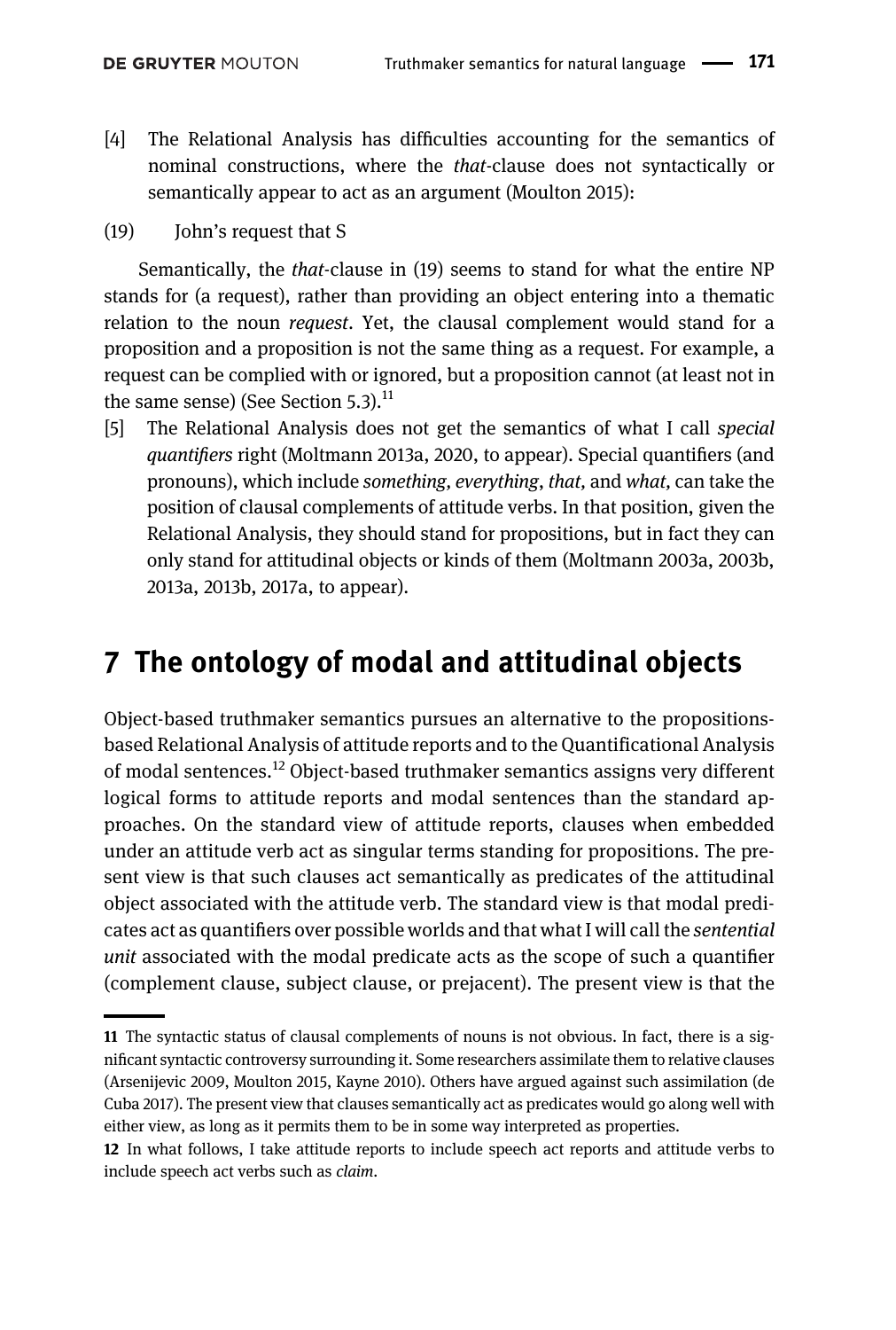sentential unit semantically acts as a predicate of the relevant modal object. Clauses act as predicates of modal or attitudinal objects by giving their truthmaking or satisfaction conditions.<sup>13</sup>

Object-based truthmaker semantics is based on a novel ontology of attitudinal and modal objects. Attitudinal and modal objects are part of the ontology implicit in natural language: they are referents of definite NPs whose heads are nominalizations of attitude verbs or modals (John's belief that S, Mary's claim that S, John's obligation to VP), and they act as semantic values of special quantifiers and pronouns and as implicit arguments of predicates. The characteristic properties of attitudinal and modal objects are reflected in the semantics of those constructions, but also in various general intuitions we have about them.

Kinds of attitudinal and modal objects also play an important role. They act as referents of NPs of the sort the belief that S, the claim that S, the obligation to do X as well as semantic values of special quantifiers and pronouns. Two particular attitudinal objects (of the same sort) belong to the same kind just in case they are exactly or closely similar ('are the same'), which means they are the same in content. If John's belief is the same as Mary's belief, John and Mary share a belief, and if John's claim is the same as Mary's, they made the same claim. Sharing a content thus means engaging either in attitudinal objects that are closely similar or in the same kind of attitudinal object.

Attitudinal objects are distinct from the more familiar ontological categories of actions and states. Attitudinal objects share characteristic properties that jointly distinguish them from actions (and states) and propositions. Moreover, they display properties that could hold neither of actions (and states) nor of propositions (which I will turn to shortly). Attitudinal objects divide into act-related attitudinal objects, which include judgments, decisions, claims, requests, promises, and state-related attitudinal objects such as beliefs, intentions, desires, and fears. Some attitudinal objects are products of acts in the sense of [Twardowski](#page-41-10)'s (1911) distinction between actions and products. This arguably means that they are abstract artifacts in the sense of [Thomasson](#page-41-11)'s (1999), which means that they lack a material or physical realization [\(Moltmann 2013b](#page-40-4), [2017a\)](#page-40-18). Thus, a claim is the (illocutionary) product of an act of claiming, a promise the (illocutionary) product of an act of promising, and a judgment the (cognitive) product of an act of judging. Attitudinal objects that are products of acts need not last longer than the act that produced them (Section 5.1).

<sup>13</sup> In this paper, no semantic distinction is made between *that*-clauses, infinitival clauses, and the sentential units associated with modals.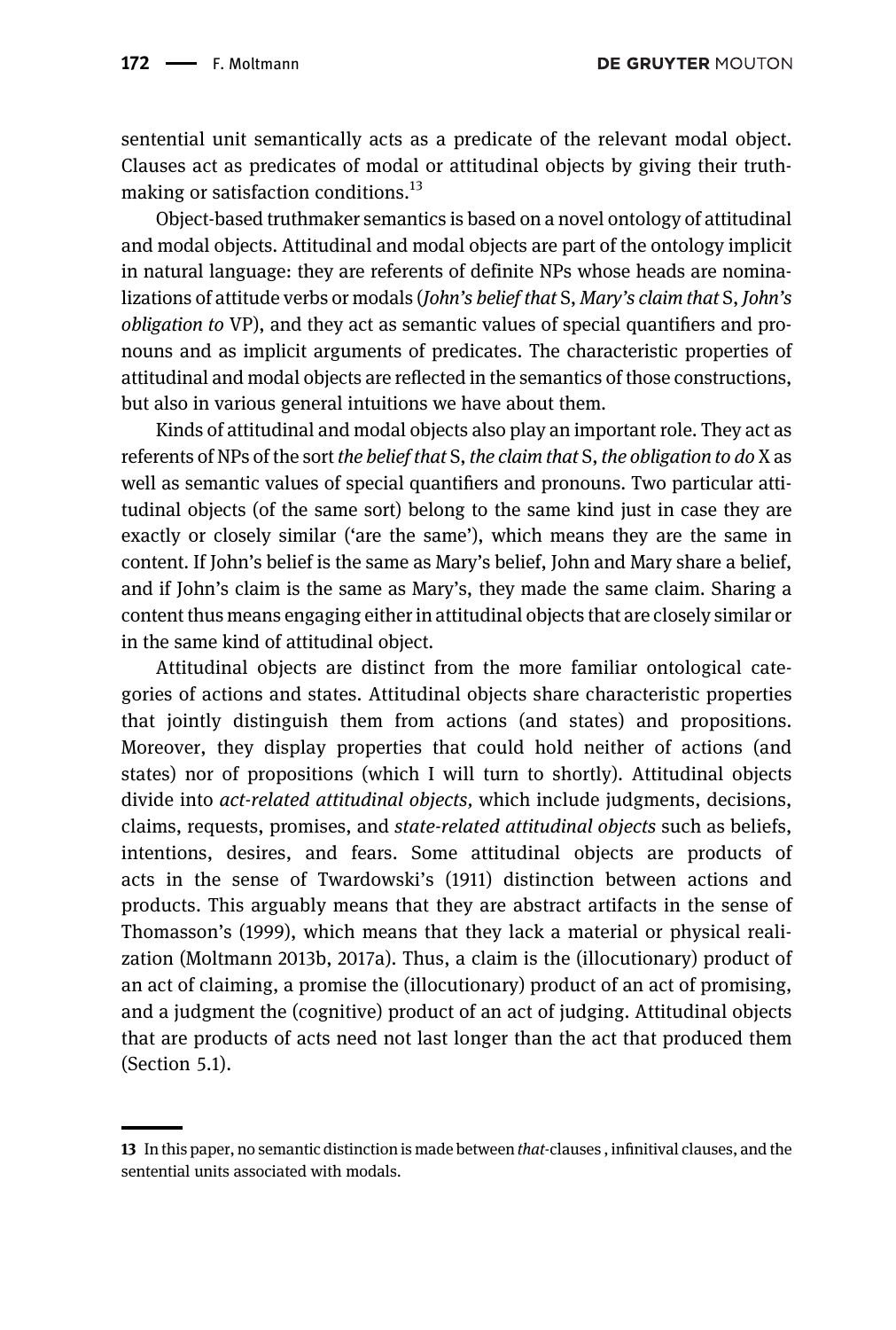Modal objects may be products of illocutionary acts, but need not be. Strong permissions are generally the products of illocutionary acts, but not so for weak permissions [\(Section 7.4](#page-19-0)). Modal objects share the characteristic properties of attitudinal objects and are sharply distinguished from states. But they can last longer than the act that produced them, and in fact they need not have come into existence at a particular point in time in the first place.

#### 7.1 Properties of concreteness

Attitudinal objects are concrete content bearers and as such play a central role in our mental life as well as in communication. Their characteristic properties thus divide into properties of concreteness and content-related properties. Here are some of their properties of concreteness.

First of all, attitudinal objects are involved in various forms of content-based causation. Causal predicates naturally apply to attitudinal objects and then convey content-based causation but not so when they apply to the corresponding actions [\(Moltmann 2013a](#page-41-9), [2013b,](#page-40-4) [2017a\)](#page-40-18). Thus, Mary's claim caused excitement implies that the excitement was due to the content of Mary's claim, but not so for Mary's making a claim / Mary's speech act caused excitement. Mary's request may cause anxiety in virtue of its content, but not so for Mary's act of requesting. Propositions as abstract objects, on the standard understanding, cannot play causal roles. In addition, some attitudinal objects can be objects of perception, for example remarks and claims, which can be heard.

Attitudinal objects also act as the targets of content-related memory. We remember thoughts, beliefs, decisions and intentions, rather than propositions. We may also remember facts, which are not attitudinal objects. However, facts may be conceived as modal objects [\(Section 9\)](#page-21-0), which, though less concrete than attitudinal objects, are entities of the very same sort.

Attitudinal objects have other properties of concreteness. Attitudinal objects generally have a limited life span. Mary's belief that S comes into existence only once Mary believes that S and ceases to exist once Mary no longer believes that S. [Twardowski \(1911\)](#page-41-10) took products to share their lifespan with the acts that produced them. However, this does not seem correct for products such as claims and promises, which have a modal character that permits them to last beyond the illocutionary act that produced them. Modal objects generally endure past the act that may have created them, for example permissions and obligations that result from particular illocutionary acts. But modal objects need not have been created in the first place, for example deontic modal objects that represent universal ethical laws.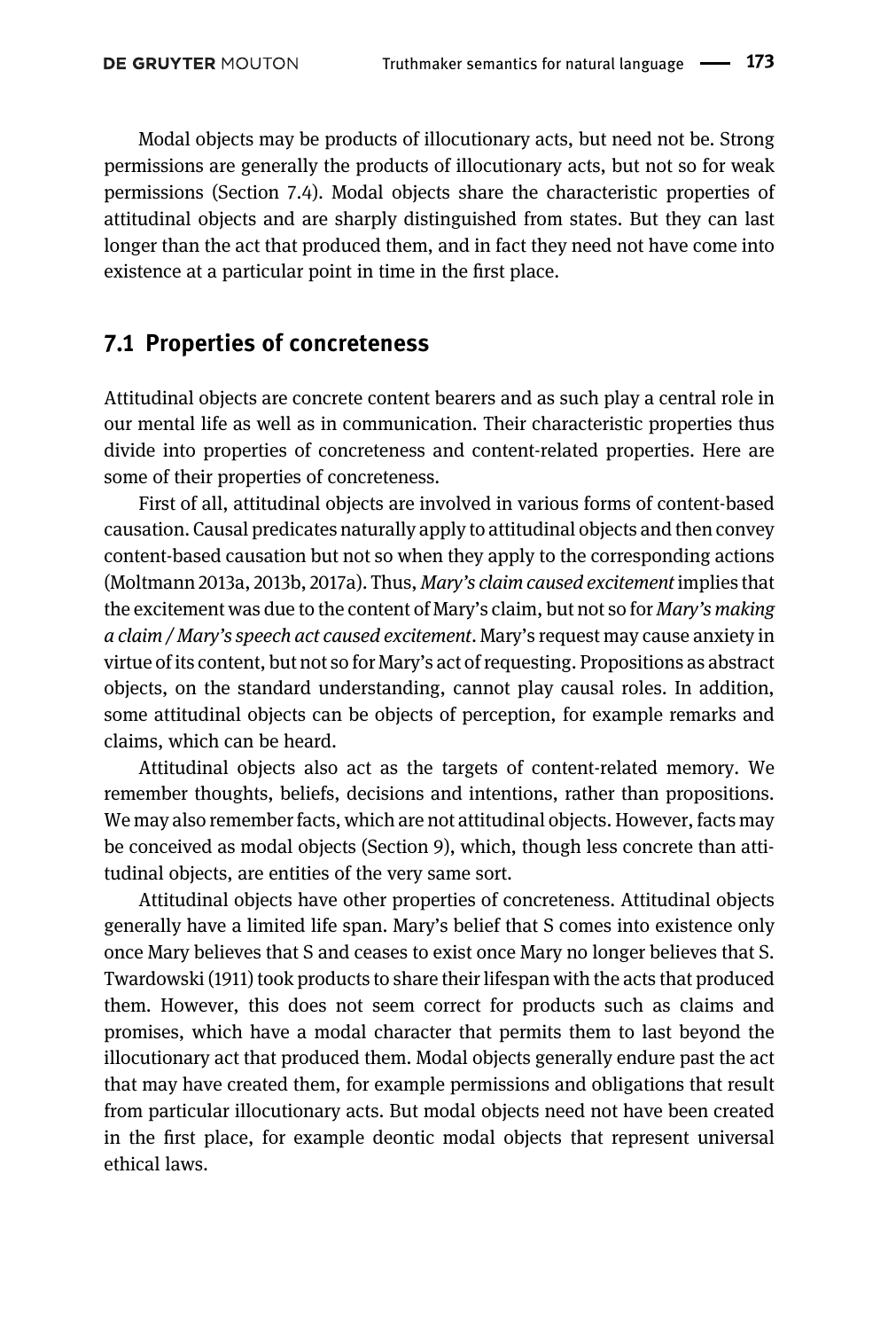#### 7.2 Content-related properties

Modal and attitudinal objects have three characteristic content-related types of properties, none of which pertain to states and actions.

#### [1] Truth or satisfaction conditions

Attitudinal objects such as claims, judgments, and beliefs have truth conditions, but not so for their correlated states or actions. John's claim or judgment may be true or false, as may be John's belief. But a speech act cannot intuitively be true or false, and neither can an act of judging. Also a mental state described as such (a belief state) cannot intuitively be true or false. Other attitudinal objects do not have truth conditions, but rather satisfaction conditions and thus can be satisfied, fulfilled, implemented, or realized. This also holds for modal objects: obligations and needs can be fulfilled or satisfied, permissions and offers taken up.

[2] Similarity relations based on sameness of content

Attitudinal objects that are of the same sort (involving the same kind of physical realization and force) enter similarity relations (conveyed by is the same as) just on the basis of a shared content. Thus, John's thought is the same as Mary's is true just in case their thoughts share their content. Is the same as does not apply in that way to actions: for two actions to be the same, they need to share features of their performance; sameness of content will not be enough. For John's thinking is the same as Mary's to be true, sharing of content is not enough, rather their way of thinking need to be similar. Also attitudinal objects enter similarity relations just on the basis of shared types of satisfaction conditions: John's obligation is the same as Mary's is true just in case the obligations are satisfied and violated by the same types of actions. $^{14}$ 

#### [3] Part structure strictly based on partial content

This property is best reflected in the way part of is understood when applying to modal or attitudinal objects ([Moltmann 2013a](#page-40-3), Chap. 4, [2013b](#page-40-4), [2017a](#page-40-18)). Part of John's need can pick out only a partial content, not the temporal part of a state. 'Part of John's decision' cannot be 'part of the action of deciding', the temporal part of an action. 'Part of John's claim' cannot be 'part of the speech act of claiming'. Similarly, 'part of John's belief' and 'part of John's hope' can only be partial contents, not what is normally considered the parts of a state (temporal parts).

It is remarkable that even physically realized attitudinal objects (e.g. claims) fail to have a physical part structure. They differ in that respect from physically

<sup>14</sup> Types of action may also mean actions that may be realized in different way. John's obligation as a soldier and Mary's obligation as a defense minister may be the same in the sense that it is fulfilled by both serving their country. But serving one's country can be done in different sorts of ways. Thanks to Hans-Martin Gaertner for pointing this out to me.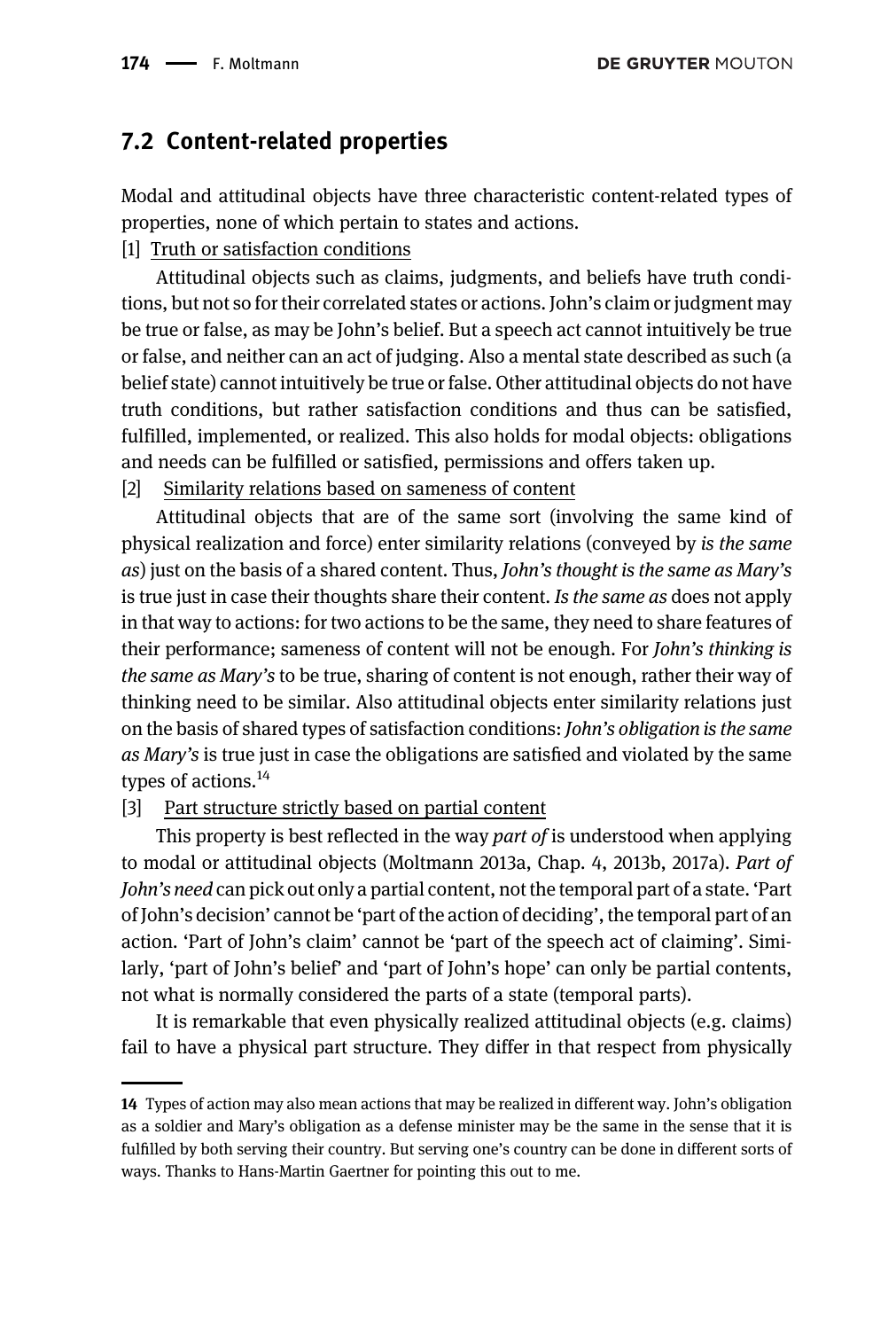realized artifacts like books or letters, which have content-based and material part structures. Given standard ontological assumptions, the lack of a physical and a temporal part structure of attitudinal objects is a serious puzzle. However, it appears that there are various types of physical objects that are attributively limited, in the sense of lacking expected property specifications. Thus, ontologically dependent objects such as wholes, folds, and tropes lack an object-independent spatial location ([Moltmann 2019b\)](#page-41-12). Moreover, as is more familiar, material objects have parts only in space, not in time (temporal stages), at least according to general and linguistically reflected intuitions. Attributive limitations are an issue in descriptive metaphysics that needs to be much further explored [\(Moltmann 2019b](#page-41-12)).

### 7.3 Predicates of satisfaction

Attitudinal and modal objects generally have truth conditions, or rather, more generally, satisfaction conditions. This is reflected in the great range of predicates of satisfaction that can apply to attitudinal and modal objects (was satisfied, was fulfilled, was executed, was followed, was broken, was complied with). The applicability of such predicates sharply distinguishes attitudinal and modal objects from sentences, propositions, 'mental representations', and from actions. Four types of satisfaction predicates can be distinguished [\(Moltmann 2018b\)](#page-41-13):

- [1] Truth predicates: true, correct
- [2] Predicates of fulfillment and violation: fulfill, satisfy, follow, violate, and ignore
- [3] Predicates of acceptance: *accept*, take up
- [4] Predicates of realization: realize, execute, implement carry out

The four classes of satisfaction predicates select different types of attitudinal objects. Truth predicates apply to attitudinal objects such as beliefs, claims, and judgments, but hardly to events and states:

- (20) a. The claim / belief /judgment is true.
	- b. ??? The speech act / belief state / act of judging is true.

Truth predicates apply to attitudinal objects with a word-world direction of fit, to use Searle'[s \(1969](#page-41-14), [1983\)](#page-41-15) term [\(Moltmann 2018b](#page-41-13)).

Predicates of fulfilment and violation such as satisfy, fulfil, follow, comply with, keep, break, and violate apply to various attitudinal objects, such as requests, demands, and promises, as well as to modal objects of the sort of obligations and needs. These are attitudinal objects with a world-word/mind direction of fit in Searle'[s \(1969,](#page-41-14) [1983](#page-41-15)) sense, associated with modal force of necessity [\(Moltmann 2018b\)](#page-41-13). Predicates of fulfillment and violation apply neither to actions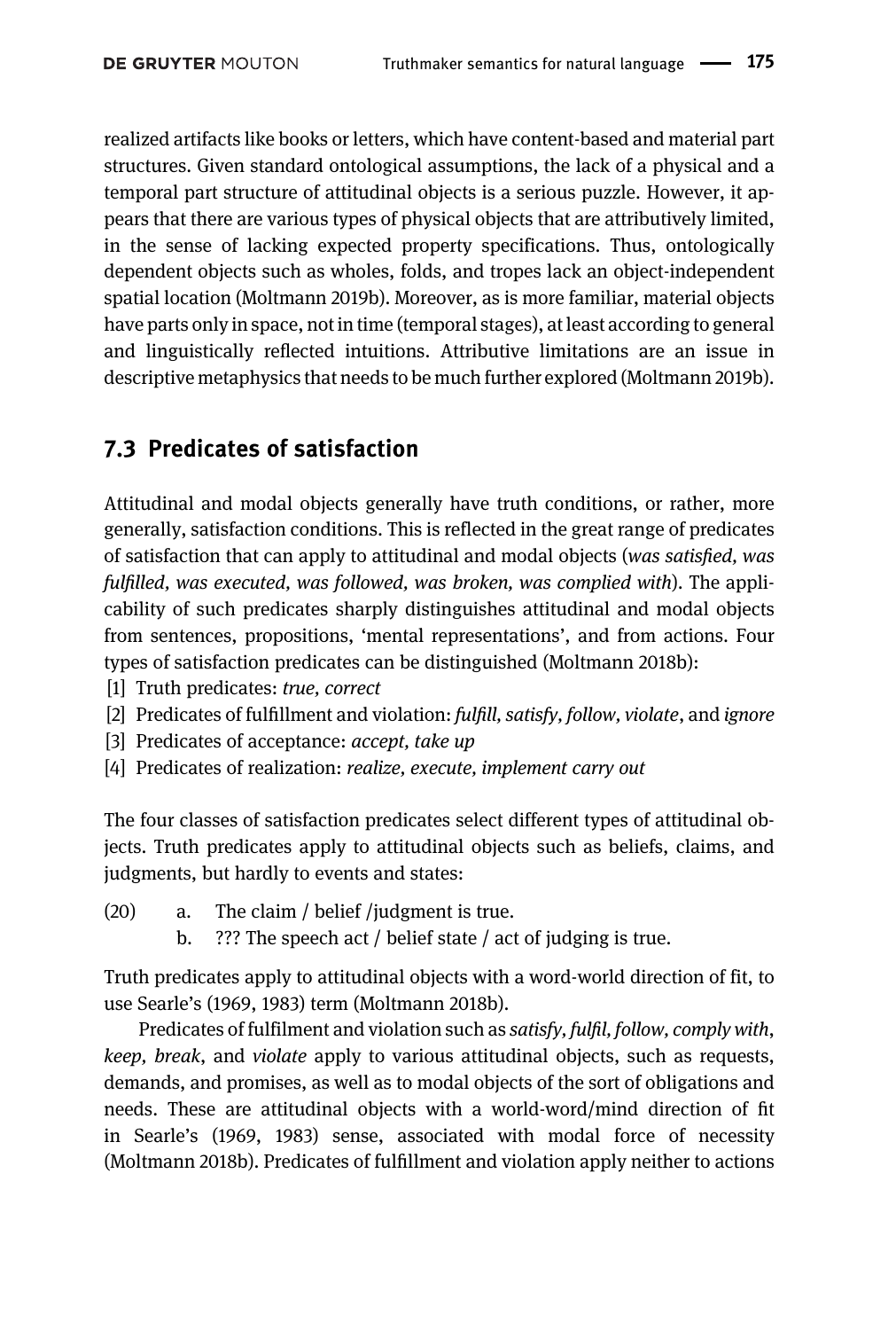nor to propositions, as the predicates *keep* and *break* illustrate in a particularly striking way:<sup>15</sup>

- (21) a. John kept / broke his promise.
	- b. ??? John kept / broke a proposition.<sup>16</sup>
	- c. ??? John kept / broke his promising / his act of promising.

Attitudinal objects associated with the modal force of possibility such as offers and invitations do not accept predicates of fulfilment, but rather go with predicates of acceptance, such as take up and accept.

Attitudinal objects of the sort of intentions and decisions do not go with predicates of fulfilment, violation or acceptance, but rather predicates of realization such as realize, implement, or execute. Those predicates do not apply to the corresponding states: states of intending or acts of deciding cannot be realized or executed.

Different types of satisfaction predicates thus select different types of modal and attitudinal objects. An account of that selection is given in [Moltmann \(2018b\)](#page-41-13), based on truthmaker theory and a normative construal of the notion of a direction of fit.

Representational properties (satisfaction conditions) are characteristic of all attitudinal and modal objects, including those that do not result from acts, such as state-like attitudinal objects (intentions, beliefs, desires, fears), and light permissions and obligations. This means that the representational ability of modal and attitudinal objects should not be traced to the intentional act that may have created them. Rather it is better regarded as a primitive feature of mind-dependent entities (attitudinal objects). $17$ 

# 8 Motivations for object-based truthmaker semantics

There are a range of specific motivations for the use of modal and attitudinal objects in connection with truthmaker semantics. I will mention five of them.

<sup>15</sup> The observation about satisfaction predicates not applying to nominalizations of illocutionary verbs was made by [Ulrich \(1976\),](#page-41-16) who also argued for a third category of entities distinct from propositions and actions. [Twardowski \(1911\)](#page-41-10) made the point with different sorts of attitudinal objects, arguing for products as distinct from actions.

<sup>16</sup> One might object that *proposition* is a technical term and therefore should not be used for intuitions about''keeping' and 'breaking'(Hans Martin Gaertner p.c.). But then this should hold for any intuitions we may have regarding that notion including the applicability of true to a proposition.

<sup>17</sup> In that respect, the theory of attitudinal objects differs from the act-based conceptions of propositions of [Soames \(2010\)](#page-41-4) and [Hanks \(2015\)](#page-40-0).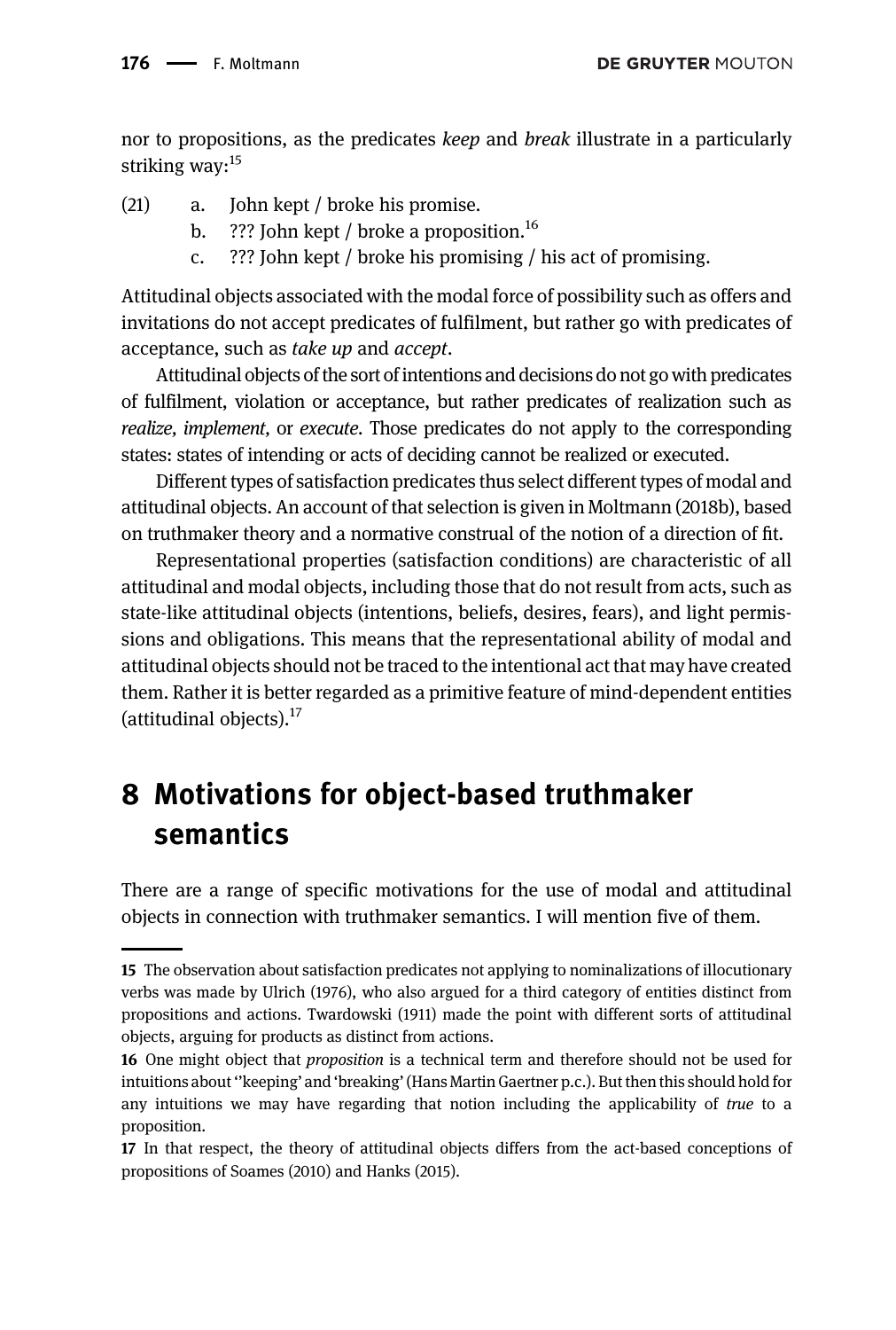#### 8.1 Avoiding propositions

Object-based truthmaker semantics allows dispensing with abstract propositions and thus avoids the problems associated with them [\(Section 3\)](#page-6-0). On the present view, sentences embedded under attitude verbs act as predicates of attitudinal objects specifying their satisfaction conditions. Propositions then no longer play a role as entities, as referents of that-clauses and as arguments of attitudinal relations. They play a role only in the sense of being propositional contents of sentences, that is, as truthmaker-based meanings.

#### 8.2 Extending truthmaker semantics to the mental

Object-based truthmaker semantics gives a semantics of mental objects as well. By applying to attitudinal objects, object-based truthmaker semantics allows linking truthmaker semantics to the intentionality of the mind. Truthmaker semantics is particularly suited for attitudinal objects such as intentions and decisions, which come with inherent satisfaction or realization conditions and are satisfied or realized not by worlds or world states, but rather by actions.<sup>18</sup>

### 8.3 The dependency of truthmakers on particular attitudinal objects

Object-based truthmaker semantics accounts for the fact that it may depend on the particular attitudinal or modal object what the satisfiers in question are. Thus, [Searle \(1983\)](#page-41-15) has pointed out that intentions and requests do not just take actions as satisfiers, but rather actions 'by way of' realizing or fulfilling the intention or request, that is, actions with a particular gloss that makes reference to the intention or request itself. To use Searle's example, doing something that accidentally kills my neighbor is not an action that fulfills my intention to kill my neighbor, rather only an action with the intention of doing so is. Other attitudinal or modal objects (hopes, beliefs, or epistemic modal objects) do not require their satisfiers or truth makers to be of that sort.

<sup>18</sup> In fact, a rudimentary truthmaker semantics for mental states and products has been put forward by [Searle \(1983\),](#page-41-15) for whom intentions and decisions (which come with a world-word/mind direction of fit) have actions as satisfiers, and beliefs, judgments, desires etc. have states of affairs as truthmakers or satisfiers.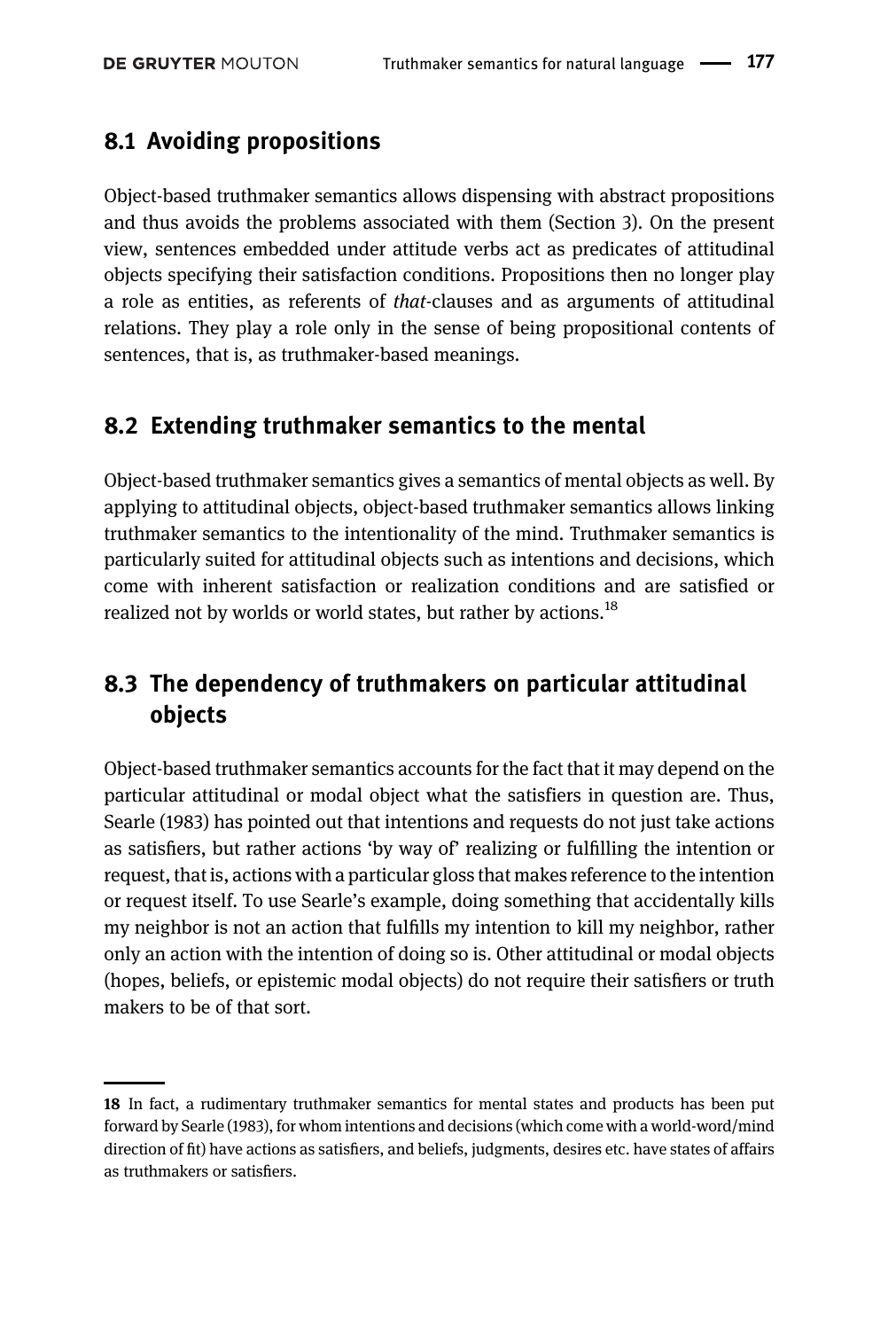#### <span id="page-19-0"></span>8.4 The distinction between strong and weak permission

The distinction between strong and weak permissions shows a particular way in which truthmakers may depend on the type of modal object ([Moltmann 2018a](#page-41-17)).<sup>19</sup> For object-based truthmaker semantics, strong and weak permissions are two different sorts of objects. Strong permissions generally are the products of particular acts of permitting, whereas weak permissions are states of what is (explicitly or implicitly) permitted. Strong permissions have different satisfaction conditions from weak permissions. Strong permissions have as satisfiers only actions meeting what is explicitly permitted, whereas the satisfiers of weak permissions include those actions that are just not in violation of what is obligatory. The reason is that strong permissions are individuated by the act that creates them, whereas weak permissions are individuated in connection with what is obligatory ([Moltmann 2018a\)](#page-41-17).

The distinction between the two sorts of permissions is well-reflected in English, in the contrast between simple predicates ( $be +$  impersonal adjectival passive) as in (22a), which display the weak reading (as well as a strong one), and complex predicates (light verb  $+$  nominal), as in (22b), which display the strong reading:

- (22) a. Mary is permitted to take a walk.
	- b. Mary has permission to take a walk.

The possible-worlds-based account would give the same semantics to the two sorts of permission sentences: for a permission sentence such as (22b) to be true, the clausal complement would have to be true in some world compatible with the obligations of the relevant agent. But having a permission means more than that: it means that there was an act whose content is, at least in part, given by the complement clause and whose product, the permission, can be taken up by performing the act described by the complement clause. Moreover, giving or receiving a permission involves a change not in the set of worlds compatible what the agent is obliged to do, but rather in the set of options to act that are at the agent's disposal.

The complex predicate has permission in (22b) involves explicit reference to a permission, the product of an act of permitting, and the complement clause serves to give the content of that product. By contrast, (22a) contains a stative predicate is permitted describing a deontic state, rather than the product of an act, and it is that state that the complement relates to. The strong reading thus will go along with the

<sup>19</sup> The distinction is roughly that between what is explicitly and what is implicitly permitted. See [von Wright \(1963\)](#page-41-18) for the distinction between strong and weak permissions, as well as [Fine \(2017b](#page-40-8), [c\)](#page-40-9) in the context of sentence-based truthmaker semantics.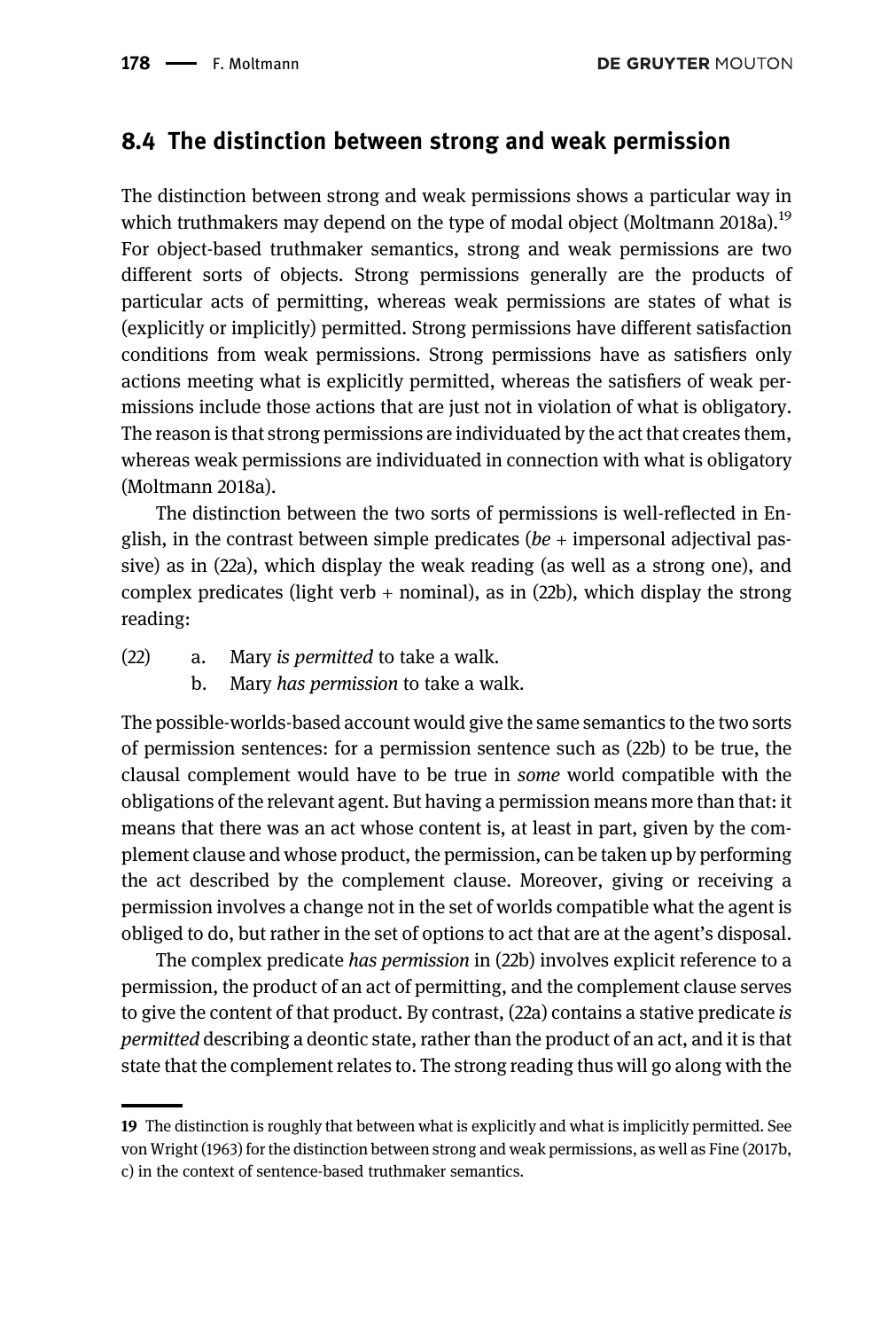compositional semantics of a complex predicate as in (22b), and the weak reading with that of a simple stative predicate as in  $(22a)$ .<sup>20</sup>

### 8.5 The underspecification of content by the complement clause

Another important advantage of object-based truthmaker semantics concerns the possibility of underspecification of the content of certain types of attitudinal or modal objects by the complement clause or associated sentential unit. One case that has been discussed in the literature is the underspecification of a desire as below [\(Fara 2013\)](#page-39-6):

(23) Fiona wants to catch a fish.

Fiona's desire, according to (23), is not satisfied if she catches any fish whatsoever, but, most likely, only a fish she can eat. The speaker uttering (23) need not know what the exact constraints are that Fiona's desire may impose on what satisfies it.

Also modals allow for this sort of underspecification, in particular teleological and deontic modals:

- (24) a. Fiona needs to catch a fish (in order to have something for dinner).
	- b. John needs to write a letter (and therefore cannot be disturbed).

The need reported in (24a, b) may exhibit the very same underspecification as the desire reported in (23). The speaker need not know about the particular conditions imposed on the satisfaction of the need, the kind of fish Fiona needs to catch in (24a) and the sort of letter John has to write in (24b).

The underspecification of desire reports constitutes a serious problem for the standard view according to which the clausal complement of an attitude verb gives the full truth or satisfaction conditions for the reported attitude [\(Fara 2013\)](#page-39-6). By contrast, it is unproblematic for the present analysis of attitude reports within

- (i) a. John thought that S. b. John had the thought that S.
- (ii) a. John assumed that S.
	- b. John made the assumption that S.

Whereas (ia) and (iia) may just describe dispositional states of John, (ib) and (iib) describe actions leading to cognitive products.

<sup>20</sup> Also propositional attitudes display such contrasts: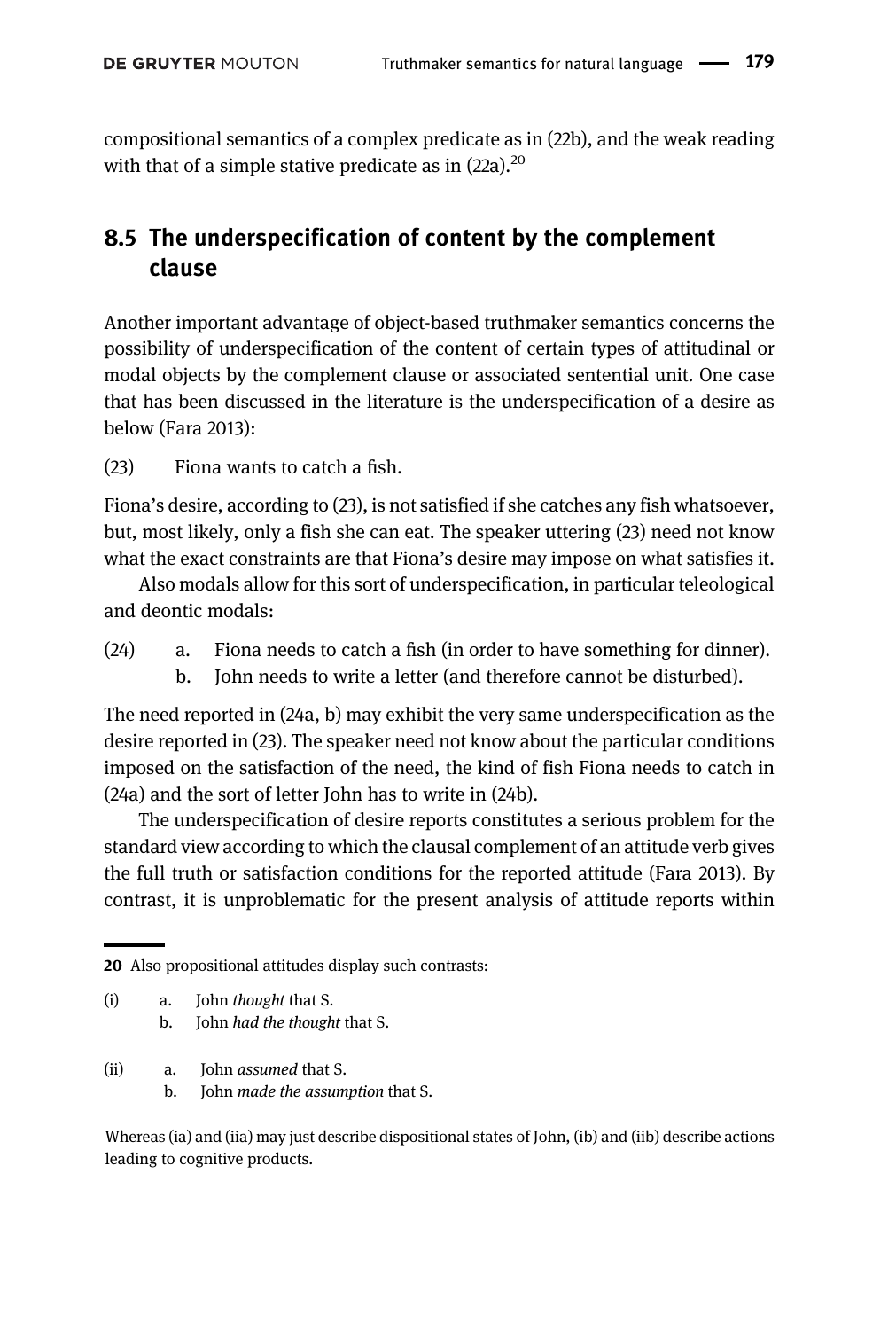object-based truthmaker semantics. The underspecification exhibited in (23) as well as in (24a, b) simply means that what the satisfiers in question are depends on the particular attitudinal or modal object in question, not the sentence used to characterize it (which may give only necessary, not sufficient conditions for its satisfaction). That is, the reported desire or need itself may come with constraints as to what will satisfy it, constraints that may be given only partially by the complement clause (or sentential unit). $^{21}$ 

## <span id="page-21-0"></span>9 Sentences as predicates of modal and attitudinal objects

We can now turn to the formal semantics of clauses as predicates of content bearers, that is, attitudinal or modal objects. For the semantics of attitude reports, I will make use of Davidsonian event semantics ([Davidson 1967](#page-39-7)). That is, an attitude verb will have an additional argument position for events, acts, or states. I will assume, certainly simplifying, that there is a unique attitudinal object att-obj(e) associated with a Davidsonian event argument e of an attitude verb. The clausal

- (i) a. John believes that Fiona caught a fish.
	- b. John claimed that Fiona caught a fish.

(ia,b) tend to be understood such that John's belief or claim is true just in case Fiona catches any fish whatsoever (at the relevant time). The belief or claim could not be false, say, because Fiona caught a dead fish. Such intuitions also seem to obtain for epistemic modals:

(ii) Fiona must have caught a fish.

There is an intuition on which the epistemic state reported in (ii) is correct just in case Fiona caught some fish or another, not just in case she catches a suitable one.

What distinguishes the latter attitude verbs and modals from the former (which clearly allow for underspecification) is that they have truth conditions rather than fulfillment conditions. Fulfillment and truth conditions go along with different directions of fit, to use Searle'[s \(1969,](#page-41-14) [1983\)](#page-41-15) term. Desires (and deontic or teleological modal objects) have a world-word/mind direction of fit, whereas claims and beliefs (and epistemic modal objects) mind world direction of/mind-world direction of fit [\(Moltmann 2018b\)](#page-40-20). The challenge then would be to explain why a particular direction of fit does not permit the relevant sort of underspecification.

<sup>21</sup> It is not clear whether all attitudes and modals permit such underspecification. There are intuitions according to which with *claim* and *believe*, the clausal complement must give the full truth conditions of the reported belief or claim (possibly together with particular 'unarticulated constituents', which have to be part of the speaker's intended meaning):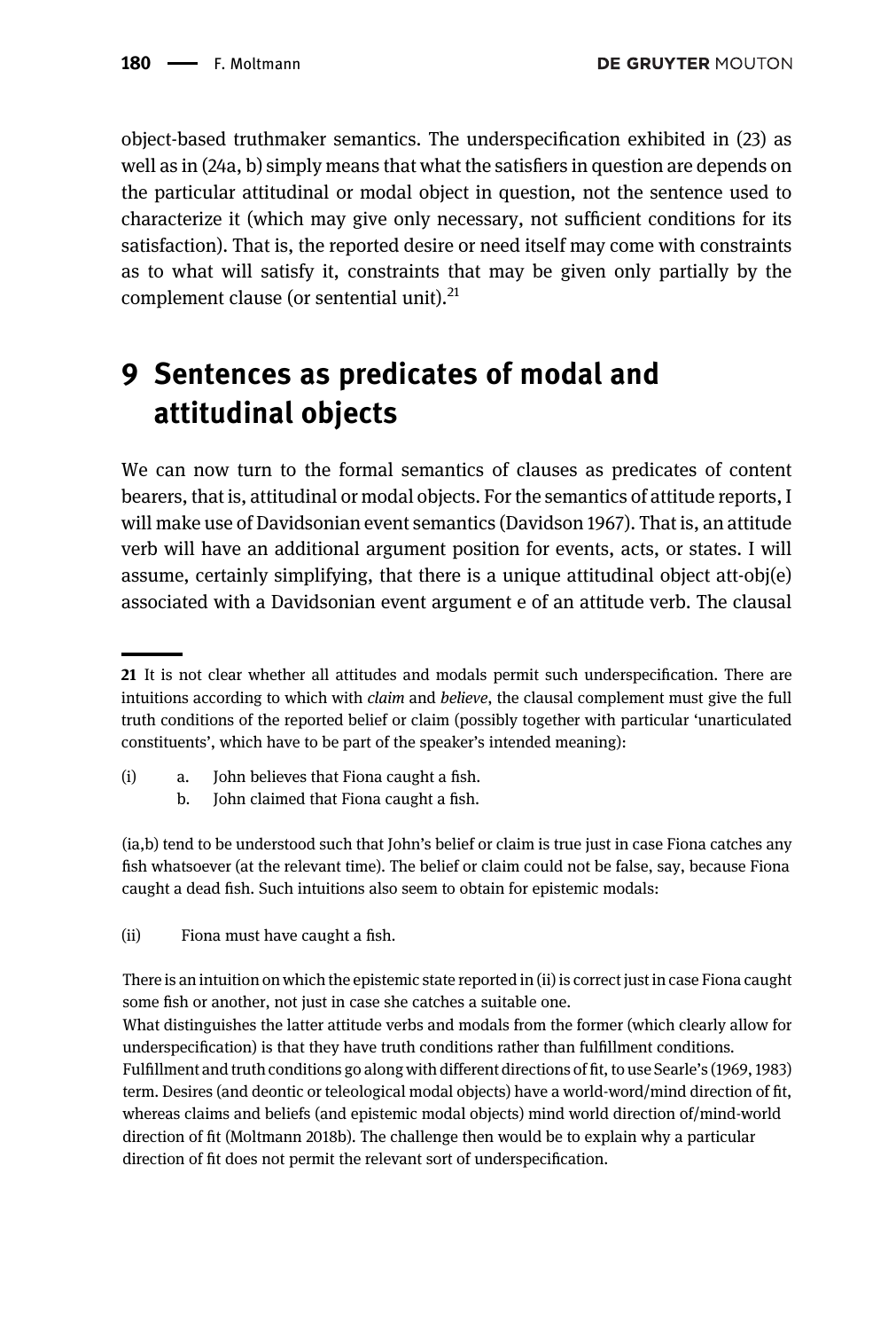complement of the attitude verb will then be predicated of the attitudinal object associated with the event argument, as in (25b) for (25a) below:

- (25) a. John claimed that S.
	- b.  $\exists$ e(claim(e, John) & [that S](att-obj(e)))

That is, (25a) means that there is an event e of claiming by John and that S holds of the attitudinal object associated with e (att-obj(e)). The semantics of attitude reports in (25b) is (almost) overtly reflected in the corresponding complex-predicate construction in (26), which involves explicit reference to an attitudinal object (or a kind of attitudinal object):

(26) John made the claim that S.

The fact that languages show an alternation between the simple and the complexpredicate construction further motivates the semantics in (25b) [\(Moltmann 2017a](#page-40-18), [2018a](#page-41-17)).

Clausal modifiers of nominalizations of attitude verbs will be predicated of the attitudinal object described by the nominalization, as in (27b) for (27a):

- (27) a. John's claim that S
	- b.  $\text{Id}[claim(d, John) \& [S](d)]$

Given the possibility of underspecification, the property that sentences as predicates of modal or attitudinal object express will consist in a partial specification of satisfaction conditions, as below, where  $\|$  is the relation of exact truthmaking or satisfaction now holding between situations or actions s and modal or attitudinal objects d (as well as sentences):

$$
(28) \qquad [S] = \lambda d[\forall s(s \parallel d \rightarrow \exists s'(s' \parallel S \& s' < s) \& \forall s'(s' \parallel S \rightarrow \exists s(s \parallel d \& s' < s))]
$$

This simply means that the content of S is a partial content of the content of d in the sense of (14).

(28) cannot yet be adequate, though, since it would not allow distinguishing necessity and possibility semantically. Given (28), a permission (for Mary to enter the house) could be a modal object with the very same satisfaction conditions as an obligation (for Mary to enter the house). But the permission for Mary to enter the house is not an obligation for Mary to enter the house.

What distinguishes a permission from an obligation? Permissions allow for certain actions, those they permit. Obligations allow for certain actions, those that comply with them, but unlike permissions they also exclude certain actions, those that violate them. The permission for Mary to enter the house allows for actions of Mary entering the house, but does not exclude any other actions. By contrast, the obligation for Mary to enter the house allows for actions of Mary entering the house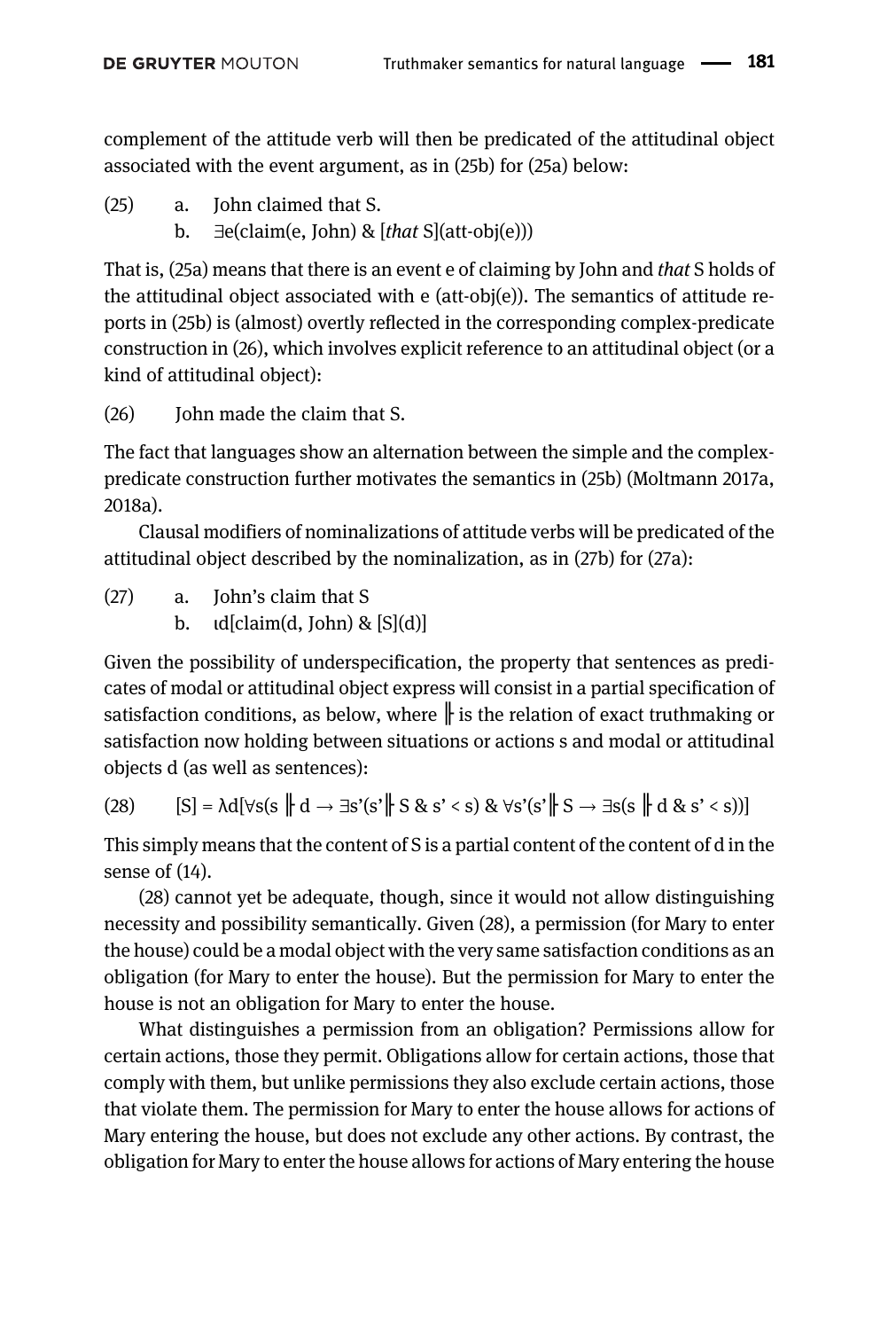and excludes actions of Mary's not doing so. This means that permissions have only satisfiers, whereas obligations have both satisfiers and violators.

Also illocutionary products are distinguished in that way. An offer or invitation has only satisfiers, but no violators. By contrast, a request or order has both satisfiers and violators.

This difference between modal forces requires modifying (28) by adding a condition on the falsification or violation of the modal or attitudinal object, namely that every falsifier of the sentence also be a falsifier or violator of the modal or attitudinal object. The modified meaning of a sentence S then is as follows, where the relation of falsification or violation  $\parallel$  now also obtains between actions or situations and modal or attitudinal objects [\(Moltmann 2018a\)](#page-41-17):

(29)  $[S] = \lambda d[\forall s(s \Vert d \rightarrow \exists s'(s' \Vert S \& s' < s)) \& \forall s'(s' \Vert S \rightarrow \exists s(s \Vert d \& s' < s)) \& (\exists s s \Vert d$  $\rightarrow \forall s(s \parallel S \rightarrow s \parallel d))$ 

That is, a sentence S expresses the property that holds of a modal or attitudinal object d just in case the content of S is a partial content of d and every falsifier of S is a violator of d, should there be a violator of d.

On this account, sentences conveying necessity and sentences conveying possibility will have exactly the same logical form; but they involve different sorts of modal or attitudinal objects with different satisfaction and violation conditions. This is given for (30a) and (30b) in (31a) and (31b) respectively, based on the same meaning of the complement clause (which is, syntactically simplified, taken to be Mary to leave the house):

- (30) a. John asked Mary to leave the house.
	- b. John allowed Mary to leave the house.
- (31) a.  $\exists$ e(ask(e, j, m) & [Mary to leave the house](att-obj(e))) b.  $\exists$ e(allow(e, j, m) & [*Mary to leave the house*](att-obj(e)))

In (31a) and (31b), the function att-obj maps the event argument of the verb onto the attitudinal object associated with that event, and the complement clause is predicated of that attitudinal object, with the property of (attitudinal or modal) objects in (29) as its meaning.

Similarly, modal sentences involve predication of the sentential unit associated with the modal predicate of the relevant modal object. Taking the modal object to be the event argument itself, (32a) and (33a) will then have the logical forms in (32b) and (33b) respectively:

- (32) a. John needs to leave.
	- b.  $\exists d(need(d) \& [John to leave](d))$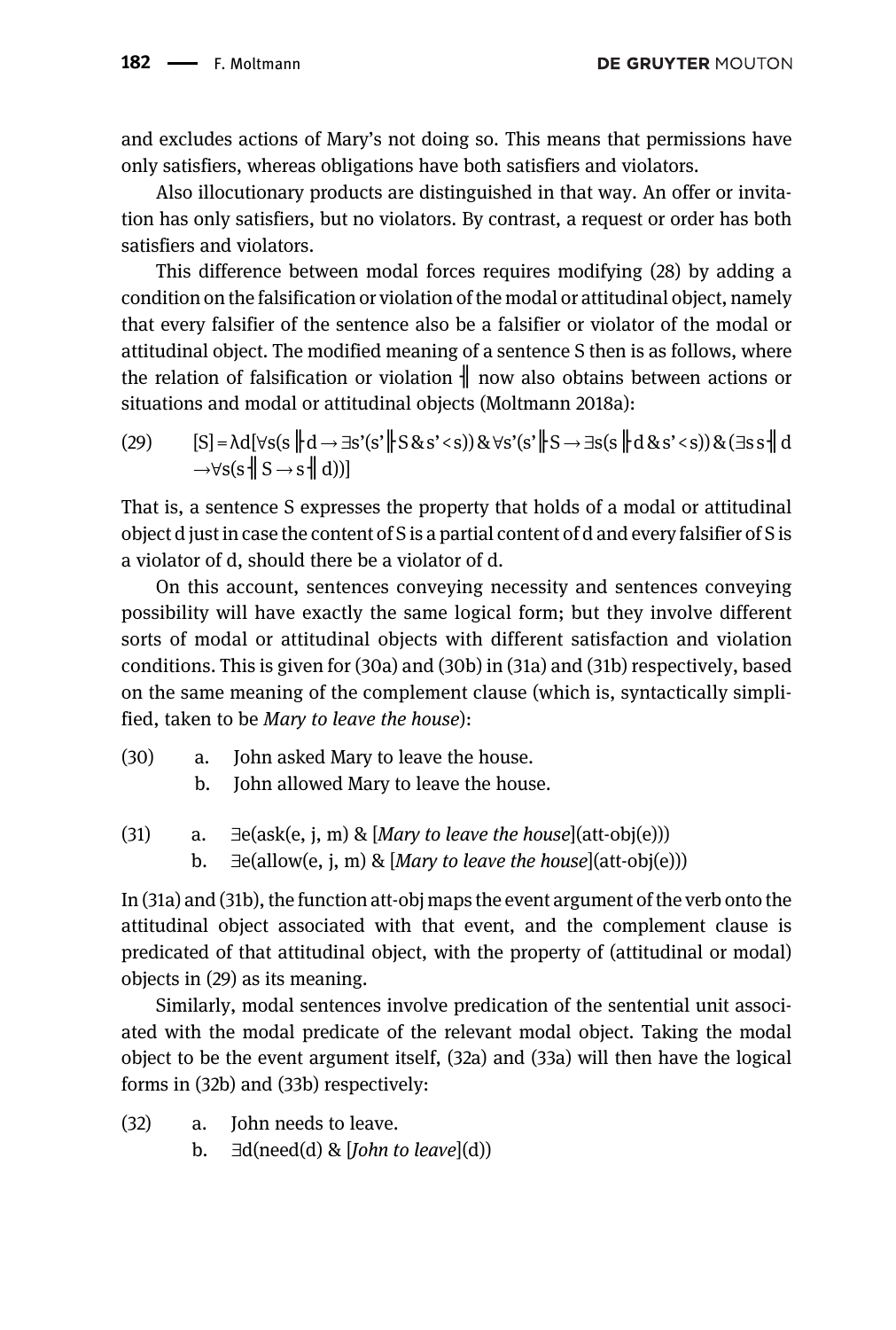- (33) a. Mary is permitted to take a walk.
	- b.  $\exists d(i)$  permitted(d) & [Mary to take a walk](d))

In (32b) and (33b), the sentential units John to leave and Mary to take a walk will have the very same sort of property in (29) as their meaning and attribute that property to the respective modal objects, the need and the permission.

Unlike possible-worlds semantics, this gives an adequate account of strong (explicit) permissions (the only reading of Mary has permission to take a walk). If the modal object d is an explicit permission, the sentential unit will specify which sorts of actions will be exact satisfiers of d and not just what is true in some world compatible with what is obligatory. The latter may count as satisfiers only of a state of weak permission which is set up on the basis of what is obligatory, displaying the duality between permission and obligation ([Moltmann 2018a\)](#page-41-17).

There is a further important argument for the truthmaker account and against the possible-worlds account and that is that possible-worlds semantics would not permit a single property of clauses that could hold of attitudinal and modal objects of necessity and of possibility. [Moulton \(2015\),](#page-41-8) who (following talks by Angelika Kratzer) proposes the property in (34a) as the meaning of that-clauses, based on the notion of the content cont( $x_c$ ) of a contextually determined content bearer  $x_c$  (e.g. an attitudinal object) in (34b):

(34) a.  $[that S] = \lambda x_c \lambda w [cont(x_c)(w) = \lambda w'[S] is true in w']$ b. cont(x<sub>c</sub>)(w) = {w' | w' is compatible with the content of x<sub>c</sub> in w}

One problem with this account is of course that it is based on possible worlds, leading to the usual problems of a too coarse-grained semantics for various sorts of attitudes. The second problem is that it treats content bearers with the force of possibility and content bearers with the force of necessity exactly the same. This makes it impossible to account for the connections between attitude reports and modals as mentioned earlier (see also [Section 11.2](#page-30-0)). In fact, it is not clear how the account could apply to modals such as *must*, *can*, or *need* in the first place, since modals need not involve an object associated with a specific propositional content, for example when they convey weak permission or obligation.

### 10 The semantics of response-stance verbs and factive verbs

Not all attitude verbs have a semantics on which their clausal complement is just predicated of the attitudinal object associated with the event argument of the verb. With one class of attitude verbs, the clausal complement in addition serves as a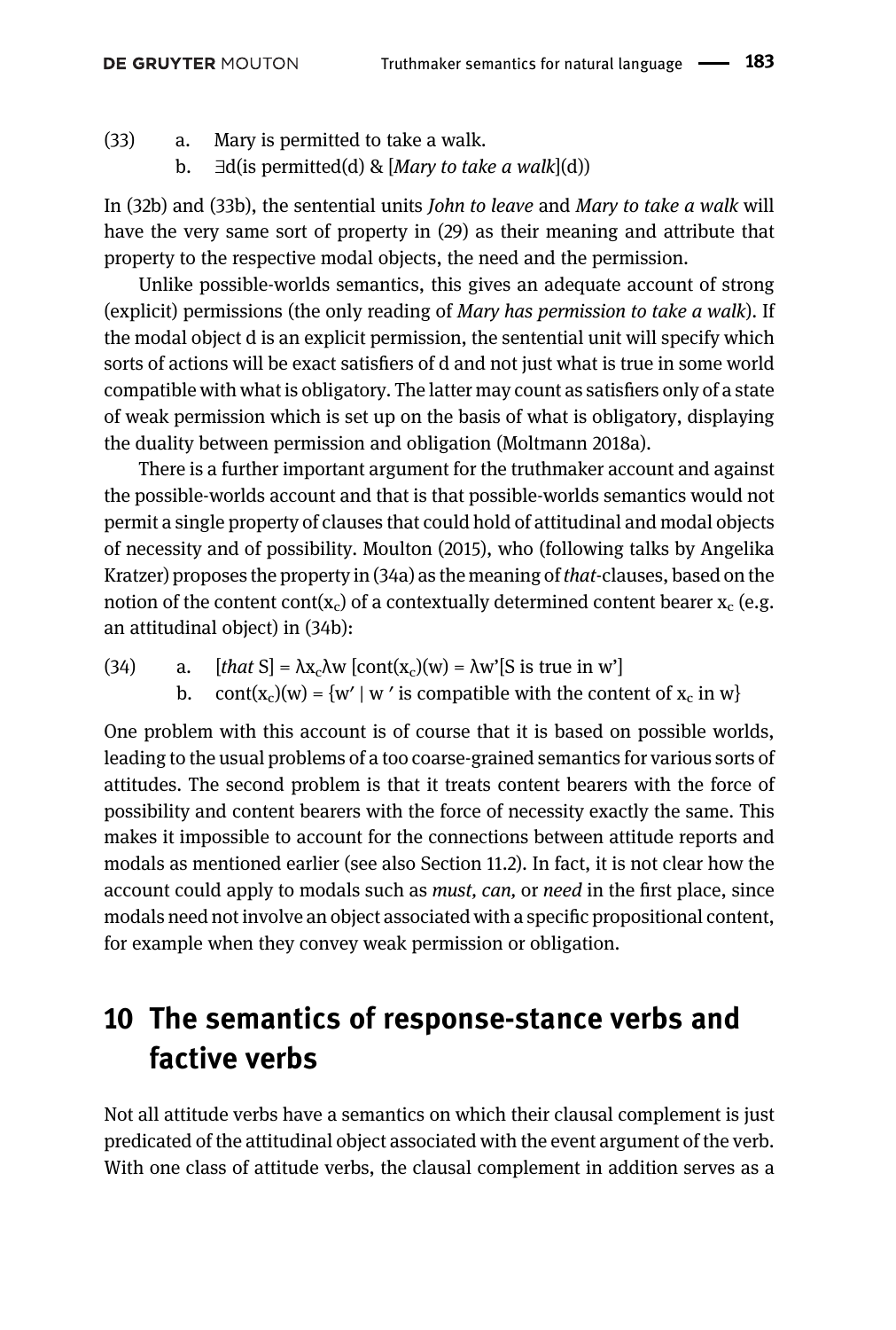predicate of a contextually given attitudinal object, which gives further support for the semantics of attitude reports based on attitudinal objects. The class of verbs consists in what [Cattell \(1978\)](#page-39-8) called response-stance verbs and includes repeat, confirm, agree, and remind, as in the sentences below:

- (35) a. John repeated that it will rain.
	- b. John confirmed that it was raining.
	- c. John agreed to surrender.
	- d. John reminded Mary to return the keys.

In general, response-stance verbs have a clausal complement that serves to characterize both the reported attitudinal object and a contextually given attitudinal object. Thus, in (35a) the complement clause gives the content of two attitudinal objects: John's assertion (or perhaps just his act of saying) and a contextually given claim, which may be John's or another person's previous claim. In (35b), the clausal complement gives the satisfaction condition of John's assertion as well as that of a previous assertion or acceptance with a much weaker illocutionary force. In (35c), the infinitival complement specifies actions as satisfiers of John's statement of intent as well as, say, a previous request. In (35d), the complement clause gives the satisfaction conditions of Mary's decision or intention that John's locutionary act aims to trigger, as well as those of a previous thought, decision, or intention of Mary's. The lexical meaning of the responsestance verb constrains the nature of the contextually given attitudinal object and its relation to the attitudinal object of the reported agent.

What is the logical form of a sentence with a response-stance verb? A first option is (36b) for (36a), where d is the contextually given attitudinal object:

- (36) a. John agreed that S.
	- b.  $\exists$ e(agree(e, John) & [that S](att-obj(e)) & [that S](d))

However, this cannot be right because an act can be an act of agreeing not on its own, but only in relation to a contextually given speech act. A better option is (37), where *agree* is now a three-place predicate taking the contextually given attitudinal object d as a third argument: $^{22}$ 

(37) 
$$
\exists e \text{(agree(e, John, d)} \& [that S](att \cdot obj(e)) \& [that S](d))
$$

<sup>22</sup> This analysis is very similar to the one [Moulton \(2015\)](#page-41-8) gives for attitude verbs in general, with the exception that for Moulton the clausal complement is predicated only of an internal content argument of the attitude verb.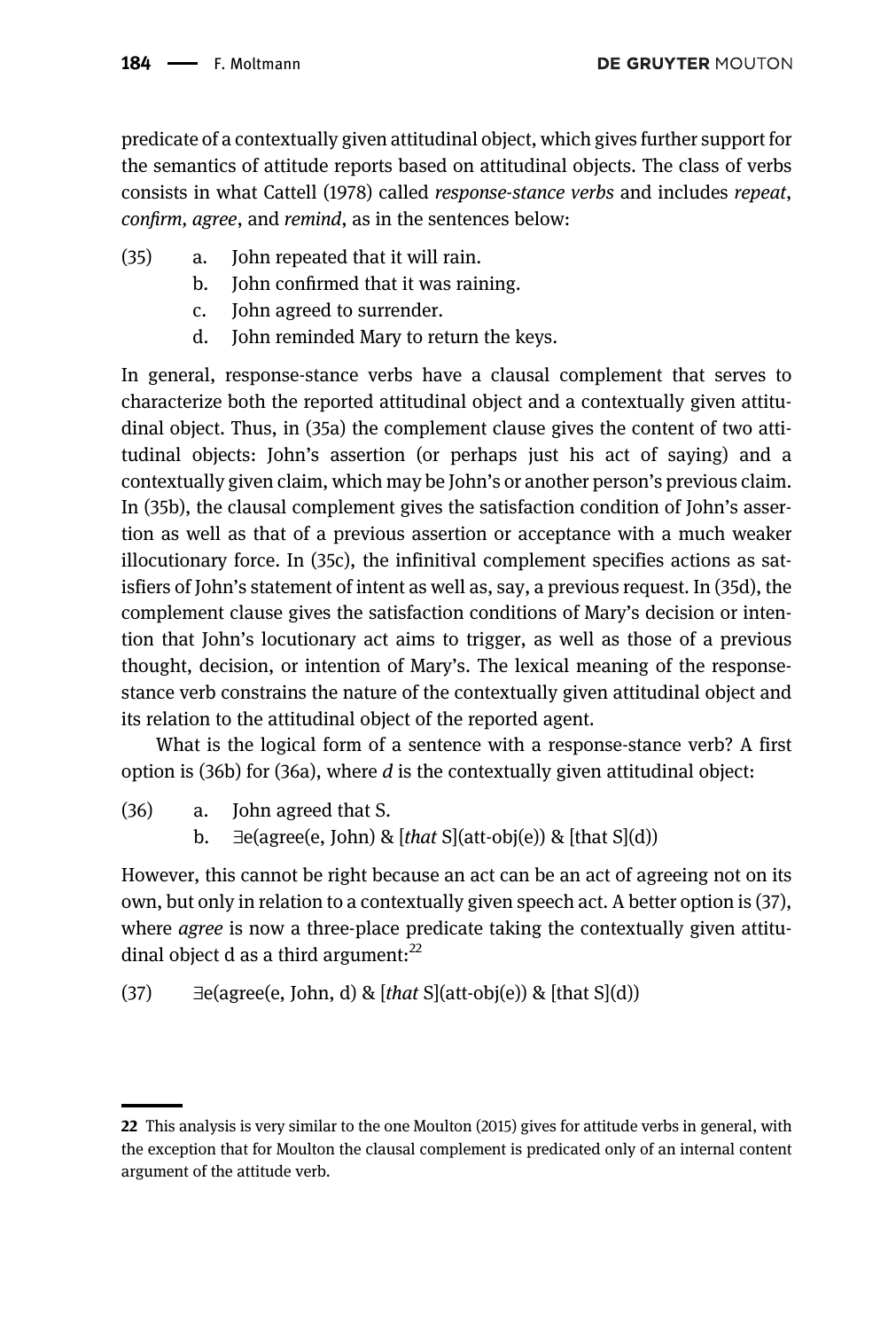There is specific support for (37), and that is the general substitutability of the clausal complement by an NP explicitly referring to the contextually given attitudinal object (plus sometimes a preposition): $^{23}$ 

- (38) a. John agreed with the request to leave.
	- b. John repeated the claim that it is raining.
	- c. John confirmed the speculation that it was raining.
	- d. John reminded Mary of the requirement / request to return the key.

Additional support for (37) comes from the reading of the modifier partly with response-stance verbs [\(Moltmann 2017c\)](#page-40-21). With verbs such as mention and think, that is, with what [Cattell \(1978\)](#page-39-8) calls volunteered-stance verbs, partly fails to have a reading on which it relates to the content of the clausal complement:

(39) a. ??? John partly mentioned that the house needed to be renovated. b. ??? John partly thought that the students were talented.

(39a) has a conceivable reading on which it means that John mentioned that part of the house needed to be renovated, and (39b) on which it means that John thinks that only some of the students are talented. But such readings are not available. By contrast, response-stance verbs do permit a reading of partly on which it relates to part of the content of the contextually given attitudinal object:

- (40) a. John partly agreed that the house needs to be renovated.
	- b. John partly denied that the students are lazy.

In (40a) partly means 'part of the content of the claim that the house needs to be renovated' (which may be that part of the house needs to be renovated). In (40b), partly picks out a partial content of the claim that the students are lazy, which may be that part of the students are lazy. The same sort of reading of *partly* is generally available with transitive verbs:

- (41) a. John partly ate the chicken.
	- b. John partly liked the concert.

- (i) a. John repeated it that it will rain.
	- b. John confirmed it that it was raining.
- (iii) John realized it that S.

The it here seems to stand for the additional object argument of the verb.

<sup>23</sup> Further evidence for (37) may come from the possibility of extraposition from object position, which is available for at least certain response-stance verbs as in (i) as well as for factive verbs as in (ii), discussed later: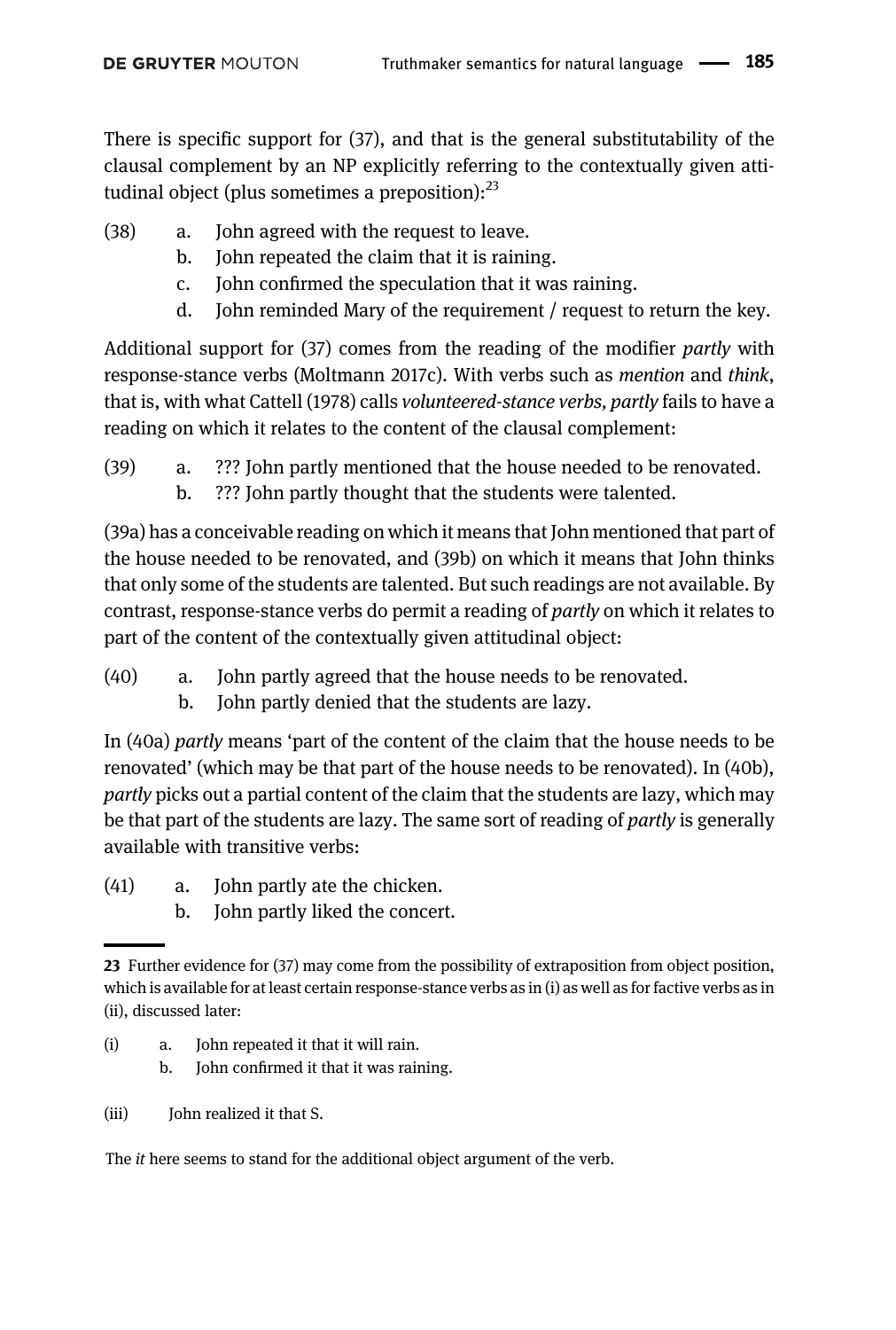Given Davidsonian event semantics, the general meaning of *partly* can be taken to be that of a relation between an event e and a type of event E which holds just in case e instantiates part of E. The logical form of (41a) will then be as in (42a) and the one of (41b) as in (42b), where  $\wedge$  is an abstractor for event types:

- (42) a.  $\exists$ e'(partly(e',  $\hat{e}$ [eat(e, John, the chicken)]))
	- b.  $\exists$ e'(partly(e', ê[agree(e, John, d)]) & [that S](att-obj(e')) & [that S](d))

With a verb like *eat*, the part structure of the event is inherited from the part structure of the object argument. Analogously, with a verb like *agree*, the part structure of the event of agreeing is inherited from the partial-content-based part structure of the attitudinal object. Partly then says that the event argument of the verb instantiates part of the type of the event described by the VP.

Response-stance verbs pattern together with factive verbs with respect to their syntactic behavior (for example disallowing adjunct extraction) [\(Cattell 1978\)](#page-39-8). Factive verbs also exhibit the same reading of partly:

- (43) a. John partly recognizes that he failed.
	- b. John partly acknowledges that the students are lazy.

In (43a, b), partly relates to part of the content of a fact (partial failure in (43a) and part of the students being lazy in (43b)). This further supports the same semantics for factive verbs as for response-stance verbs. But with factive verbs the clausal complement will characterize not an attitudinal object, but a fact – in addition to characterizing the content of the described mental state or act.

The relevant notion of a fact should not be that of an actual situation in the sense of truthmaker semantics, on which a fact would be a fully specific part of the actual world. Rather it should be a notion of a non-worldly fact, which can be quantificational or disjunctive. Non-worldly facts exist independently of anyone's mental attitudes and thus are not attitudinal objects. Yet, they do have a part structure based on partial content (given how partly is understood in (43a, b)). Non-worldly facts in the required sense are best conceived as modal objects, namely modal objects whose satisfiers are situations that are part of the actual world. Such a factive modal object can be obtained by mapping a sentence S true in a world w onto an object  $f_w(S)$ , a modal object whose satisfiers are just the situations that are part of w and make S true:

(44) Truthmaking condition for factive modal objects For a sentence S and a world w in which S is true, for any s, s  $\|f_w(s)$  iff s  $\|S\|$ and  $s < w$ .

Making use of factive modal objects, the logical form of a sentence with a factive verb such as (45a) will be as in (45b):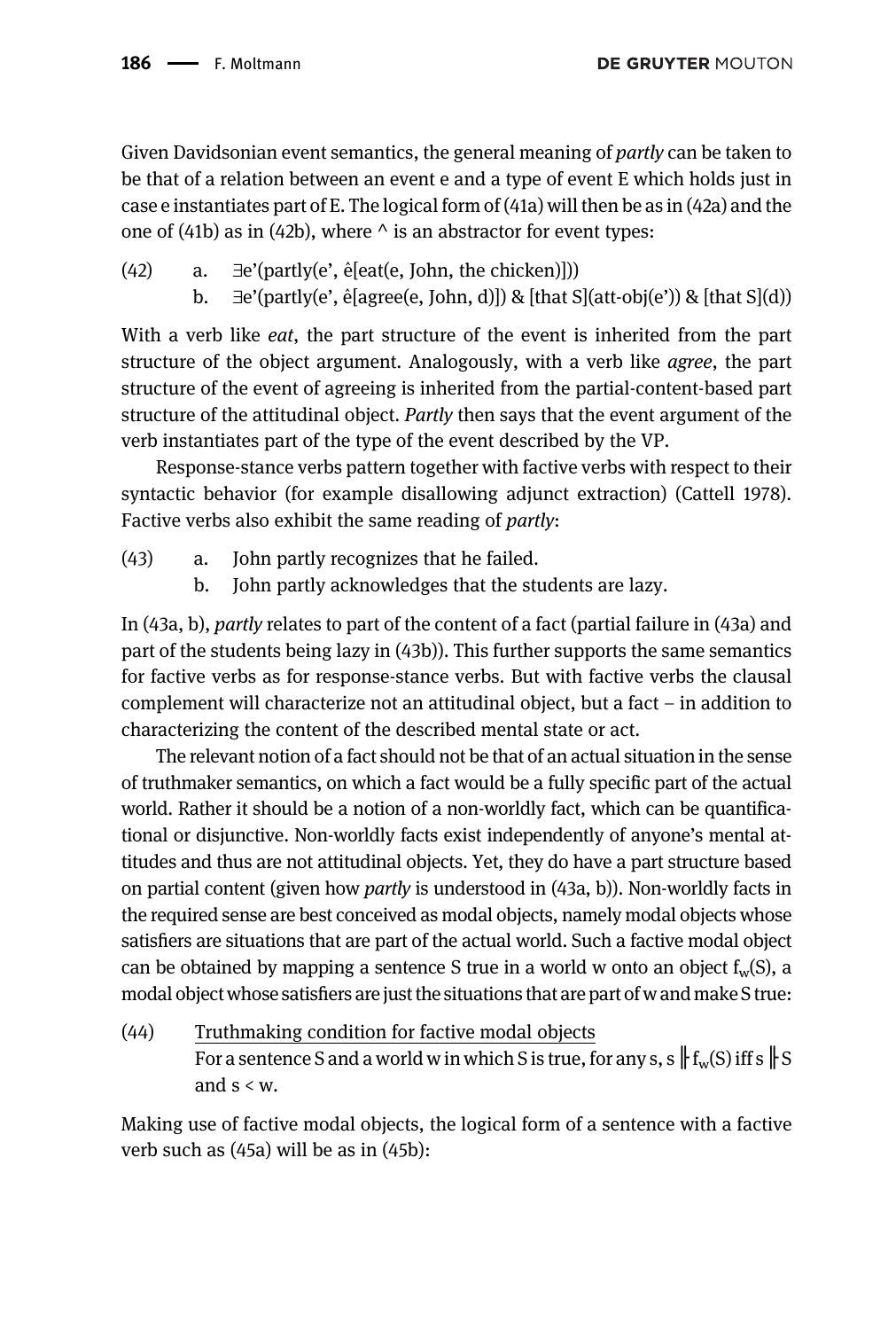(45) a. John realized that S.

b.  $\exists$ e(realize(e, John, f<sub>w</sub>([S])) & [that S](att-obj(e)))

Note that reference to the entire actual world in the characterization of modal objects means that truthmaker semantics cannot do without the notion of a world as such.

To sum up, object-based truthmaker semantics can naturally be extended to response-stance verbs and factive verbs, by positing an additional verbal argument that is a contextually given attitudinal object or a factive modal object. In the reading of the modifier partly, those attitudinal or factive modal objects display a part structure based on partial content, which specifically supports the truthmaker-based approach.

# 11 Subject clauses

There are also good reasons to assume that clausal subjects with a predicate like is true or is correct give the content of a contextually given content-bearer (a claim, rumor, or suggestion) [\(Moltmann 2018b](#page-41-13)). Thus, a sentence like (46) is generally understood in such a way that *that* S serves to give the truth conditions of a contextually given attitudinal object, a claim or speculation:

(46) That S is correct.

Correct does not apply to propositions, referred to as such, but only to attitudinal objects such as claims (The proposition that S is correct hardly makes sense, as opposed to the claim that S is correct). This means that (46) has the logical form in (47), for the relevant contextually given attitudinal object d:

 $(47)$  correct(d) & [that S](d)

Other clausal subjects may instead be predicated of an object that is an implicit argument of the verb or closely related to it. Thus, the clausal subjects of is possible is best viewed as acting as a predicate of the modal object that is an implicit argument of the modal possible, as in (48b) for (48a):

- (48) a. That John will be late is possible.
	- b.  $∃d(possible(d) & [that John will be late](d))$

Of course, a particular semantic role of a clausal subject will have to have a syntactic basis. But in the present context, the aim was simply to show the plausibility of clausal subjects serving particular semantic roles which are not that of standing for a proposition.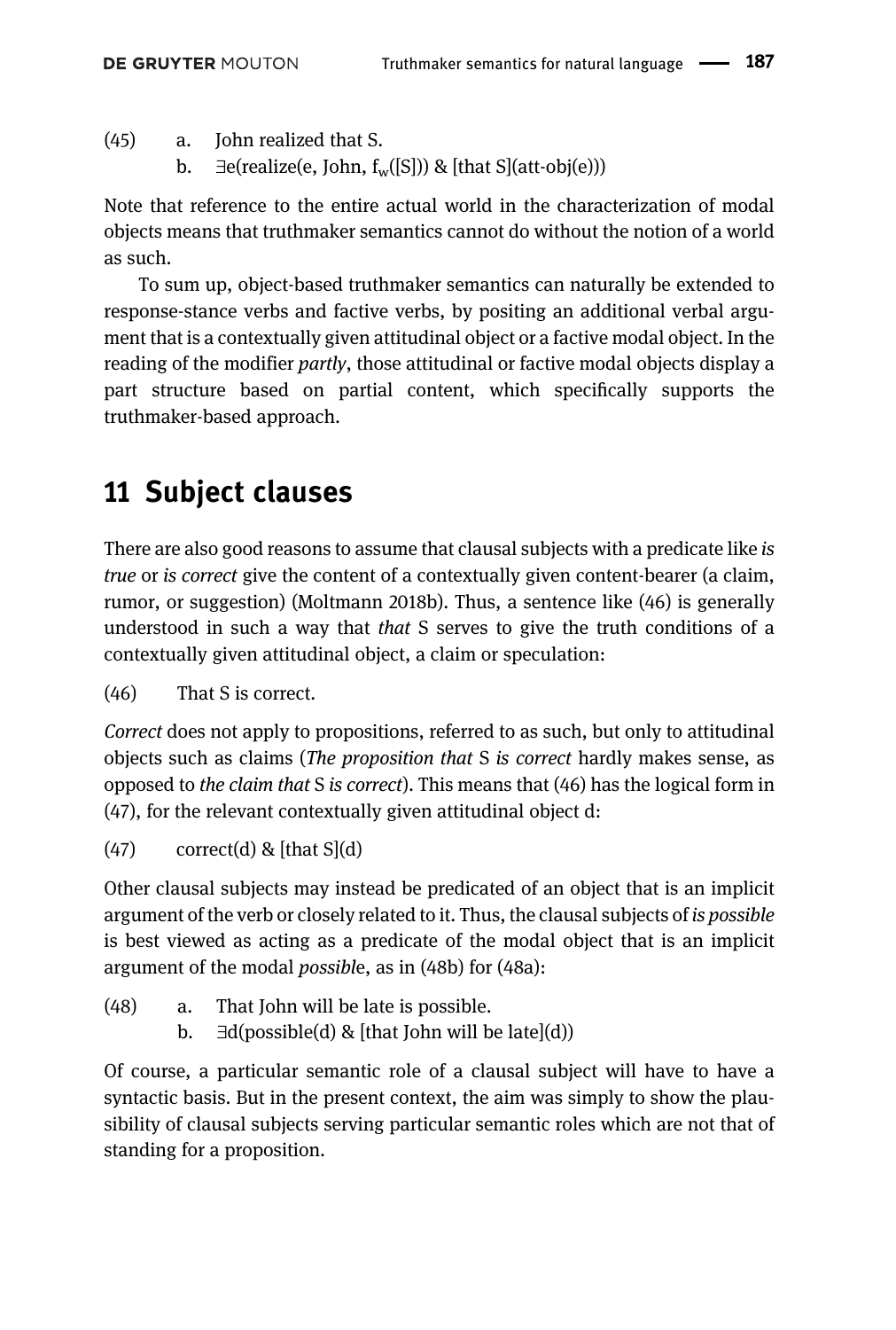# 12 Object-based truthmaker semantics and connections between modals and propositional attitudes

### 12.1 Inferential connections between modals and attitude reports

The present approach accounts straightforwardly for inferential connections between attitude reports and modal sentences. That is because attitudinal objects may entail the existence of a modal object sharing the same satisfaction conditions. Thus, (49a) and (49b) are valid on the relevant reading because the command entails the existence of an obligation with the same satisfiers and violators, and the offer entails the existence of a permission with the same satisfiers:

- (49) a. John asked Mary to leave. Mary must leave.
	- b. John offered Mary to use the house. Mary may use the house.

Similarly, imperatives and performatively used modal sentences stand in inferential relations under suitable conditions.<sup>24</sup> In suitable contexts, both (50a) and (50b) are valid:

(50) a. Leave the room! You must leave the room. b. Take an apple! You may take an apple.

The request or permission produced by the utterance with an imperative entails, under the right normative conditions, the existence of a modal object of obligation or permission with the very same satisfaction conditions. By producing a request, the speaker also produces a modal object of obligation, with the very same satisfiers and violators. By producing a permission, the speaker also produces a modal object of permission, with the very same satisfiers.

<sup>24</sup> See [Portner \(2007\)](#page-41-19) for more on performatively used modals.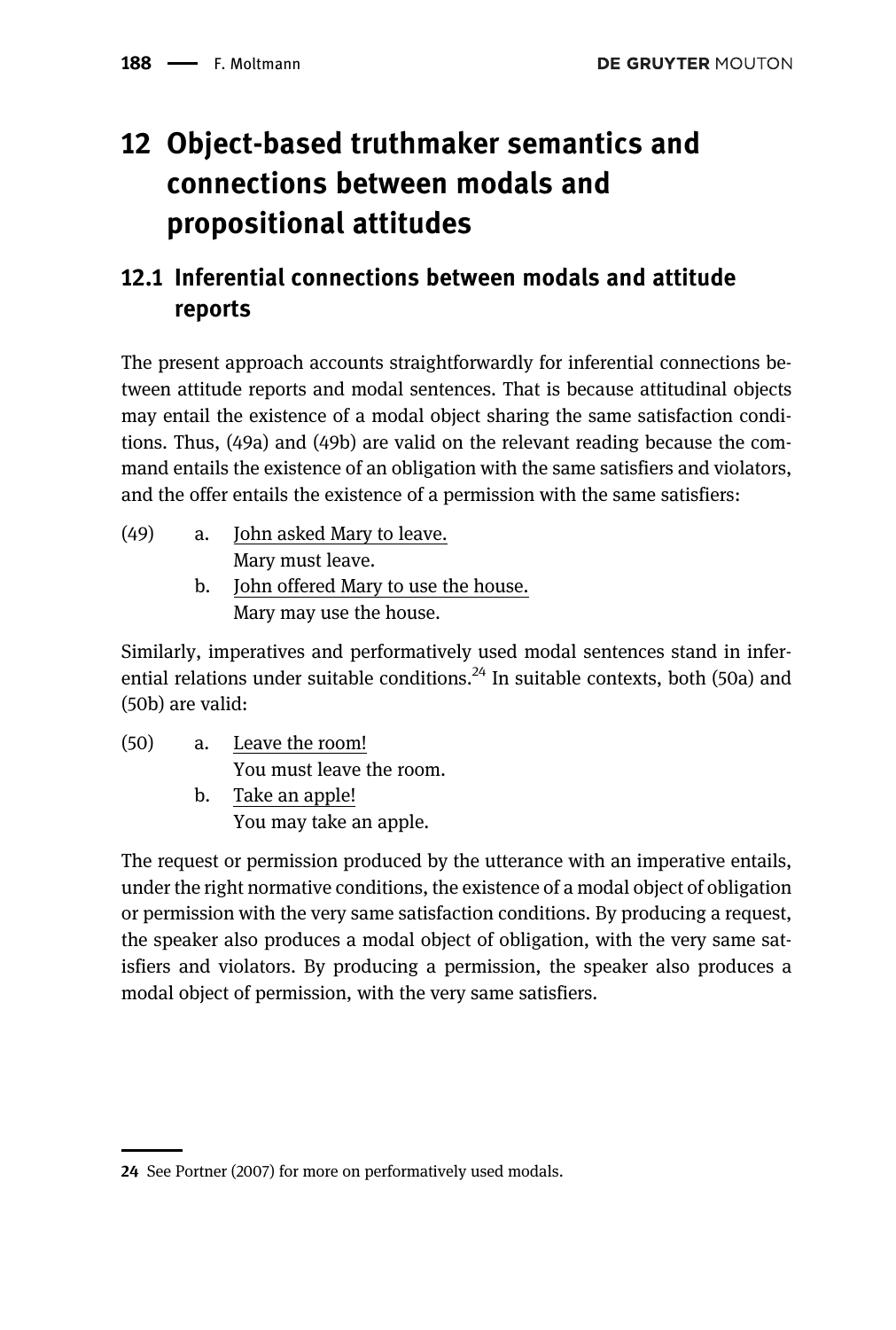#### <span id="page-30-0"></span>12.2 Harmonic modals

Object-based truthmaker semantics has a particular application to modals in embedded contexts which exhibit modal concord with the embedding verb, that is, harmonic modals, to use [Kratzer](#page-40-15)'s (2016) term.<sup>25</sup> With its use of modal and attitudinal objects, object-based truthmaker semantics provides a straightforward account of harmonic modals and avoids difficulties that arise when applying the standard semantics of modals to the phenomenon.

Harmonic modals occur in clauses embedded under speech act verbs, where they do not contribute to the content of the reported speech, but rather appear to just reflect the inherent modality associated with the embedding predicate:

- (51) a. John insisted that Mary should leave.
	- b. The general demands that the troops must leave. (Zeijlstra 2007)

There are also harmonic uses of modals of possibility, with suitable embedding verbs:

- (52) a. John suggested that Bill might leave.
	- b. The document indicates that Bill might be guilty.
	- c. John thought the package might have been for him (when he opened it).

For [Kratzer \(2016\)](#page-40-15), harmonic modals spell out the inherent modality of the contentbearing object of which the clause is to be predicated (an insistence, demand, suggestion, indication, or thought, in the examples above). Her account of harmonic modals is based on a possible-worlds-based property of the meaning of clauses. Focusing on modals of necessity as in (56), she proposes that the harmonic modal in the embedded clause spells out universal quantification over the possible worlds that make up the content cont( $x_c$ )(w) of the content-bearing object  $x_c$ , as below, where w is the actual world:

(53)  $\lambda x_c[\forall w'(w' \in cont(x_c)(w) \rightarrow Mary$  leaves in w')]

The problem for such a possible-worlds-based account, though, is that it is inapplicable to modals of possibility, as in (52a–c) ([Moltmann 2019a](#page-41-20), to appear b). In (52a-c) the modal might should spell out existential quantification, giving (54) as the meaning of the that-clauses:

(54) 
$$
[that S] = \lambda x_c [\exists w'(w' \in cont(x_c)(w) \& S \text{ is true in } w')]
$$

<sup>25</sup> See also [Portner \(1997\)](#page-41-21) and [Zeijstra \(2007\)](#page-41-22). [Yalcin \(2007\)](#page-41-23) discusses harmonic modals for suppose/believe – may, [Yanovich \(2017\)](#page-41-24) for hope – might.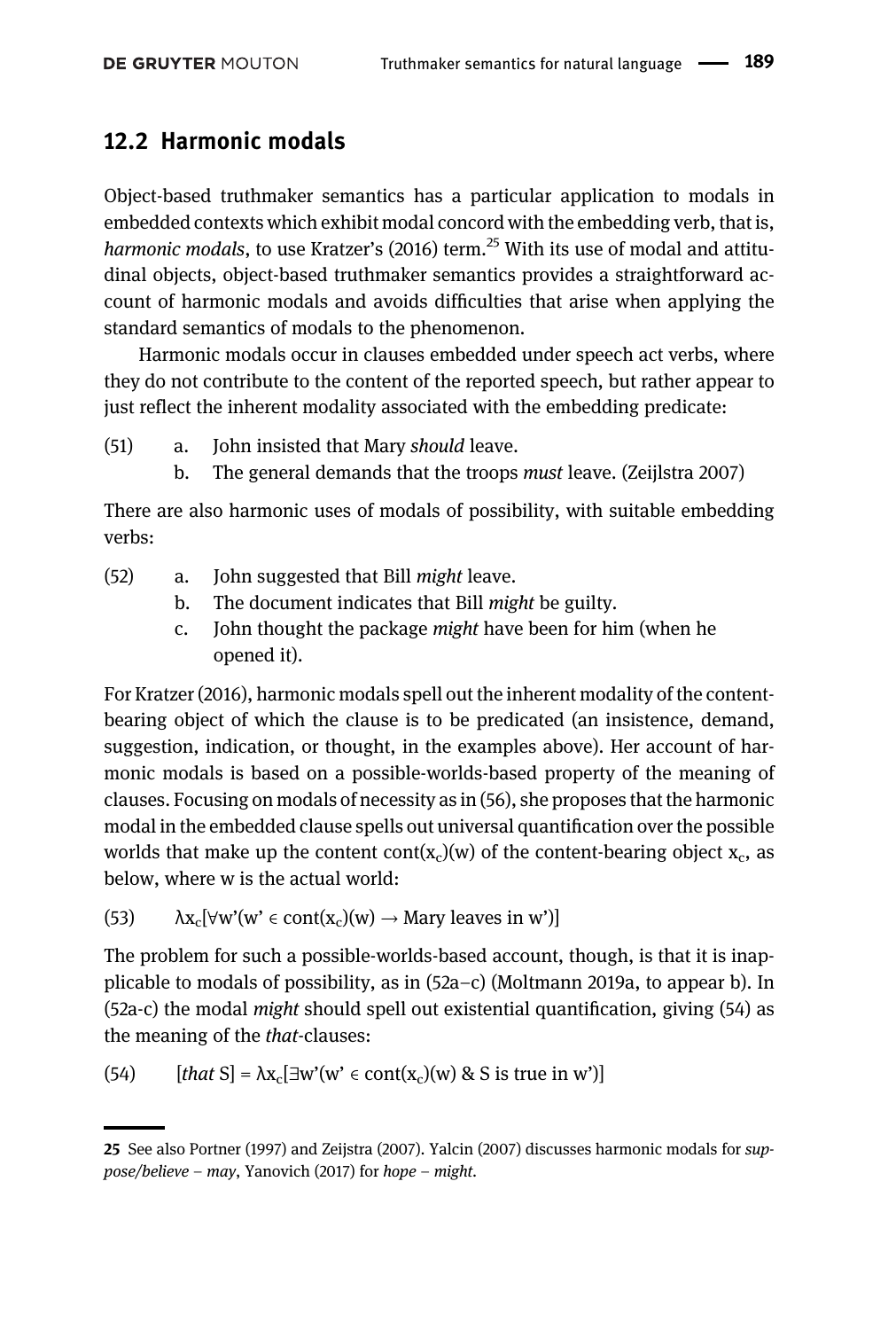But in (52a), the that-clause does not just specify what is the case in some world in which John's suggestion is taken up; it specifies (at least) what is the case in all the worlds in which the suggestion is taken up. Similarly in (52b), the *that*-clause does not just say what is the case in some world compatible with what the document says, but what is the case in all such worlds, and likewise for (52c).

Object-based truthmaker semantics allows for a straightforward account of harmonic modals of both necessity and possibility. On this account, harmonic modals are considered performative uses of modals in embedded contexts.<sup>26</sup> In object-based truthmaker semantics, sentences with a performative use of a modal such as (55a, b) will express properties of modal products meant to be produced by uttering the sentence, as in (56a, b) ([Moltmann 2017a](#page-40-18), [2019](#page-41-20)):

- (55) a. You must leave!
	- b. You may leave!
- (56) a.  $\text{Ad}[\text{must}(d) \& \left[ (addressee) \text{ leave} \right](d) ]$ b.  $\lambda d$ [may(d) & [(addressee) leave](d)]

With a harmonic modal acting as a performative modal in an embedded context, (51a) will simply have the logical form in (57b) based on the meaning of the embedded clause in (57a), and (52b) the one in (58b), based on (58a):

| (57) | a. [that Mary should leave] = $\text{Ad}[\text{should}(d) \& [Mary\text{ }leave](d)]$ |
|------|---------------------------------------------------------------------------------------|
|      | b. $\exists$ e(insist(e, John) & [that Mary should leave](modal-product(e)))          |
|      |                                                                                       |

(58) a. [that Bill might be guilty] =  $\lambda$ d[might(d) & [Bill be guilty](d)] b.  $\exists$ e(indicate(e, the document) & [that Bill might be guilty](modalproduct(e)))

A modal product can be produced by the very same illocutionary act as an illocutionary product, and it will have the very same satisfaction conditions as the illocutionary product [\(Moltmann 2017a](#page-40-18), [2018a\)](#page-41-17). An act of demanding produces a demand as well as possibly an obligation with the very same satisfaction conditions. An act of permitting produces an illocutionary and a modal product of permission with the same satisfaction conditions.

<sup>26</sup> Modals can be used performatively also in other contexts, most obviously in sentences embedded under verbs of saying . Thus, (i) can report a demand by John, uttering Mary must leave and using must performatively:

<sup>(</sup>i) John said that Mary must leave.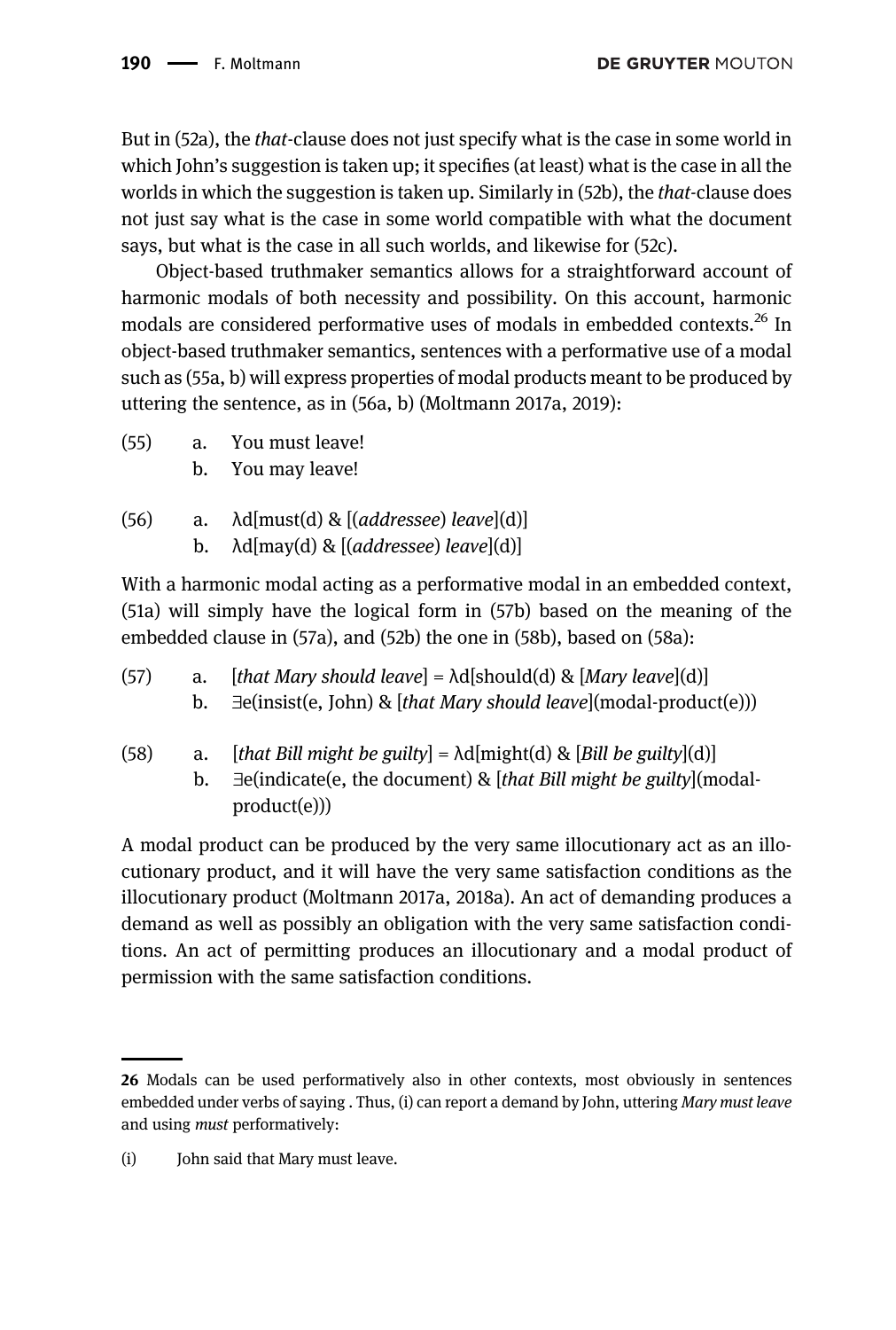Harmonic modals are a phenomenon where object-based truthmaker semantics appears to have a significant advantage over possible-worlds semantics with its quantificational analysis of modals.

### 13 The semantics of intensional transitive verbs

Object-based truthmaker semantics is particularly suited for the semantics of intensional transitive verbs, once it is expanded so as to include not just attitudinal and modal objects as bearers of truthmakers or satisfiers, but also objects like searches, purchases, and debts. Since those objects are associated with intensional transitive verbs, I will call them 'intensional objects', a term that is used differently in other contexts, but in the present context matches the choice of the terms 'attitudinal object' and 'modal object'.

Object-based truthmaker semantics has two important advantages over possible-worlds semantics for the semantics of intensional transitive verbs. First, it can explain the particular readings of NPs with weak quantifiers  $(a, exactly two, at$ most etc) as complements of intensional transitive verbs. Second, it can account for the constraints on the sorts of 'semantic objects' that different intensional verbs can share. An additional motivation comes from the observation that certain intensional object require a causal connection to their satisfiers, for example purchases.

First of all, a few clarificatory remarks about intensional transitive verbs in general. I take intensional transitive verbs to comprise a larger class of verbs than is common, including the following types of verbs [\(Moltmann 1997,](#page-40-22) [2008\)](#page-40-23):

- (59) a. Verbs of absence: need, look for (three readings), want
	- b. Verbs of possession: own, buy, sell, offer, give, have
	- c. Verbs of recognition: recognize, see
	- d. Verbs of nomination: nominate, hire
	- e. Verbs of imagination and depiction: imagine, see, paint

Verbs of possession allow for intensional readings involving a nonspecific reading of their complement, e.g. John offered Mary a glass of wine (but no particular one), John bought a bottle of wine on the internet (but no particular one), Bill owns half of the estate (but no particular half) [\(Moltmann 1997](#page-40-22); [Zimmermann 2001\)](#page-41-25). An example of an intensional reading of *recognize* is *John recognized a genius* (when he saw his daughter calculate) and of hire, Mary hired an assistant (giving Bill his first job).

Also the verb find can be used as an intensional verbs, either as a verb of nomination (Mary found a secretary) or a verb of recognition (John found a wife).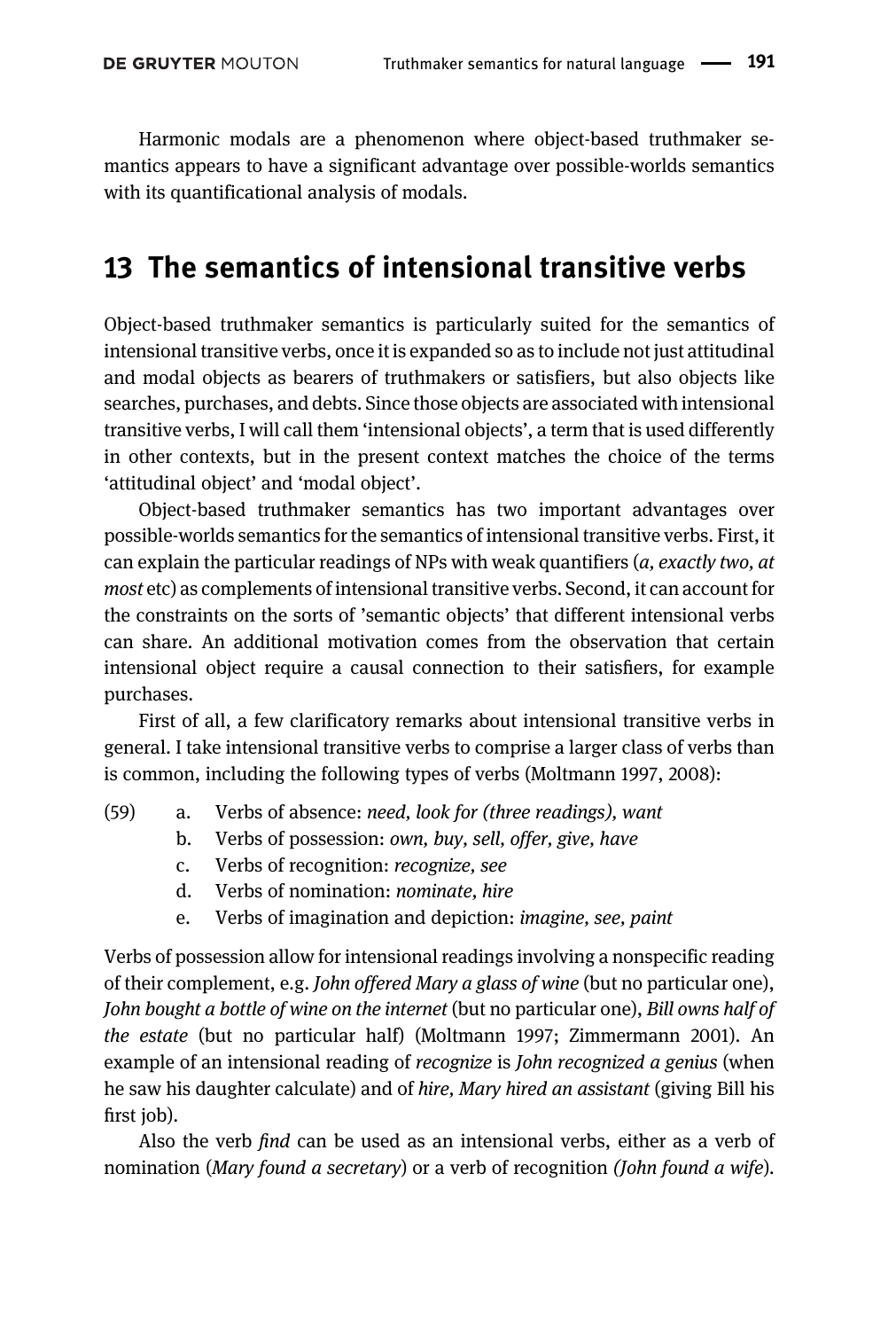Need and look for share the same two intensional readings (John needs / is looking for a secretary / a wife), in addition to an object-related one (John needs / is looking for a pen).

The general criterion for the intensionality of intensional transitive verbs is not lack of existence-entailment or failure of substitutivity, but rather a particular nonspecific reading of complements with weak quantifiers (on which they could not take scope over the verb) ([Moltmann 1997;](#page-40-22) [Zimmermann 2001](#page-41-25)). What is also characteristic of intensional transitive verbs is that they involve particular semantic objects which special quantifiers (something, what, the same thing etc.) range over when they are in the object position of intensional transitive verbs. I will call those objects 'variable satisfiers',

#### 13.1 Intensional transitive verbs with weak quantifiers

Intensional transitive verbs display a particular reading of NP complements with weak quantifiers, which is different from the one such quantifiers display in clausal complements of intensional verbs [\(Moltmann 1997,](#page-40-22) [2008\)](#page-40-23). Compare (60a, b) and (61a, b):

| (60) | a. John needs exactly two assistants.         |
|------|-----------------------------------------------|
|      | b. John needs to have exactly two assistants. |

- (61) a. John needs no assistant.
	- b. John needs to have no assistant.

Unlike (60b), (60a) does not mean that in any world in which John's needs are satisfied, John has exactly two assistants. If John happens to have four assistants, his needs may still be satisfied. Rather (60a) means that in a situation exactly satisfying John's needs, he has exactly two assistants. Similarly, (61a), unlike (61b), does not mean that in a world in which John's needs are satisfied, he has no assistant. The satisfaction of his needs is compatible with his having an assistant. Rather (61a) means that in a situation exactly satisfying John's needs John has no assistant. Thus the meaning of (60a) can be paraphrased as in (62) (based on [Moltmann 1997,](#page-40-22) [2008\)](#page-40-23):

(62) For every situation s exactly satisfying John's need, John stands in R ('have') to exactly two assistants in s

NP complements with strong quantifiers do not display the same sort of reading; otherwise (63) would come out trivially true on an intensional reading (Moltmann 1997; [Zimmermann 1993](#page-41-26)):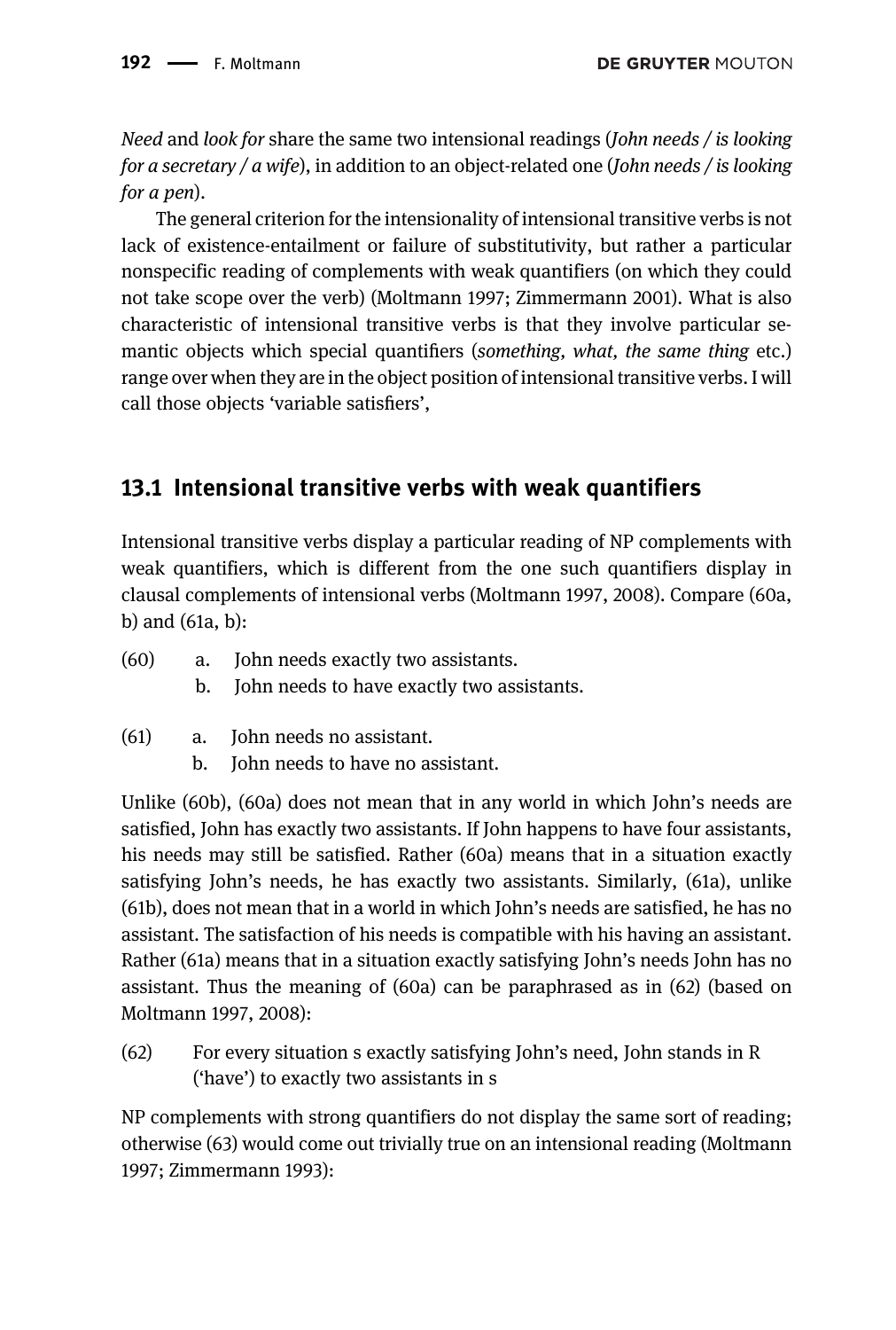(63) John needs every assistant.

(63) cannot mean that any situation satisfying John's needs is a situation in which John has every assistant of his. The reason is that strong quantificational NPs carry a domain presupposition, which, roughly, requires their domain to be identified in the actual world or the previous discourse context, not the current situation of evaluation ([Moltmann 1997,](#page-40-22) 2006).

The semantics of verbs of nomination and possession with weak quantifiers similarly involve satisfaction situations restricting the domain of the quantifier, as indicated (64b) for (64a) and in (65b) for (65a):

- (64) a. John hired at most two assistants.
	- b. 'In any situation realizing John's hiring, John has at most two assistants.'
- (65) a. John bought exactly two bottles of wine over the internet.
	- b. 'In any situation realizing John's purchase, John has exactly two bottle of wine in s.'

Verbs of nomination and possession involve an extension of the notion of satisfaction: Situations satisfy an intensional object that is a hiring or a purchase in the sense of realizing it or being its intended result. Such situations need to stand in a causal relation to the hiring or purchase, which is an additional piece of support for object-based truthmaker semantics: only object-based truthmaker semantics makes use of a relation between objects and satisfaction situations, which may include a causal connection.

Perception verbs with naked infinitival complements as in (66a) have been analysed in situation semantics as taking a situation as an argument ([Barwise/Perry](#page-39-1) [1983\)](#page-39-1). This proposal could be combined with truthmaking, as in (66b) for (67a):

- (66) a. John saw Mary leave.
	- b.  $\exists s \exists e$ (see(e, John, s) & s  $\parallel$  Mary leave)

However, this could not be used for the semantics of perception verbs with NP-complements. Here the situations will rather be the satisfiers of the perception, the intensional object associated with see, as in the paraphrase of (67a) in (67b):

- (67) a. John saw at most ten trees.
	- b. In any situation s exactly satisfying John's perception, there are at most ten trees in s.

A situation satisfying the perception may be the very same situation that would be the argument of see with a naked infinitive, but it plays a different semantic role.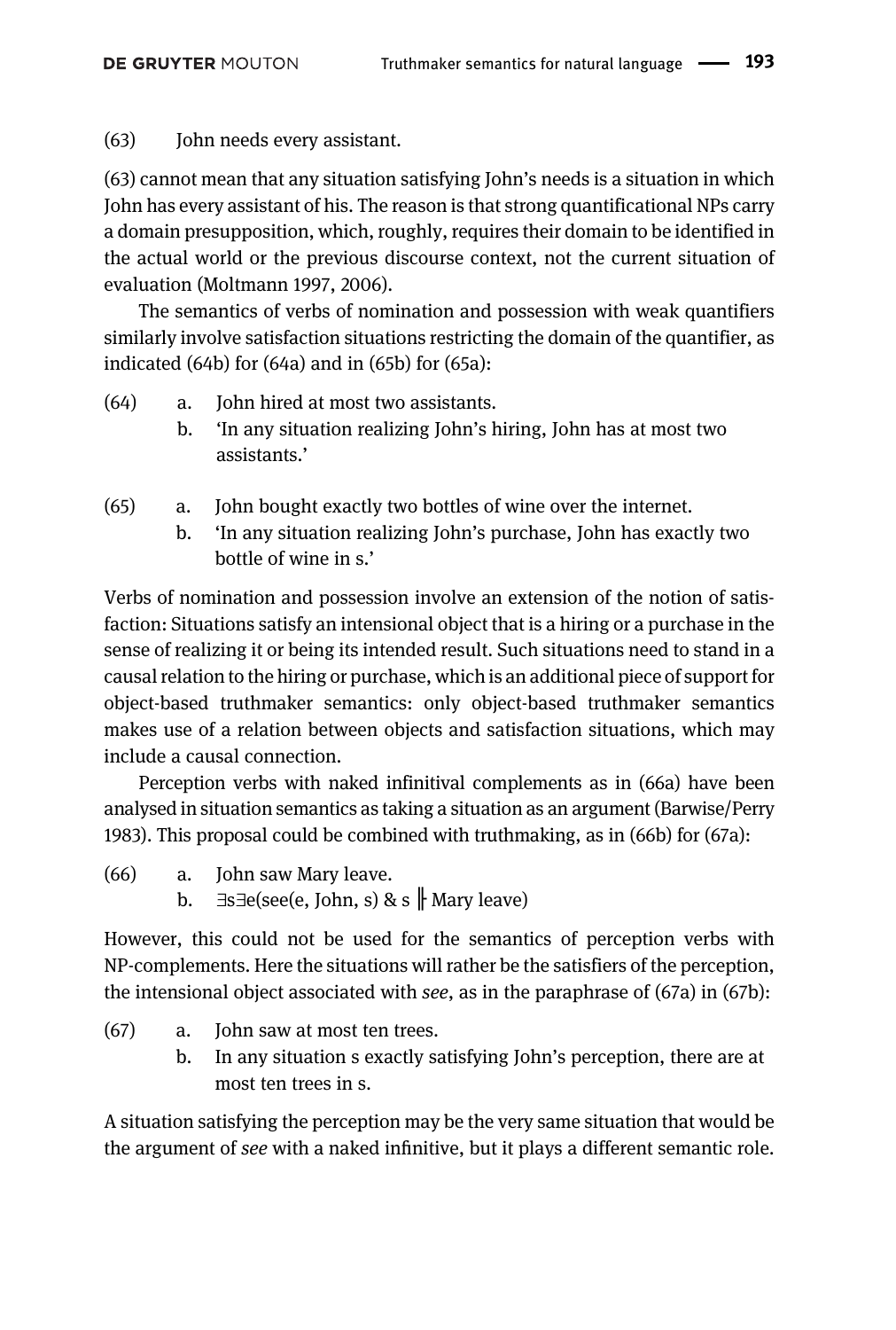The paraphrase in (67b) does not imply veridicality. Veridicality can be enforced by requiring a causal connection between the act of perception and its satisfier(s), with the effect that the situation(s) acting as satisfier(s) will be actual ones.

### 13.2 Constraints on the sharing of semantic objects with intensional transitive verbs

The second motivation for applying object-based truthmaker semantics to intensional transitive verbs comes from constraints on the sharing of their semantic objects, as I will call them ([Moltmann 2008,](#page-40-23) [2013a\)](#page-40-3). The semantic objects of transitive need, for example, are the sorts of entities that relative clauses such as what John needs stand for. The descriptive generalizations about the sharing of semantic objects are as follows. Generally, extensional and intensional transitive verbs cannot share their semantic object:

- (68) a. ??? John met what Bill is looking for, namely a rich heiress.
	- b. ??? John talked to what Bill needs, a competent assistant.
	- c. ?? John weighed what he was looking for, a suitcase.

Intensional transitive verbs can share their semantic object, namely if their intensional objects share satisfaction situations:

- (69) a. John promised Mary only what she really needed, namely a car.
	- b. Mary needs what she lacks, a car.
	- c. John offered Mary what she wanted (namely a glass of wine—he actually did not get to pour her one).
	- d. I now own what I needed (namely half the estate).
	- e. He accepted what I offered him (namely a glass of wine, but before I could pour him one, a fire broke out).

In (69a) the satisfaction situation of John's promise, situations in which Mary got a car, are also satisfaction situations of Mary's need (for a car), and similarly for (89b). (69c-e) are examples of intensional uses of verbs of possession and absence whose intensional objects share satisfaction situations.

Sharing of semantic objects is also possible if the intensional objects share types of satisfaction situations.

- (70) a. John promised Mary what Sue really needs, namely a car.
	- b. John himself lacks what Mary needs, a car.
	- c. John has found what Bill is still looking for, namely a person who can do the job.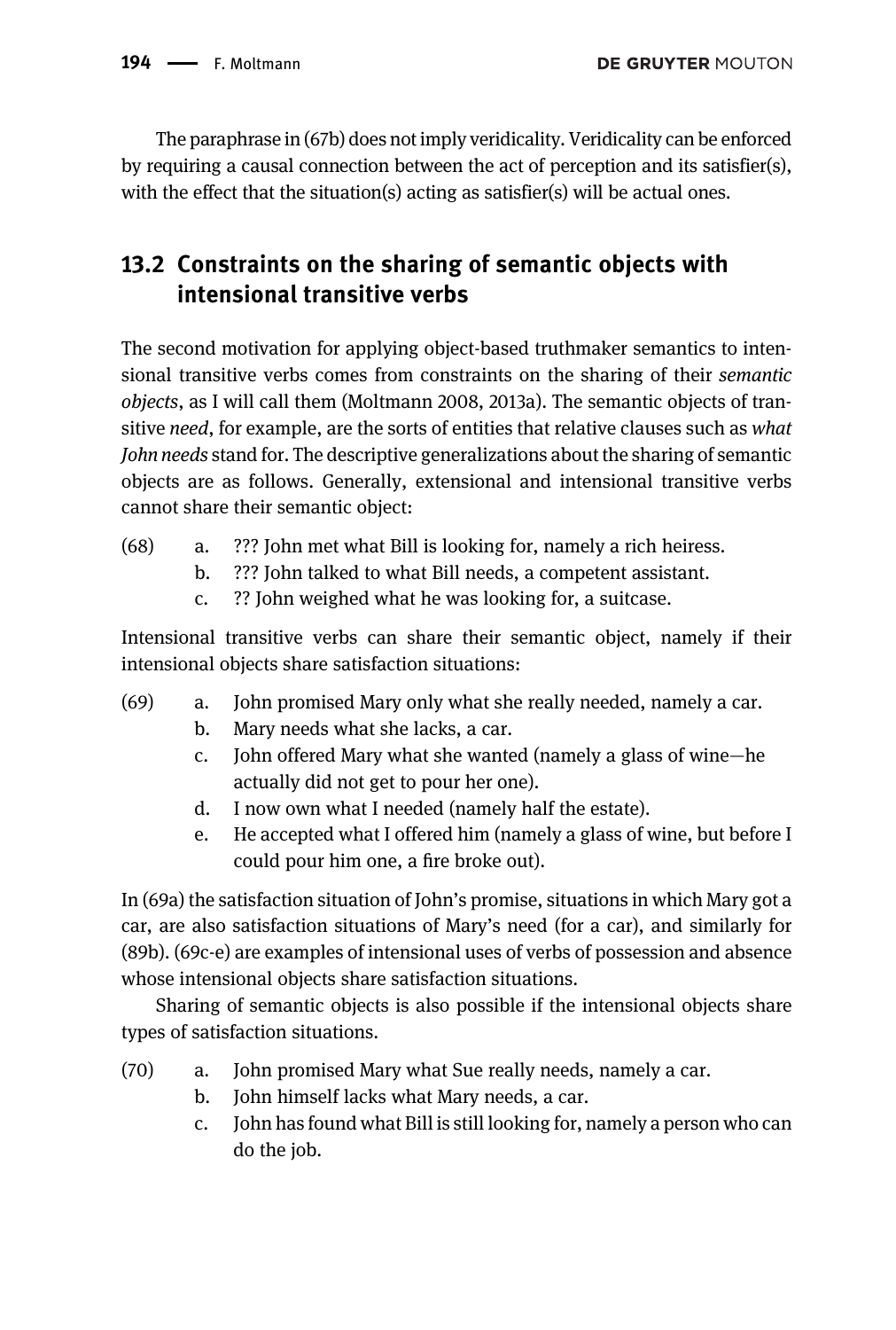In (70a), John's promise and Sue's need share a type of satisfaction situation, namely of someone having a car, and similarly for (70b). A type of situation may be construed either as a set or plurality of situations or else as a situation involving unspecific, parametric objects.

Even apparently extensional verbs and intensional verbs can under particular circumstances share their object, namely when the (apparently) extensional verb describes an event resulting in a situation or type of situation that is a satisfier of the intensional object associated with the intensional verb, as is the case for  $buv$ and need below:

- (71) a. John bought what he needed, a car.
	- b. John bought what Mary really needs (but John did not buy it for her).

In (71a), an actual situation that results from the purchase is also a satisfaction of the need. In (71b), it is a type of situation that is so shared. In the examples below, the state (or type of state) described by have acts itself as a satisfaction situation of the need:

- (72) a. John has what Mary needs. (Thus Mary should ask John for it.)
	- b. John has what Mary once needed.

Buy and have are verbs of possession and thus have an intensional interpretation. If they have an intensional interpretation in (71a, b) and (72a, b) as well, that will explain their ability to share their semantic object with an obviously intensional verb. Verbs of possession will then generally be associated with intensional objects of the sort of purchases, ownerships, offers, etc, which may have different situations as satisfiers or just a single, actual situation acting as a satisfier. In (73), sharing is possible with two verbs of possession that may involve different satisfiers.

(73) John now owns what he bought over the internet (namely some bottle or other of that wine).

The verbs find and look for display three different readings, all of which permit sharing:

- (74) a. John found what he was looking for, a house. (finding as 'coming across')
	- b. John found what he was looking for, an assistant. (finding as 'hiring')
	- c. John found what he was looking for, a role model. (finding as 'recognizing')

Satisfaction situations of findings are simply the actual situations resulting from the findings.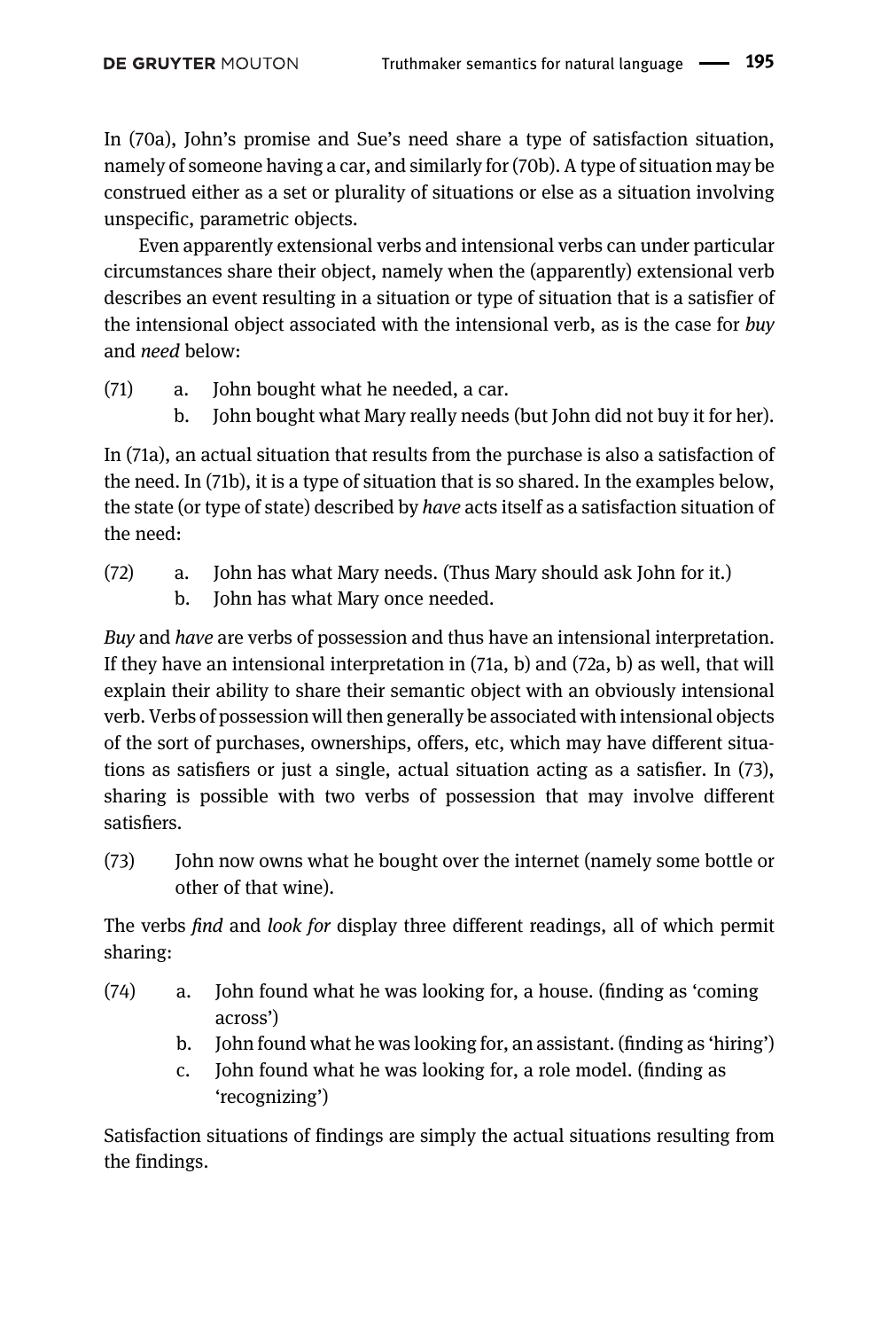$196$   $\longrightarrow$  F. Moltmann

A finding (in the sense of coming across, of nomination, or recognition) with its resulting situations must be causally connected to the corresponding search. Thus the satisfaction situations involved in (74a-c) require a causal connection to the search.

Not all intensional transitive verbs permit the sharing of their semantic objects, for example not the verbs below:

- (75) a. ?? John painted what Mary needs / recognized / owns / described, namely a castle.
	- b. ?? John recognized (when looking at the picture) what Mary needs, a castle.
	- c. ?? John found what Mary mentioned, a large suitcase.

The reason is that those verbs do not share their semantic objects.

What are the semantic objects that intensional transitive verbs can share, that is, what are the denotations of free relative clauses like what John needs? They are what I call *variable satisfiers* [\(Moltmann 2013a](#page-40-3)), a notion that derives from the notion of a variable embodiment of [Fine \(1999\)](#page-39-9). A variable embodiment is an entity (of type e) that is associated with a partial function from circumstances to manifestations and that inherits existence and location properties as well as circumstance-relative properties from its manifestations (at circumstances). The variable satisfier of an intensional object o is an entity associated with a manifestation function F that is defined for all and only the satisfaction situations of o and that maps any satisfaction situation of o to entities in s that have the relevant properties in s. Thus, if John needs a book, then 'what John needs' is the variable satisfier described in (76):

 $(76)$  [what John needs] = the object o such that for any situation s satisfying John's need, the manifestation of o in s is the books John has in s.

The motivation for the plural 'books' in (76) is that a situation that is an exact satisfier may very well contain two books (since it need not be a minimal satisfaction situation) (Fine, to appear).

A few more remarks about (76) are in order. First, the need may impose more specific conditions on a book in a situation of satisfaction (which the speaker need not know about). Second, there may be different situations as part of the same world that contain books that meet the need (all of which count as satisfaction situations). In a given world there may be books John has that are not part of a situation that exactly meets John's needs. What matters are books in situations wholly relevant for the satisfaction of the need, not entire worlds in which the need is satisfied.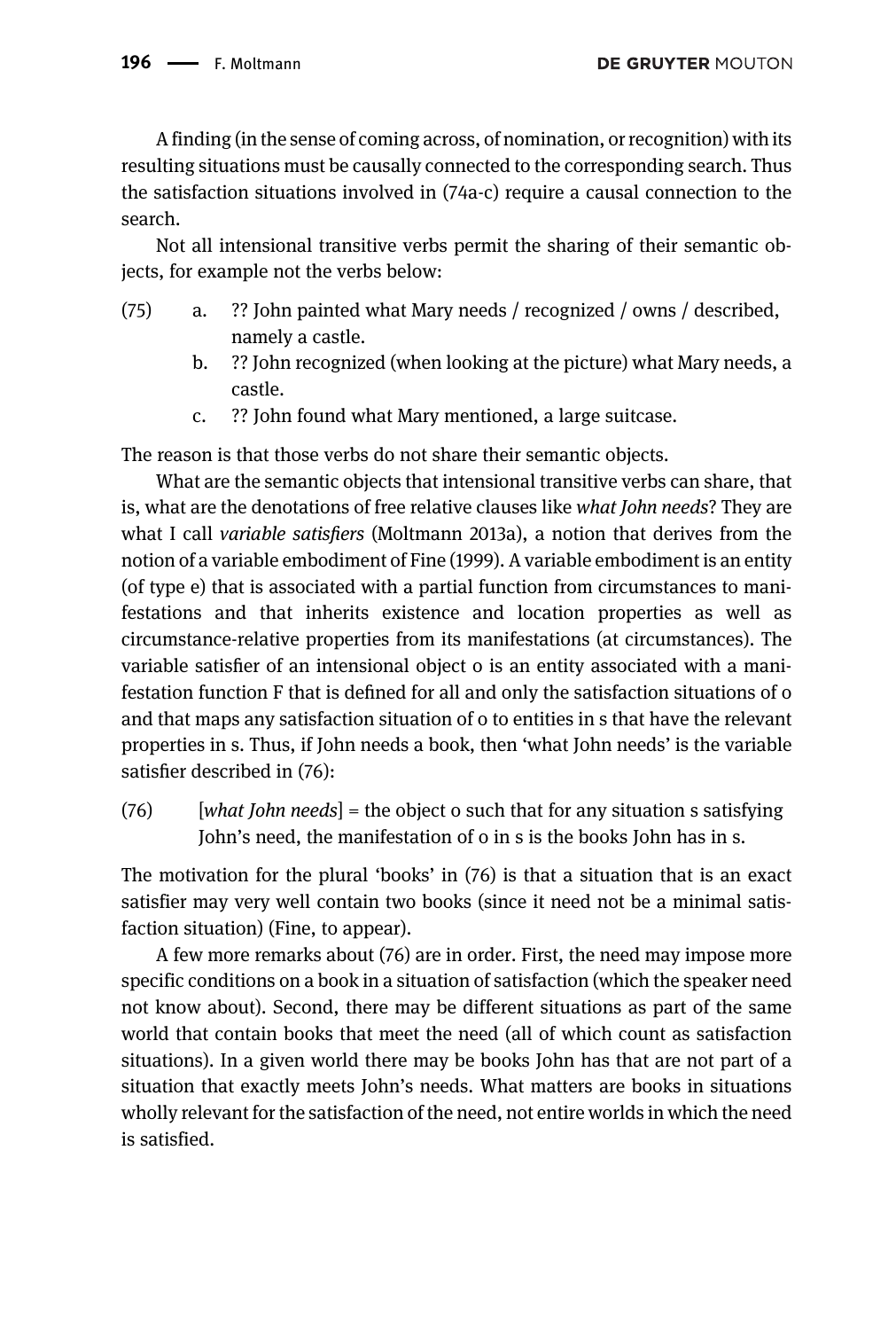We can then formulate the manifestation of the variable satisfier of John's need at a satisfaction situation s more formally as below, making use of the plural variable dd, which can stand for several objects at once:

(77)  $F(s) = max \ dd\exists s'(s' < s \& s' \parallel HAVE(John, dd) \& book(d))$ 

That is, the manifestation of the variable satisfier of John's need is the maximal plurality of entities dd such that for some part s' of s, s' is an exact truthmaker of 'HAVE(John, dd) & book(d)'.

The variable satisfiers need not strictly be the same for intensional verbs to share their semantic objects. They just need to share a common part, given the part relation among variable satisfiers below (where F is the manifestation function):

(78) For variable satisfiers d and d',  $d \le d'$  iff for any situation s for which  $F(d)$  is defined,  $F(d')$  is defined as well and  $F(d)(s) = F(d')(s)$ .

For two intensional transitive verbs to share their semantic object then means that the variable satisfiers of the intensional objects they describe share a common part.

### 14 Summary

Possible-worlds semantics has been a dominant approach in formal semantics, despite its obvious shortcomings. Possible-worlds semantics appeared to have particular advantages for the pursuit of compositional semantics of natural language, allowing for a unified compositional semantics of a great range of constructions in a context of discourse and in particular for a unified semantics of modals and attitude reports. The most serious overall shortcoming of possibleworlds semantics is that it fails to give a sufficiently fine-grained notion of content. Truthmaker semantics with its central notion of a situation as an exact truthmaker of a sentence presents a more fine-grained notion of content, and its sentencebased version has been applied to a range of issues that present difficulties for the possible-worlds account.

Object-based truthmaker semantics extends sentence-based truthmaker semantics by applying the truthmaking relation not just to sentences, but also to attitudinal objects as well as the related categories of modal and intensional objects. It connects truthmaker semantics to the ontology of the mind as well as social objects such as obligations and permissions (entities on a par with laws), purchases, offers, and debts.

There are more specific motivations for object-based truthmaker semantics. One of them is the dependence of truthmakers on modal and attitudinal objects, which manifests itself in the distinction between weak and strong permissions, the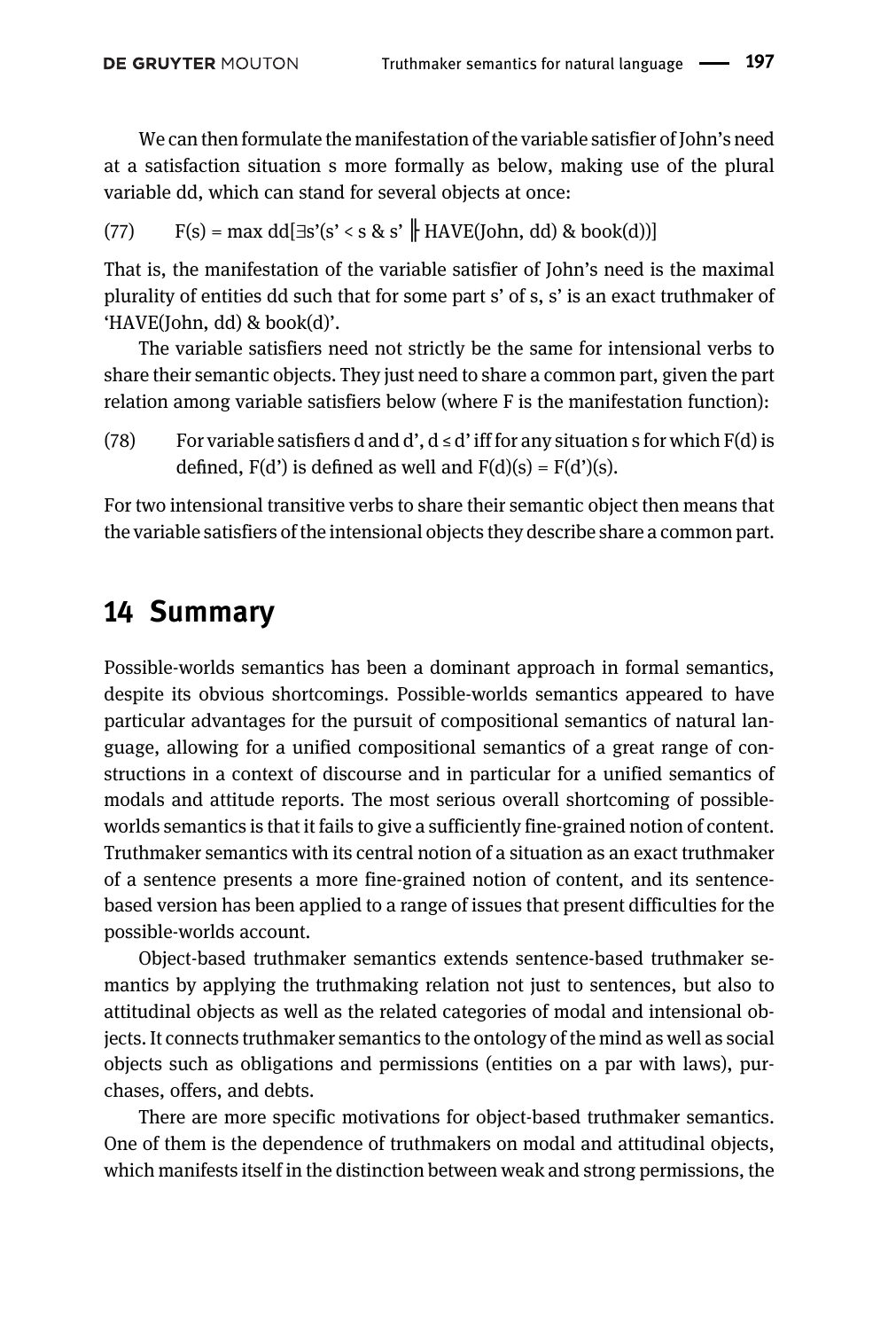possibility of underspecification of the content of the attitudinal, modal, or intensional object by the complement clause, sentential unit or NP complement, as well as causal or other connections in some cases between an object and its satisfiers.

The paper has outlined a semantics of attitude reports and modals on which a sentence embedded under an attitude verb semantically acts as a predicate of the attitudinal object associated with the verb, and the sentential unit associated with a modal as a predicate of the modal object that is an implicit argument of the modal. This semantics is (almost) overtly reflected in complex predicates of the sort make the claim, which often alternate with simple predicates like claim.

The semantics of attitude reports is able to overcome a range of difficulties for the standard proposition-based Relational Analysis, which include empirical and conceptual difficulties for the Relational Analysis as such as well as difficulties with the notion of an abstract proposition and the involvement of propositions in the semantics of attitude reports.

Of course, the paper has given only a very general outline of object-based truthmaker semantics, which invites various elaborations of empirical and formal detail, as well as more thorough comparisons with standard approaches for particular applications.

Acknowledgments: I would like to thank Kit Fine for numerous conversations on the topic of this paper, and the editor Hans-Martin Gaertner for detailed comments on an earlier version of this paper.

### References

<span id="page-39-9"></span><span id="page-39-8"></span><span id="page-39-7"></span><span id="page-39-6"></span><span id="page-39-5"></span><span id="page-39-4"></span><span id="page-39-3"></span><span id="page-39-2"></span><span id="page-39-1"></span><span id="page-39-0"></span>Anand, Pranav & Valentine Hacquard. 2013. Epistemics and attitudes. Semantics and Pragmatics 6. <https://doi.org/10.3765/sp.6.8>. Arsenijević, Boban. 2009. Clausal complementization as relativization. *Lingua* 119. 39-50. Barwise, Jon & John Perry. 1983. Situations and attitudes. Cambridge, MA: MIT Press. Cattell, Ray. 1978. On the source of interrogative adverbs. Language 54. 61–77. Cresswell, Max J. 1985. Structured meanings. Cambridge, MA: MIT Press. Davidson, Donald. 1967. The logical form of action sentences. In N. Rescher (ed.), The logic of decision and action, 81–95. Pittsburgh, PA: Pittsburgh UP. De Cuba, Carlos. 2017. Noun complement clauses as referential modifiers. Glossa 2. [https://doi.](https://doi.org/10.5334/gjgl.53) [org/10.5334/gjgl.53](https://doi.org/10.5334/gjgl.53). Fara, Delia Graff. 2013. Specifying desire. Noûs 47. 250–272. Fine, Kit. 1999. Things and their parts. Midwest Studies of Philosophy 23. 61–74. Fine, Kit. 2012. Counterfactuals without possible worlds. Journal of Philosophy 109. 221–246.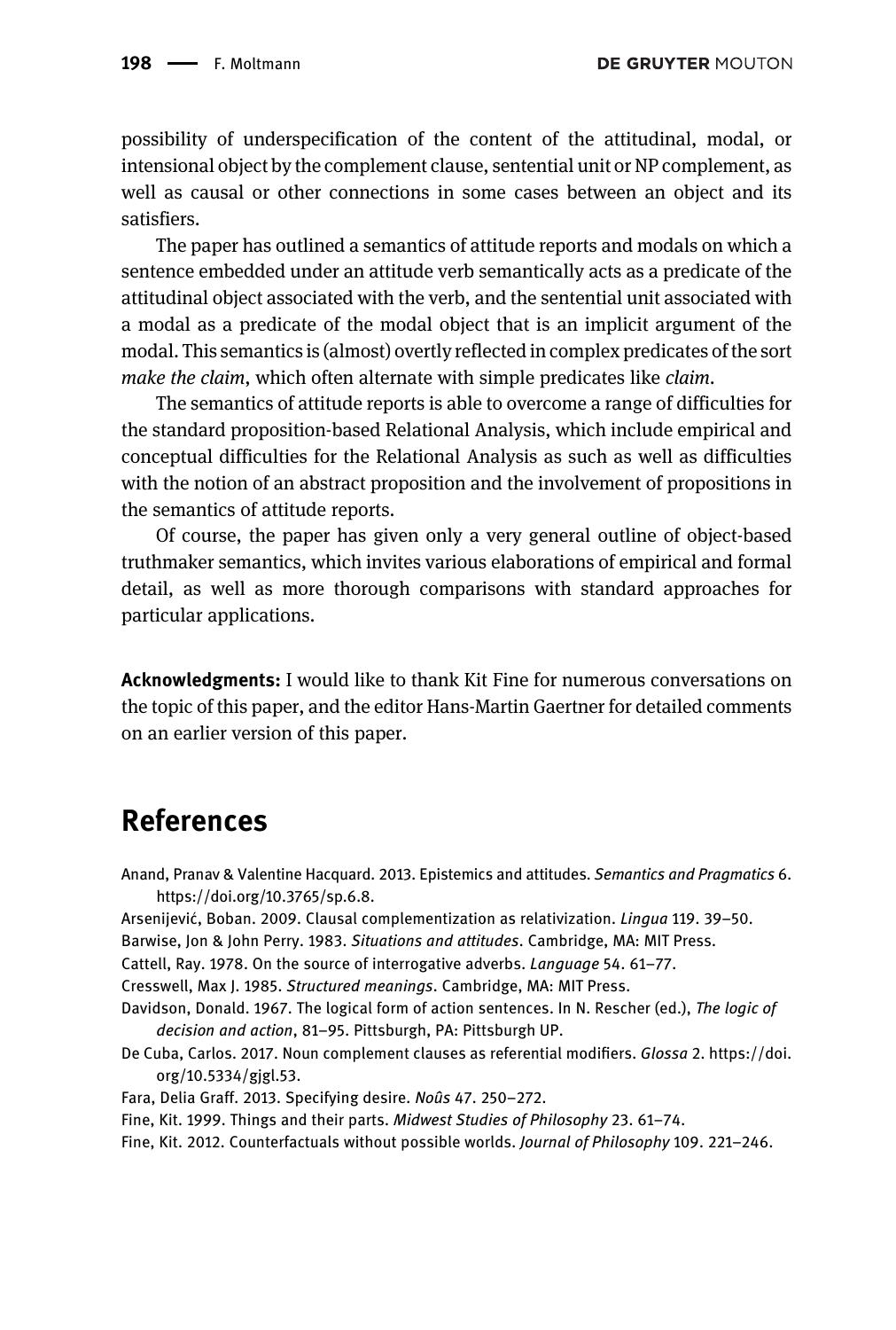- <span id="page-40-6"></span>Fine, Kit. 2014. Truthmaker semantics for intuitionistic logic. Journal of Philosophical Logic 43. 549–577.
- <span id="page-40-7"></span>Fine, Kit. 2017a. Truthmaker semantics. In B. Hale, et al (eds.), A companion to the philosophy of language, 556–577. Oxford: Wiley-Blackwell.
- <span id="page-40-8"></span>Fine, Kit. 2017b. A theory of truthmaker content I: Conjunction, disjunction, and negation. Journal of Philosophical Logic 46. 625–674.
- <span id="page-40-9"></span>Fine, Kit. 2017c. A theory of truthmaker content II: Subject matter, common content, remainder, and ground. Journal of Philosophical Logic 46. 675–702.
- <span id="page-40-10"></span>Fine, Kit. 2018a. Compliance and command I. Review of Symbolic Logic 11. 609-633.
- <span id="page-40-11"></span>Fine, Kit. 2018b. Compliance and command II. Review of Symbolic Logic 11. 634–664.
- <span id="page-40-20"></span>Fine, Kit. to appear. Comments on Moltmann: 'Variable objects and truthmaking'. In M. Dumitru (ed.), Meaning and modality. Oxford: Oxford UP.
- <span id="page-40-0"></span>Hanks, Peter W. 2015. Propositional content. Oxford: Oxford UP.
- <span id="page-40-14"></span>Heim, Irene. 1983. On the projection problem for presuppositions. In WCCFL 2. 114–125.
- <span id="page-40-13"></span>Heim, Irene. 1992. Presupposition projection and the semantics of attitude verbs. Journal of Semantics 9. 183–221.
- <span id="page-40-12"></span>Hintikka, Jaakko. 1962. Knowledge and belief. Ithaca NY: Cornell UP.
- <span id="page-40-1"></span>Jubien, Michael. 2001. Propositions and the objects of thought. Philosophical Studies 104. 47–62.
- <span id="page-40-19"></span>Kayne, Richard. 2010. Why isn't this a complementizer? In Comparisons and contrasts, 190–227. Oxford: Oxford UP.
- <span id="page-40-17"></span>Kratzer, Angelika. 2002. Facts: Particulars or information units. Linguistics and Philosophy 25. 655–670.
- <span id="page-40-5"></span>Kratzer, Angelika. 2014. Situations in natural language semantics. In E. Zalta (ed.), The Stanford Encyclopedia of Philosophy.
- <span id="page-40-15"></span>Kratzer, Angelika. 2016. Evidential moods in attitude and speech reports (slides). Available at [https://works.bepress.com/angelika\\_kratzer/.](https://works.bepress.com/angelika_kratzer/)
- <span id="page-40-22"></span>Moltmann, Friederike. 1997. Intensional verbs and quantifiers. Natural Language Semantics 5. 1–52.
- Moltmann, Friederike. 2003a. Nominalizing quantifiers. Journal of Philosophical Logic 32. 445–481.
- <span id="page-40-2"></span>Moltmann, Friederike. 2003b. Propositional attitudes without propositions. Synthese 135. 70–118.
- Moltmann, Friederike. 2006. Presuppositions and quantifier domains. Synthese 149. 179–224.
- <span id="page-40-23"></span>Moltmann, Friederike. 2008. Intensional transitive verbs and their intentional objects. Natural Language Semantics 16. 239–270.
- <span id="page-40-3"></span>Moltmann, Friederike. 2013a. Abstract objects and the semantics of natural language. Oxford: Oxford UP.
- <span id="page-40-4"></span>Moltmann, Friederike. 2013b. Propositions, attitudinal objects, and the distinction between actions and products. Canadian Journal of Philosophy 43. 679–701.
- <span id="page-40-18"></span>Moltmann, Friederike. 2017a. Cognitive products and the semantics of attitude reports and deontic modals. In F. Moltmann & M. Textor (eds.), Act-based conceptions of propositions: Contemporary and historical contributions, 254–290. New York: Oxford UP.
- <span id="page-40-16"></span>Moltmann, Friederike. 2017b. Levels of linguistic acts and the semantics of saying and quoting. In S. L. Tsohatzidis (ed.), Interpreting Austin: Critical essays. Cambridge: Cambridge UP.
- <span id="page-40-21"></span>Moltmann, Friederike. 2017c. Partial content and expressions of part and whole. Discussion of Stephen Yablo: Aboutness. Philosophical Studies 174. 797–808.